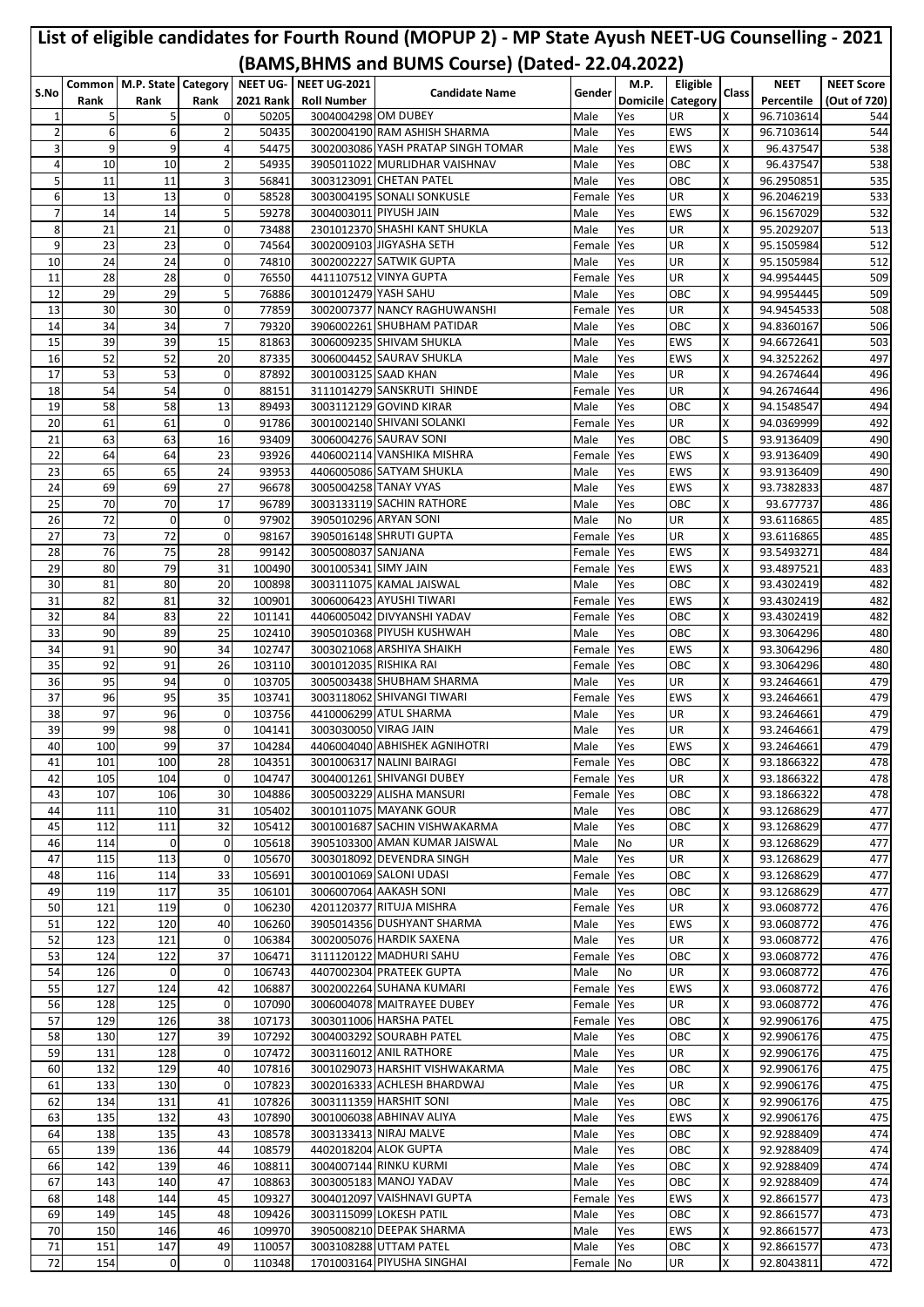|      |      |             |             |                  | Common   M.P. State   Category   NEET UG-   NEET UG-2021 |                                   |               | M.P.              | Eligible   |              | <b>NEET</b> | <b>NEET Score</b> |
|------|------|-------------|-------------|------------------|----------------------------------------------------------|-----------------------------------|---------------|-------------------|------------|--------------|-------------|-------------------|
| S.No | Rank | Rank        | Rank        | <b>2021 Rank</b> | <b>Roll Number</b>                                       | <b>Candidate Name</b>             | <b>Gender</b> | Domicile Category |            | <b>Class</b> | Percentile  | (Out of 720)      |
|      |      |             |             |                  |                                                          |                                   |               |                   |            |              |             |                   |
| 73   | 155  | 150         | 47          | 110398           |                                                          | 3004008312 SIMRAN SACHDEV         | Female Yes    |                   | <b>EWS</b> | х            | 92.8043811  | 472               |
| 74   | 157  | 152         | 52          | 110792           |                                                          | 3005004246 POOJA PATIDAR          | Female Yes    |                   | OBC        | X            | 92.8043811  | 472               |
| 75   | 158  | 153         | 48          | 110994           |                                                          | 4406006026 SAKSHAM JAIN           | Male          | Yes               | <b>EWS</b> | X            | 92.8043811  | 472               |
| 76   | 160  | 155         | 54          | 111203           |                                                          | 3003028083 HARISH YADAV           | Male          | Yes               | OBC        | Χ            | 92.7404675  | 471               |
| 77   | 162  | 157         | 55          | 111460           |                                                          | 3003137064 ROSHANI SEN            | Female Yes    |                   | OBC        | X            | 92.7404675  | 471               |
| 78   | 165  | 160         | $\mathbf 0$ | 112286           |                                                          | 3003030285 FALGUNI JOSHI          | Female Yes    |                   | <b>UR</b>  | X            | 92.6677472  | 470               |
|      |      |             |             |                  |                                                          |                                   |               |                   |            |              |             |                   |
| 79   | 167  | 162         | 57          | 112462           |                                                          | 3003016143 VIRAT MEENA            | Male          | Yes               | OBC        | X            | 92.6677472  | 470               |
| 80   | 168  | 163         | 50          | 112776           |                                                          | 3002006384 AASTHA GUPTA           | Female Yes    |                   | <b>EWS</b> | X            | 92.6677472  | 470               |
| 81   | 170  | 165         | 51          | 113266           |                                                          | 3001019013 SHWETA MISHRA          | Female Yes    |                   | <b>EWS</b> | X            | 92.6056468  | 469               |
| 82   | 171  | 166         | 58          | 113326           |                                                          | 3003024140 KAILASH SAHU           | Male          | Yes               | OBC        | X            | 92.6056468  | 469               |
|      | 172  | 167         | 0           | 113973           |                                                          | 3002003282 SAKSHI AGARWAL         |               |                   | <b>UR</b>  | X            |             |                   |
| 83   |      |             |             |                  |                                                          |                                   | Female Yes    |                   |            |              | 92.6056468  | 469               |
| 84   | 174  | 169         | 59          | 114326           |                                                          | 3003128062 DIYA PATIDAR           | Female Yes    |                   | OBC        | X            | 92.541798   | 468               |
| 85   | 178  | 173         | 63          | 115520           |                                                          | 3905008104 ASHMITA KATHA          | Female Yes    |                   | OBC        | X            | 92.4788557  | 467               |
| 86   | 182  | 177         | 65          | 116068           |                                                          | 3003105370 SHRUTI RATHOD          | Female Yes    |                   | OBC        | X            | 92.4788557  | 467               |
| 87   | 183  | 178         | 0           | 116237           |                                                          | 2501004035 SHIVDAYAL PANDEY       | Male          | Yes               | <b>UR</b>  | S            | 92.4146832  | 466               |
| 88   | 185  | 180         | $\mathbf 0$ | 117427           |                                                          | 3002010231 MADHAVI DIXIT          | Female Yes    |                   | <b>UR</b>  | χ            | 92.34669    | 465               |
|      |      |             |             |                  |                                                          |                                   |               |                   |            |              |             |                   |
| 89   | 186  | 181         | 66          | 117480           | 3001029661 VISHAL JAT                                    |                                   | Male          | Yes               | OBC        | X            | 92.34669    | 465               |
| 90   | 189  | 184         | 54          | 118671           |                                                          | 3004003341 SAKSHI BADERIYA        | Female Yes    |                   | <b>EWS</b> | X            | 92.2817403  | 464               |
| 91   | 191  | 186         | 68          | 118822           |                                                          | 3002006122 RAHUL KUSHWAH          | Male          | Yes               | OBC        | Χ            | 92.2817403  | 464               |
| 92   | 193  | 188         | 69          | 118948           |                                                          | 3003027198 GAGAN VERMA            | Male          | Yes               | OBC        | X            | 92.2817403  | 464               |
| 93   | 194  | 189         | $\mathbf 0$ | 119104           |                                                          | 3006003287 MUKTA MISHRA           | Female Yes    |                   | <b>UR</b>  | X            | 92.2817403  | 464               |
|      |      |             |             |                  |                                                          |                                   |               |                   |            |              |             |                   |
| 94   | 195  | 190         | 70          | 119228           |                                                          | 3003124198 KRISHNAKANT BAIRAGI    | Male          | Yes               | OBC        | X            | 92.2143947  | 463               |
| 95   | 197  | 192         | 71          | 119427           |                                                          | 3003106070 HARSHITA BHAYAL        | Female Yes    |                   | OBC        | X            | 92.2143947  | 463               |
| 96   | 199  | 194         | 72          | 119525           |                                                          | 3005001529 MADHAV BAIRAGI         | Male          | Yes               | OBC        | X            | 92.2143947  | 463               |
| 97   | 201  | 196         | 74          | 119610           |                                                          | 3003102027 RAHUL PATIDAR          | Male          | Yes               | OBC        | X            | 92.2143947  | 463               |
| 98   | 203  | 198         | 75          | 120218           | 3003115299 RAJ YADAV                                     |                                   | Male          | Yes               | OBC        | X            | 92.2143947  | 463               |
|      |      |             |             |                  |                                                          |                                   |               |                   |            |              |             |                   |
| 99   | 205  | 200         | 76          | 120383           |                                                          | 3001008031 ANJALI GOUR            | Female Yes    |                   | OBC        | X            | 92.1486033  | 462               |
| 100  | 213  | 208         | 81          | 122442           |                                                          | 3003018263 RITESH KUMAWAT         | Male          | Yes               | OBC        | X            | 92.0127465  | 460               |
| 101  | 214  | 209         | 82          | 122937           |                                                          | 3003016295 NITESH MORI            | Male          | Yes               | OBC        | X            | 92.0127465  | 460               |
| 102  | 215  | 210         | $\mathbf 0$ | 123096           |                                                          | 3903007056 SEEMA RATHORE          | Female Yes    |                   | <b>UR</b>  | X            | 92.0127465  | 460               |
| 103  | 216  | 211         | 58          | 123099           |                                                          | 3905124106 AVINASH TIWARI         |               |                   | <b>EWS</b> | X            | 92.0127465  | 460               |
|      |      |             |             |                  |                                                          |                                   | Male          | Yes               |            |              |             |                   |
| 104  | 217  | 212         | $\mathbf 0$ | 123101           |                                                          | 4411102243 KASHISH SINGH          | Female Yes    |                   | <b>UR</b>  | X            | 92.0127465  | 460               |
| 105  | 222  | 217         | 85          | 123565           |                                                          | 3001029543 URVASHI NAGAR          | Female Yes    |                   | OBC        | X            | 91.9458541  | 459               |
| 106  | 224  | 219         | $\mathbf 0$ | 124907           |                                                          | 3905120164 SURENDRA YADAV         | Male          | Yes               | <b>UR</b>  | Χ            | 91.8782495  | 458               |
| 107  | 225  | 220         | 86          | 125313           |                                                          | 3001001035 NIKITA VERMA           | Female Yes    |                   | OBC        | X            | 91.8782495  | 458               |
|      |      |             |             |                  |                                                          |                                   |               |                   |            | X            |             |                   |
| 108  | 226  | 221         | 87          | 125363           | 3003111335 YASH PATEL                                    |                                   | Male          | Yes               | OBC        |              | 91.8782495  | 458               |
| 109  | 228  | 223         | 61          | 126562           |                                                          | 3001014026 ADITI DIWAKAR          | Female Yes    |                   | <b>EWS</b> | X            | 91.742587   | 456               |
| 110  | 229  | 224         | 88          | 126800           |                                                          | 3003103435 ARSHI MANSURI          | Female Yes    |                   | OBC        | X            | 91.742587   | 456               |
| 111  | 230  | 225         | 62          | 127151           |                                                          | 3001004629 RATNESH GUPTA          | Male          | Yes               | <b>EWS</b> | X            | 91.742587   | 456               |
| 112  | 232  | 227         | 89          | 127647           |                                                          | 3003003300 BHUMIKA PATEL          | Female Yes    |                   | OBC        | X            | 91.6721331  | 455               |
|      | 234  | 229         | 64          | 128011           |                                                          | 3001011240 HIMANCHAL RAGHUWANSHI  |               |                   | <b>EWS</b> | Χ            |             |                   |
| 113  |      |             |             |                  |                                                          |                                   | Male          | Yes               |            |              | 91.6721331  | 455               |
| 114  | 237  | 232         | 91          | 128784           |                                                          | 3004019233 ANUBHAV NEMA           | Male          | Yes               | OBC        | х            | 91.6015497  | 454               |
| 115  | 241  | 236         | 94          | 130110           |                                                          | 3003006249 SANJEEVANI NERPAGAR    | Female Yes    |                   | OBC        | X            | 91.5335566  | 453               |
| 116  | 244  | 239         | 96          | 130590           |                                                          | 3002007005 KARAN RATHORE          | Male          | Yes               | OBC        | S            | 91.5335566  | 453               |
| 117  | 245  | 240         | 67          | 130665           |                                                          | 3003012185 AADISHA JAIN           | Female Yes    |                   | <b>EWS</b> | X            | 91.5335566  | 453               |
|      |      |             |             |                  |                                                          |                                   |               |                   |            |              |             |                   |
| 118  | 250  | 245         | 97          | 131979           |                                                          | 3001014153 VASUNDHARA PATEL       | Female Yes    |                   | OBC        | X            | 91.397894   | 451               |
| 119  | 253  | 248         | 100         | 132529           | 3003016155 TASMIYA                                       |                                   | Female Yes    |                   | OBC        | X            | 91.397894   | 451               |
| 120  | 261  | 256         | $\mathbf 0$ | 133499           |                                                          | 3001004220 SHRESHITA SINGH        | Female Yes    |                   | <b>UR</b>  | X            | 91.3280877  | 450               |
| 121  | 263  | 258         | 72          | 133574           |                                                          | 3001005096 AYUSHI AGRAWAL         | Female Yes    |                   | <b>EWS</b> | X            | 91.3280877  | 450               |
| 122  | 266  | 261         | $\mathbf 0$ | 133813           |                                                          | 3003102294 DRASHTI PALIWAL        | Female Yes    |                   | <b>UR</b>  | X            | 91.3280877  | 450               |
|      | 267  | 262         | $\mathbf 0$ | 133987           |                                                          | 3003119231 BHAVNA CHOUHAN         |               |                   | <b>UR</b>  | X            | 91.262361   | 449               |
| 123  |      |             |             |                  |                                                          |                                   | Female Yes    |                   |            |              |             |                   |
| 124  | 274  | 269         | $\mathbf 0$ | 134949           |                                                          | 3111009117 SIMRAN PINJANI         | Female Yes    |                   | <b>UR</b>  | X            | 91.1938498  | 448               |
| 125  | 276  | 271         | 0           | 135025           |                                                          | 3001018211 ASHISH RAGHUWANSHI     | Male          | Yes               | <b>UR</b>  | X            | 91.1938498  | 448               |
| 126  | 282  | 277         | 113         | 136049           | 3003115161 JAY GOUD                                      |                                   | Male          | Yes               | OBC        | X            | 91.1255329  | 447               |
| 127  | 296  | 291         | 0           | 137849           |                                                          | 3003014217 SHIVANGI GUPTA         | Female Yes    |                   | <b>UR</b>  | X            | 91.0529421  | 446               |
| 128  | 311  | 306         | 0           | 140599           |                                                          | 4406007013 MAHJABEE KHATOON       | Female Yes    |                   | <b>UR</b>  | X            | 90.8369828  | 443               |
|      |      |             |             |                  |                                                          |                                   |               |                   |            |              |             |                   |
| 129  | 312  | $\mathbf 0$ | $\mathbf 0$ | 140849           | 4401011238 MANI                                          |                                   | Female No     |                   | <b>UR</b>  | X            | 90.8369828  | 443               |
| 130  | 316  | 310         | 133         | 141766           |                                                          | 4406002264 RIYA KUMARI YADAV      | Female Yes    |                   | OBC        | X            | 90.7658814  | 442               |
| 131  | 319  | 313         | 84          | 142507           |                                                          | 3001033230 AVANI PRADHAN          | Female Yes    |                   | <b>EWS</b> | x            | 90.7658814  | 442               |
| 132  | 338  | 332         | 142         | 145203           |                                                          | 3006004122 DILANJALI JAISWAL      | Female Yes    |                   | OBC        | X            | 90.5432524  | 439               |
| 133  | 340  | 334         | 88          | 145708           |                                                          | 3003025017 PRAJJWAL BHANWAR       | Male          | Yes               | <b>EWS</b> | X            | 90.5432524  | 439               |
|      |      | 340         | 90          | 147496           |                                                          | 3003005051 SHIVANI GUPTA          |               |                   | <b>EWS</b> | X            |             |                   |
| 134  | 346  |             |             |                  |                                                          |                                   | Female Yes    |                   |            |              | 90.4048054  | 437               |
| 135  | 350  | 344         | 148         | 147673           |                                                          | 3001030280 ARUN KUMAR VISHVAKARMA | Male          | Yes               | OBC        | X            | 90.4048054  | 437               |
| 136  | 351  | 345         | 92          | 148014           |                                                          | 3002009355 MAYANK GUPTA           | Male          | Yes               | <b>EWS</b> | X            | 90.4048054  | 437               |
| 137  | 352  | 346         | 93          | 148070           |                                                          | 3002014226 VED PRAKASH SHARMA     | Male          | Yes               | <b>EWS</b> | X            | 90.4048054  | 437               |
| 138  | 358  | 352         | 152         | 148738           |                                                          | 3001014054 KENIL DHAKAD           | Female Yes    |                   | OBC        | X            | 90.3303367  | 436               |
| 139  | 368  | 362         | 158         | 149707           |                                                          | 3003139103 AARTI MEENA            | Female Yes    |                   | OBC        | X            | 90.2544434  | 435               |
|      |      |             |             |                  |                                                          |                                   |               |                   |            |              |             |                   |
| 140  | 380  | 374         | 165         | 152345           |                                                          | 3004011311 SUYATI CHOURASIA       | Female Yes    |                   | OBC        | X            | 90.1100388  | 433               |
| 141  | 381  | 375         | 0           | 152505           |                                                          | 3002004177 URVASHI SHRIVASTAVA    | Female Yes    |                   | <b>UR</b>  | X            | 90.1100388  | 433               |
| 142  | 386  | $\mathbf 0$ | 0           | 153638           |                                                          | 3905024176 RIDDHI SUMAN           | Female No     |                   | <b>UR</b>  | X            | 90.0382899  | 432               |
| 143  | 387  | 380         | $\mathbf 0$ | 153811           |                                                          | 4402002326 DEEPSHIKHA PANDEY      | Female Yes    |                   | UR         | X            | 90.0382899  | 432               |
| 144  | 388  | 381         | 170         | 153860           |                                                          | 3003006108 ARSHI KHAN             | Female Yes    |                   | OBC        | X            | 89.9623318  | 431               |
| 145  | 391  | 384         | 0           | 154503           |                                                          | 3001011315 ARUNIMA PATERIYA       | Female Yes    |                   | <b>UR</b>  | Χ            | 89.9623318  | 431               |
|      |      |             |             |                  |                                                          |                                   |               |                   |            |              |             |                   |
| 146  | 392  | 385         | 172         | 154536           |                                                          | 3905114085 TEJBALI SAHU           | Male          | Yes               | OBC        | X            | 89.9623318  | 431               |
| 147  | 401  | 394         | 178         | 156727           |                                                          | 3001009121 NEERAJ KUMAR SHAH      | Male          | Yes               | OBC        | X            | 89.8110632  | 429               |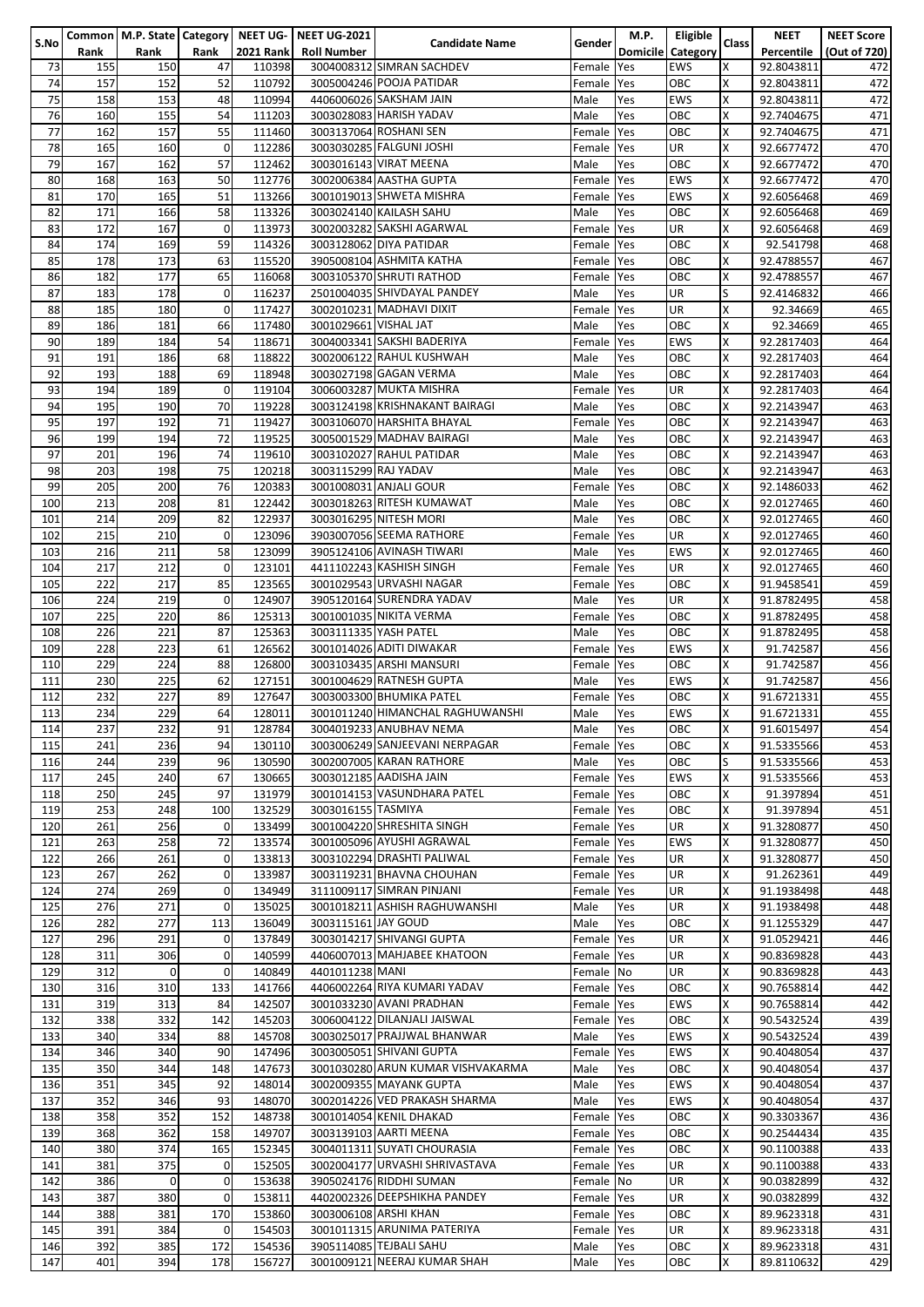|      |      |              |             |                  | Common   M.P. State   Category   NEET UG-   NEET UG-2021 |                                    |               | M.P.       | Eligible                 |              | <b>NEET</b> | <b>NEET Score</b> |
|------|------|--------------|-------------|------------------|----------------------------------------------------------|------------------------------------|---------------|------------|--------------------------|--------------|-------------|-------------------|
| S.No |      |              |             |                  |                                                          | <b>Candidate Name</b>              | <b>Gender</b> |            |                          | <b>Class</b> |             |                   |
|      | Rank | Rank         | Rank        | <b>2021 Rank</b> | <b>Roll Number</b>                                       |                                    |               |            | <b>Domicile Category</b> |              | Percentile  | (Out of 720)      |
| 148  | 404  | 397          | 181         | 157144           |                                                          | 3002005412 MOHIT SINGH KUSHWAH     | Male          | Yes        | OBC                      | X            | 89.8110632  | 429               |
| 149  | 408  | 400          | 182         | 158009           | 3004025137 ANIL YADAV                                    |                                    | Male          | Yes        | OBC                      | X            | 89.7378896  | 428               |
| 150  | 409  | 401          | 183         | 158054           |                                                          | 3005001069 DEEPIKA PANCHAL         |               | Yes        | OBC                      | X            | 89.7378896  | 428               |
|      |      |              |             |                  |                                                          |                                    | Female        |            |                          |              |             |                   |
| 151  | 410  | 402          | 102         | 158653           |                                                          | 3003139129 FARJANA KHAN            | Female Yes    |            | <b>EWS</b>               | X            | 89.6652988  | 427               |
| 152  | 415  | 407          | $\mathbf 0$ | 159828           |                                                          | 4406002555 KRITIKA UPADHYAY        | Female Yes    |            | <b>UR</b>                | X            | 89.5944564  | 426               |
| 153  | 420  | 412          | 105         | 160951           |                                                          | 3004010117 SHRUTI MODI             | Female Yes    |            | <b>EWS</b>               | X            | 89.5120876  | 425               |
|      |      |              |             |                  |                                                          |                                    |               |            |                          |              |             |                   |
| 154  | 421  | 413          | 106         | 161114           |                                                          | 3906003172 HARSH UPADHYAY          | Male          | Yes        | <b>EWS</b>               | X            | 89.5120876  | 425               |
| 155  | 425  | 417          | 0           | 161480           |                                                          | 3001015272 PATHANU SAI RAO         | Male          | Yes        | UR                       | X            | 89.5120876  | 425               |
| 156  | 426  | 418          | 0           | 161481           |                                                          | 3003009177 SHIVAM AGRAWAL          | Male          | Yes        | <b>UR</b>                | X            | 89.5120876  | 425               |
| 157  | 429  | 421          | 0           | 162181           |                                                          | 3006003055 HEMA SINGH              | Female Yes    |            | <b>UR</b>                | X            | 89.4372951  | 424               |
|      |      |              |             |                  |                                                          |                                    |               |            |                          |              |             |                   |
| 158  | 433  | 425          | 193         | 162808           |                                                          | 3004010118 BHUMIKA SAHU            | Female Yes    |            | OBC                      | X            | 89.4372951  | 424               |
| 159  | 435  | 427          | 195         | 163001           |                                                          | 3002008093 SANDEEP RAWAT           | Male          | Yes        | OBC                      | X            | 89.4372951  | 424               |
| 160  | 437  | 429          | 197         | 163131           |                                                          | 3001016428 VINOD KUMAR SAHU        | Male          | Yes        | OBC                      | X            | 89.3596534  | 423               |
| 161  | 438  | 430          |             | 163547           |                                                          | 3003102341 KRITIKA PRAJAPAT        |               |            | OBC                      | X            | 89.3596534  | 423               |
|      |      |              | 198         |                  |                                                          |                                    | Female        | Yes        |                          |              |             |                   |
| 162  | 441  | 433          | 0           | 163981           |                                                          | 3003113233 MD. ARIB KHAN           | Male          | Yes        | <b>UR</b>                | X            | 89.3596534  | 423               |
| 163  | 453  | 444          | 207         | 165767           |                                                          | 3002002539 NAVNEET KUSHWANSH       | Male          | Yes        | OBC                      | X            | 89.2026863  | 421               |
| 164  | 454  | 445          | 0           | 165799           |                                                          | 3001012302 SARAH KHALID            | Female Yes    |            | <b>UR</b>                | X            | 89.2026863  | 421               |
|      |      | 447          | $\mathbf 0$ |                  |                                                          | 3002002369 UDITA SIKARWAR          |               |            |                          | X            |             |                   |
| 165  | 456  |              |             | 166122           |                                                          |                                    | Female Yes    |            | <b>UR</b>                |              | 89.2026863  | 421               |
| 166  | 460  | 451          | 211         | 166859           |                                                          | 3001005454 BRAJMOHAN JAISWAL       | Male          | Yes        | OBC                      | X            | 89.1186338  | 420               |
| 167  | 461  | 452          | 113         | 167278           |                                                          | 3003114280 MITALI MANDLOI          | Female Yes    |            | <b>EWS</b>               | X            | 89.1186338  | 420               |
| 168  | 463  | 454          | 213         | 167530           |                                                          | 3003129092 SATYAM MUKATI           | Male          | Yes        | OBC                      | X            | 89.1186338  | 420               |
|      |      |              |             |                  |                                                          |                                    |               |            |                          |              |             |                   |
| 169  | 467  | 458          | 0           | 168253           |                                                          | 3905013222 JITENDRA KUMAR MISHRA   | Male          | Yes        | <b>UR</b>                | X            | 89.0404741  | 419               |
| 170  | 469  | 460          | 217         | 168883           |                                                          | 3001026227 RENEEKA NEMA            | Female Yes    |            | OBC                      | X            | 89.0404741  | 419               |
| 171  | 470  | 461          | 218         | 168993           |                                                          | 3002012077 GOPAL SONI              | Male          | Yes        | OBC                      | X            | 89.0404741  | 419               |
|      |      |              |             | 169271           |                                                          | 3006005064 PRAKHAR TIWARI          |               |            |                          | X            |             |                   |
| 172  | 471  | 462          | 0           |                  |                                                          |                                    | Male          | Yes        | <b>UR</b>                |              | 88.9647103  | 418               |
| 173  | 473  | 464          | 220         | 169440           |                                                          | 3003120157 JEEVAN PATIDAR          | Male          | Yes        | OBC                      | X            | 88.9647103  | 418               |
| 174  | 479  | 470          | 116         | 170868           |                                                          | 3003013238 SANCHALI GUPTA          | Female Yes    |            | <b>EWS</b>               | X            | 88.886421   | 417               |
| 175  | 480  | 471          | 224         | 170968           |                                                          | 3004017141 KSHITIJ SAHU            | Male          | Yes        | OBC                      | X            | 88.886421   | 417               |
|      |      |              |             |                  |                                                          |                                    |               |            |                          |              |             |                   |
| 176  | 482  | 473          | 118         | 171092           |                                                          | 3001007188 RAJAT SINGH SENGAR      | Male          | Yes        | <b>EWS</b>               | X            | 88.886421   | 417               |
| 177  | 483  | 474          | 119         | 171197           |                                                          | 3002017153 GAURI GOYAL             | Female        | Yes        | <b>EWS</b>               | X            | 88.886421   | 417               |
| 178  | 484  | 475          | 225         | 171237           |                                                          | 3003108140 UDAYBHAN YADAV          | Male          | Yes        | OBC                      | X            | 88.886421   | 417               |
| 179  | 486  | $\Omega$     | $\mathbf 0$ | 171283           |                                                          | 3905026263 BHAVESH SHARMA          |               | <b>No</b>  | <b>UR</b>                | X            |             | 417               |
|      |      |              |             |                  |                                                          |                                    | Male          |            |                          |              | 88.886421   |                   |
| 180  | 487  | 477          | 227         | 171340           |                                                          | 3006001134 MANISH SONI             | Male          | Yes        | OBC                      | X            | 88.886421   | 417               |
| 181  | 489  | 479          | 0           | 171656           |                                                          | 3002003104 DEEPAK SHARMA           | Male          | Yes        | <b>UR</b>                | X            | 88.8071604  | 416               |
| 182  | 490  | 480          | 228         | 171709           |                                                          | 3003110123 ASHOK RATHORE           | Male          | Yes        | OBC                      | X            | 88.8071604  | 416               |
|      |      |              |             |                  |                                                          |                                    |               |            |                          |              |             |                   |
| 183  | 491  | 481          | $\mathbf 0$ | 171736           |                                                          | 4411013080 BRAMHSHREE TRIPATHI     | Female Yes    |            | <b>UR</b>                | X            | 88.8071604  | 416               |
| 184  | 494  | 484          | 230         | 171852           |                                                          | 3003123167 ABHINANDAN MALVIYA      | Male          | Yes        | OBC                      | X            | 88.8071604  | 416               |
| 185  | 498  | 488          | 233         | 172217           |                                                          | 3002008235 AKANSHA RATHOR          | Female Yes    |            | OBC                      | X            | 88.8071604  | 416               |
| 186  | 499  | 489          | 234         | 172493           |                                                          | 3003026133 MOIN KHAN               |               | Yes        | OBC                      | X            |             | 416               |
|      |      |              |             |                  |                                                          |                                    | Male          |            |                          |              | 88.8071604  |                   |
| 187  | 500  | 490          | 121         | 172861           |                                                          | 4402017440 PRAVEEN KUMAR SHUKLA    | Male          | Yes        | <b>EWS</b>               | X            | 88.7225899  | 415               |
| 188  | 502  | 492          | 236         | 173026           |                                                          | 3003016078 ABHISHEK YADAV          | Male          | Yes        | OBC                      | Χ            | 88.7225899  | 415               |
| 189  | 503  | 493          | 0           | 173120           |                                                          | 3001022272 AMAN AGNIHOTRI          | Male          | <b>Yes</b> | UR                       | х            | 88.7225899  | 415               |
|      |      |              |             |                  |                                                          |                                    |               |            |                          |              |             |                   |
| 190  | 504  | $\mathbf{0}$ | $\mathbf 0$ | 173201           |                                                          | 4405005454 PRAGYA PRIYA            | Female No     |            | <b>UR</b>                | X            | 88.7225899  | 415               |
| 191  | 506  | 495          | 237         | 173753           | 3111106331 LUMANSHA                                      |                                    | Female Yes    |            | OBC                      | X            | 88.7225899  | 415               |
| 192  | 507  | 496          | 123         | 174305           |                                                          | 3003111208 SAKSHI SHARMA           | Female Yes    |            | <b>EWS</b>               | X            | 88.6409333  | 414               |
| 193  | 508  | 497          | 124         | 175394           |                                                          | 3905011221 AMAN KUMAR PANDEY       | Male          | Yes        | <b>EWS</b>               | X            | 88.6409333  | 414               |
|      |      |              |             |                  |                                                          |                                    |               |            |                          |              |             |                   |
| 194  | 510  | 499          | 239         | 175732           |                                                          | 3004003303 DEEPANJALI JAISWAL      | Female Yes    |            | OBC                      | X            | 88.5634859  | 413               |
| 195  | 511  | 500          | 240         | 175874           |                                                          | 3004009226 RADHIKA SINGH           | Female Yes    |            | OBC                      | S            | 88.5634859  | 413               |
| 196  | 512  | 501          | 0           | 176000           |                                                          | 3006002201 ANAMIKA MISHRA          | Female Yes    |            | UR                       | X            | 88.5634859  | 413               |
| 197  | 513  | 502          | 125         | 176065           |                                                          | 3001010407 PRANJHAL NEPIE          | Female Yes    |            | <b>EWS</b>               | X            | 88.5634859  | 413               |
|      |      |              |             |                  |                                                          |                                    |               |            |                          |              |             |                   |
| 198  | 514  | 503          | 241         | 176665           |                                                          | 3002006194 ANJALI YADAV            | Female Yes    |            | OBC                      | X            | 88.4856499  | 412               |
| 199  | 517  | 506          | 243         | 177129           |                                                          | 3001013143 PAWAN TOMAR             | Male          | Yes        | OBC                      | X            | 88.4856499  | 412               |
| 200  | 521  | 510          | 245         | 177920           |                                                          | 3003110101 RAHUL MEENA             | Male          | Yes        | OBC                      | X            | 88.4071663  | 411               |
| 201  | 522  | 511          | 246         | 177996           |                                                          | 3003116118 AKANKSHA CHOUDHARY      | Female Yes    |            | OBC                      | X            | 88.4071663  | 411               |
|      |      |              |             |                  |                                                          |                                    |               |            |                          |              |             |                   |
| 202  | 523  | 512          | 0           | 178156           |                                                          | 3006006123 SABHYATA SINGH          | Female Yes    |            | <b>UR</b>                | X            | 88.4071663  | 411               |
| 203  | 525  | 514          | 126         | 178286           |                                                          | 3003107002 SIMRAN ARORA            | Female Yes    |            | <b>EWS</b>               | X            | 88.4071663  | 411               |
| 204  | 526  | 515          | $\mathbf 0$ | 178303           |                                                          | 3001002077 RICHA THAKUR            | Female Yes    |            | <b>UR</b>                | X            | 88.4071663  | 411               |
| 205  | 529  | 518          | 250         | 178547           |                                                          | 3006007287 SHAURY PRATPA SINGH     | Male          | Yes        | OBC                      | X            | 88.4071663  | 411               |
|      |      |              |             |                  |                                                          |                                    |               |            |                          |              |             |                   |
| 206  | 530  | 519          | 0           | 178902           |                                                          | 3005001441 MANVENDRA SINGH RATHORE | Male          | Yes        | <b>UR</b>                | X            | 88.4071663  | 411               |
| 207  | 534  | 523          | 4           | 179193           |                                                          | 3004011206 AYUSHI MAHALGAMAIYA     | Female Yes    |            | <b>SC</b>                | X            | 88.3241499  | 410               |
| 208  | 537  | 526          | 254         | 179552           |                                                          | 3906001377 DEVESH PATIDAR          | Male          | Yes        | OBC                      | X            | 88.3241499  | 410               |
|      |      |              |             |                  |                                                          | 3001004382 MOHD HARIS              |               |            |                          |              |             |                   |
| 209  | 541  | 530          | 0           | 179966           |                                                          |                                    | Male          | Yes        | <b>UR</b>                | X            | 88.3241499  | 410               |
| 210  | 542  | 531          | 127         | 179977           |                                                          | 3002006316 AKANSHA BHARGAV         | Female Yes    |            | <b>EWS</b>               | X            | 88.3241499  | 410               |
| 211  | 543  | 532          | 258         | 180078           |                                                          | 3003103030 BHARAT CHAURASIYA       | Male          | Yes        | OBC                      | X            | 88.3241499  | 410               |
| 212  | 545  | 534          | 260         | 180352           |                                                          | 3003010010 NIKITA SOLANKI          | Female Yes    |            | OBC                      | X            | 88.2430762  | 409               |
|      |      |              |             |                  |                                                          |                                    |               |            |                          |              |             |                   |
| 213  | 549  | 538          | 0           | 181373           |                                                          | 3006004129 RAJ PATHAK              | Male          | Yes        | <b>UR</b>                | X            | 88.2430762  | 409               |
| 214  | 552  | $\mathbf 0$  | $\mathbf 0$ | 181820           |                                                          | 3115020347 SANIYA KUSHWAHA         | Female No     |            | <b>UR</b>                | X            | 88.16265    | 408               |
| 215  | 554  | 542          | 129         | 181997           |                                                          | 3003003455 AASTHA JAIN             | Female Yes    |            | <b>EWS</b>               | X            | 88.16265    | 408               |
| 216  | 556  | 543          | 0           | 182560           | 3002003125 ASHI GAUR                                     |                                    | Female Yes    |            | <b>UR</b>                | X            | 88.16265    | 408               |
|      |      |              |             |                  |                                                          |                                    |               |            |                          |              |             |                   |
| 217  | 558  | $\Omega$     | 0           | 182597           |                                                          | 3112024186 PATNI NIHAR AMIT        | Male          | No         | <b>UR</b>                | X            | 88.16265    | 408               |
| 218  | 559  | 545          | 264         | 182840           |                                                          | 3003028352 AJHRUDDIN MANSURI       | Male          | Yes        | OBC                      | X            | 88.0836484  | 407               |
| 219  | 562  | 548          | 265         | 183166           |                                                          | 3003028261 LAKSHMI SISODIYA        | Female Yes    |            | OBC                      | X            | 88.0836484  | 407               |
| 220  | 563  | 549          | 266         | 183459           |                                                          | 3005002833 ASHWIN GEHLOT           | Male          | Yes        | OBC                      | Χ            | 88.0836484  | 407               |
|      |      |              |             |                  |                                                          |                                    |               |            |                          |              |             |                   |
| 221  | 564  | 550          | 130         | 183712           |                                                          | 3001010064 ABHINAV SHARMA          | Male          | Yes        | <b>EWS</b>               | X            | 88.0836484  | 407               |
| 222  | 569  | 555          | 270         | 184502           |                                                          | 3006001105 PREETI SONDHIYA         | Female Yes    |            | OBC                      | X            | 88.0010853  | 406               |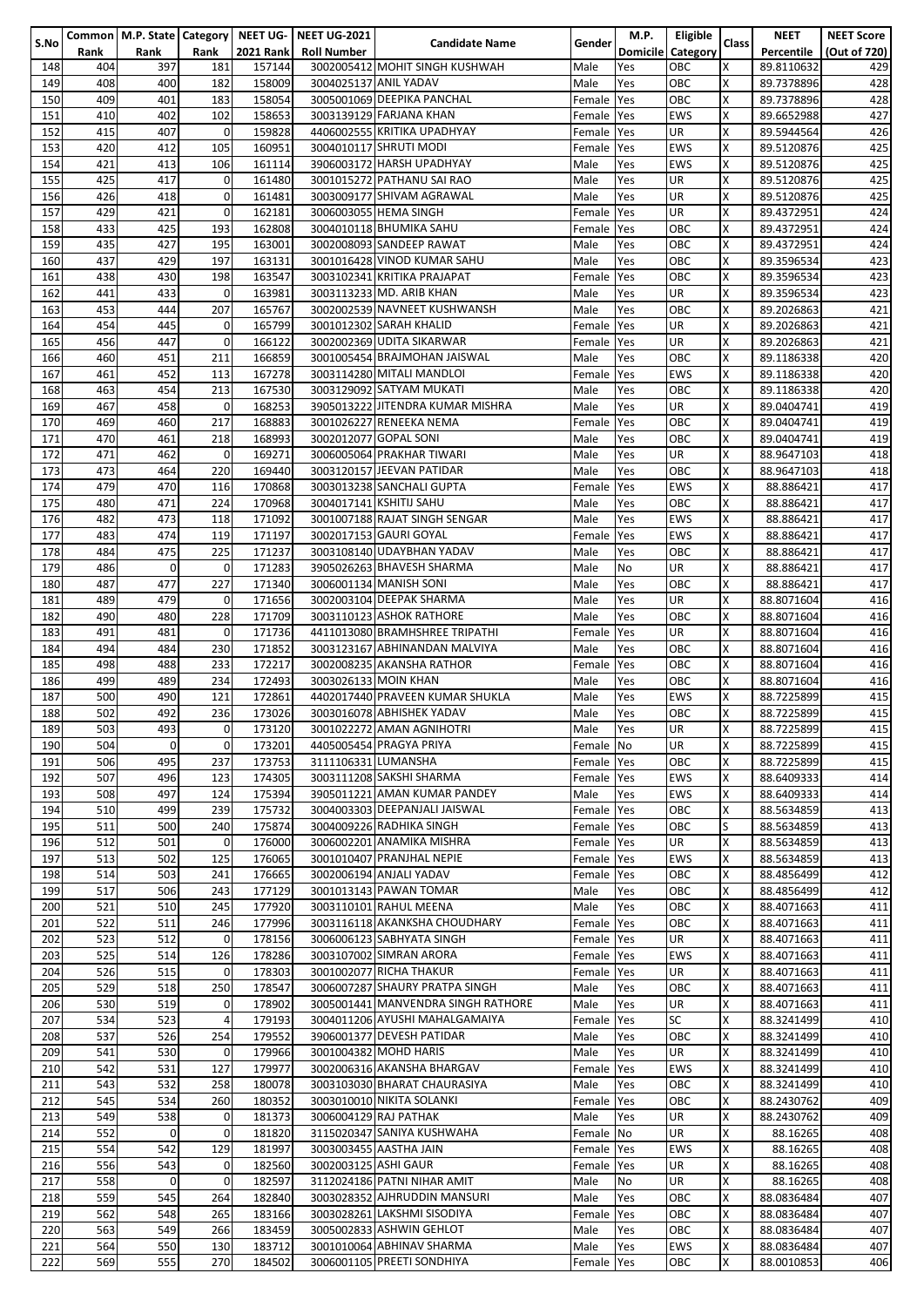|      |      |             |             |                  | Common   M.P. State   Category   NEET UG-   NEET UG-2021 |                                   |            | M.P.       | Eligible          |              | <b>NEET</b> | <b>NEET Score</b> |
|------|------|-------------|-------------|------------------|----------------------------------------------------------|-----------------------------------|------------|------------|-------------------|--------------|-------------|-------------------|
| S.No | Rank | Rank        | Rank        | <b>2021 Rank</b> | <b>Roll Number</b>                                       | <b>Candidate Name</b>             | Gender     |            | Domicile Category | <b>Class</b> | Percentile  |                   |
|      |      |             |             |                  |                                                          |                                   |            |            |                   |              |             | (Out of 720)      |
| 223  | 571  | 557         | 133         | 184880           |                                                          | 3004004371 RISHIKA MISHRA         | Female     | <b>Yes</b> | <b>EWS</b>        | X            | 88.0010853  | 406               |
| 224  | 572  | $\Omega$    | 0           | 184927           |                                                          | 2601004399 MANISHA KUMARI         | Female     | <b>No</b>  | UR                | X            | 88.0010853  | 406               |
| 225  | 578  | 563         | 274         | 185496           |                                                          | 3005006193 ANJALI SWARNKAR        | Female Yes |            | OBC               | $\times$     | 87.9124999  | 405               |
|      |      |             |             |                  |                                                          |                                   |            |            |                   |              |             |                   |
| 226  | 580  | 565         | 0           | 185691           |                                                          | 3001001562 DIVYA MALVIYA          | Female Yes |            | UR                | Χ            | 87.9124999  | 405               |
| 227  | 582  | $\mathbf 0$ | 0           | 186131           |                                                          | 3905002083 RAVINA KUMARI MEGHWAL  | Female     | <b>No</b>  | UR                | X            | 87.9124999  | 405               |
| 228  | 585  | 569         | 277         | 186781           |                                                          | 3111105143 SWARNIKA SAHU          | Female     | Yes        | ОВС               | Χ            | 87.8279941  | 404               |
|      |      |             |             |                  |                                                          |                                   |            |            |                   | X            |             |                   |
| 229  | 594  | 577         | 283         | 187748           |                                                          | 3001013372 VANSHIKA DANDARE       | Female     | <b>Yes</b> | ОВС               |              | 87.8279941  | 404               |
| 230  | 595  | 578         | 284         | 188095           |                                                          | 3002009212 MEGHA RATHORE          | Female     | Yes        | ОВС               | Χ            | 87.7491221  | 403               |
| 231  | 597  | 580         | 0           | 188535           |                                                          | 3107005143 ABHISHEK MALANI        | Male       | Yes        | UR                | X            | 87.7491221  | 403               |
| 232  | 599  | 582         | 0           | 188860           |                                                          | 3905102297 SHIVANI SHARMA         | Female     | Yes        | UR                | X            | 87.7491221  | 403               |
|      |      |             |             |                  |                                                          |                                   |            |            |                   |              |             |                   |
| 233  | 603  | 586         | 287         | 190221           |                                                          | 3003001563 SOURABH MEENA          | Male       | Yes        | ОВС               | X            | 87.6707681  | 402               |
| 234  | 605  | 588         | 288         | 190562           |                                                          | 3003003278 AYUSHI RATHORE         | Female     | Yes        | ОВС               | Χ            | 87.5863918  | 401               |
| 235  | 606  | 589         | 137         | 190944           |                                                          | 3006007458 SONALI SINGH           | Female     | Yes        | EWS               | X            | 87.5863918  | 401               |
|      |      |             |             |                  |                                                          |                                   |            |            |                   |              |             |                   |
| 236  | 607  | 590         | 289         | 190968           |                                                          | 3003124022 SANDEEP PANWAR         | Male       | Yes        | ОВС               | X            | 87.5863918  | 401               |
| 237  | 608  | 591         | 290         | 191060           |                                                          | 3001005540 NIGHAT JAHAN           | Female     | Yes        | ОВС               | Χ            | 87.5863918  | 401               |
| 238  | 611  | 594         | 0           | 192134           | 3003109188 PRERNA                                        |                                   | Female     | <b>Yes</b> | UR                | Χ            | 87.4992958  | 400               |
|      |      |             |             |                  |                                                          |                                   |            |            |                   |              |             |                   |
| 239  | 612  | 595         | $\mathbf 0$ | 192534           |                                                          | 3006003086 JAGRITI TRIPATHI       | Female     | Yes        | UR                | X            | 87.4992958  | 400               |
| 240  | 613  | 596         | 292         | 192830           | 3006004469 AMIT SINGH                                    |                                   | Male       | Yes        | OBC               | X            | 87.4992958  | 400               |
| 241  | 614  | 597         | 293         | 193053           |                                                          | 3003018110 GANESH SINGUNE         | Male       | Yes        | OBC               | Χ            | 87.4178335  | 399               |
|      | 616  | 599         | 295         |                  |                                                          |                                   | Male       |            | ОВС               | X            |             |                   |
| 242  |      |             |             | 193473           |                                                          | 3003113019 NEERAJ PRAJAPAT        |            | Yes        |                   |              | 87.4178335  | 399               |
| 243  | 618  | 601         | 297         | 193894           |                                                          | 3003115165 VINAY PATIDAR          | Male       | Yes        | ОВС               | X            | 87.4178335  | 399               |
| 244  | 621  | 604         | 299         | 194994           |                                                          | 3005010149 PANKAJ PATIDAR         | Male       | Yes        | ОВС               | X            | 87.3330039  | 398               |
| 245  | 622  | 605         | 300         | 195155           | 3001023285 AJAY KEER                                     |                                   | Male       |            | ОВС               | Χ            | 87.3330039  | 398               |
|      |      |             |             |                  |                                                          |                                   |            | Yes        |                   |              |             |                   |
| 246  | 626  | 609         | 301         | 195892           |                                                          | 3002003341 APOORVA SONI           | Female     | Yes        | OBC               | X            | 87.2504408  | 397               |
| 247  | 627  | 610         | 302         | 195945           |                                                          | 4406006164 NARENDRA SINGH CHANDEL | Male       | Yes        | ОВС               | X            | 87.2504408  | 397               |
| 248  | 628  | 611         | 303         | 195954           |                                                          | 3001035001 PAWAN PRAJAPATI        | Male       | Yes        | ОВС               | X            | 87.2504408  | 397               |
|      |      |             |             |                  |                                                          |                                   |            |            |                   |              |             |                   |
| 249  | 634  | 617         | 140         | 197087           |                                                          | 3003126094 ROHIT MANDLOI          | Male       | Yes        | EWS               | Χ            | 87.1633448  | 396               |
| 250  | 635  | $\mathbf 0$ | $\mathbf 0$ | 197364           |                                                          | 4402014311 ANUSHKA YADAV          | Female     | No         | UR                | X            | 87.1633448  | 396               |
| 251  | 636  | 618         | 10          | 197634           |                                                          | 3111107459 TUSHAR KAMBLE          | Male       | Yes        | SC                | X            | 87.1633448  | 396               |
|      |      |             |             |                  |                                                          |                                   |            |            |                   |              |             |                   |
| 252  | 637  | 619         | 141         | 198070           |                                                          | 3003008047 ARJIT MISHRA           | Male       | Yes        | <b>EWS</b>        | X            | 87.1633448  | 396               |
| 253  | 640  | 621         | $\mathbf 0$ | 198725           |                                                          | 4406003198 NEHA SINGH SENGAR      | Female     | <b>Yes</b> | UR                | S            | 87.0710036  | 395               |
| 254  | 641  | 622         | 308         | 198857           |                                                          | 3002002238 VIVEK SINGH NARWARIYA  | Male       | Yes        | ОВС               | X            | 87.0710036  | 395               |
|      |      |             |             |                  |                                                          |                                   |            |            |                   |              |             |                   |
| 255  | 642  | 623         | 0           | 198873           |                                                          | 3004002133 SADHNA VERMA           | Female     | Yes        | UR                | X            | 87.0710036  | 395               |
| 256  | 643  | 624         | 309         | 199471           |                                                          | 3001002053 NIKITA SAHU            | Female     | Yes        | OBC               | Χ            | 87.0710036  | 395               |
| 257  | 645  | 626         | $\mathbf 0$ | 199734           |                                                          | 3002010315 SHIKHA SHARMA          |            | Yes        | UR                | X            | 86.987793   | 394               |
|      |      |             |             |                  |                                                          |                                   | Female     |            |                   |              |             |                   |
| 258  | 646  | 627         | 310         | 199759           |                                                          | 3002005363 RITU RAJPUT            | Female Yes |            | ОВС               | X            | 86.987793   | 394               |
| 259  | 651  | 632         | 314         | 200790           |                                                          | 3001035157 DEEPAK DANGI           | Male       | Yes        | ОВС               | X            | 86.987793   | 394               |
| 260  | 660  | 641         | 0           | 202466           |                                                          | 4406007116 PRACHI JAIN            | Female     | <b>Yes</b> | UR                | Χ            | 86.816515   | 392               |
|      |      |             |             |                  |                                                          |                                   |            |            |                   |              |             |                   |
| 261  | 665  | 646         | 324         | 202973           |                                                          | 3002010323 MUSKAN ALI             | Female     | Yes        | ОВС               | X            | 86.816515   | 392               |
| 262  | 666  | 647         | 325         | 203083           |                                                          | 3005001535 TASMIYA PATEL          | Female     | <b>Yes</b> | ОВС               | X            | 86.816515   | 392               |
| 263  | 667  | 648         | 326         | 203230           | 3002013303 NIRMA                                         |                                   | Female     | Yes        | ОВС               | X            | 86.816515   | 392               |
|      |      |             |             |                  |                                                          |                                   |            |            |                   |              |             |                   |
| 264  | 668  | 649         | 144         | 203281           |                                                          | 3001002192 SUYASH RAJPOOT         | Male       | Yes        | EWS               | х            | 86.816515   | 392               |
| 265  | 669  | $\Omega$    | 0           | 203369           |                                                          | 3111101461 RITWIK NARENDRA RAUT   | Male       | No         | UR                | X            | 86.816515   | 392               |
| 266  | 670  | 650         | 327         | 203380           |                                                          | 3001028190 RESHU DANGI            | Female     | <b>Yes</b> | ОВС               | Χ            | 86.816515   | 392               |
|      |      |             |             |                  |                                                          |                                   |            |            |                   |              |             |                   |
| 267  | 671  | 651         | 145         | 203679           |                                                          | 3006002140 OMKAR GUPTA            | Male       | Yes        | EWS               | Χ            | 86.7354412  | 391               |
| 268  | 673  | 653         | 14          | 204033           |                                                          | 3005002357 DEEPAK CHOUHAN         | Male       | Yes        | SC                | X            | 86.7354412  | 391               |
| 269  | 674  | 654         | 328         | 204040           |                                                          | 3001006210 RISHIKA PANSE          | Female     | Yes        | OBC               | X            | 86.7354412  | 391               |
|      |      |             |             |                  |                                                          |                                   |            |            |                   |              |             |                   |
| 270  | 675  | 655         | 0           | 204181           |                                                          | 3003011032 MAHIMA PUROHIT         | Female     | <b>Yes</b> | UR                | X            | 86.7354412  | 391               |
| 271  | 677  | 657         | 329         | 204271           |                                                          | 3001002464 SANKI DANGI            | Female Yes |            | OBC               | X            | 86.7354412  | 391               |
| 272  | 684  | 664         | 333         | 205675           |                                                          | 3006006297 POOJA PATEL            | Female Yes |            | OBC               | X            | 86.6440066  | 390               |
|      |      |             |             |                  |                                                          |                                   |            |            |                   |              |             |                   |
| 273  | 686  | 666         | 334         | 206155           |                                                          | 3004007234 MAYA WARATHE           | Female Yes |            | ОВС               | X            | 86.6440066  | 390               |
| 274  | 691  | 671         | 150         | 207928           |                                                          | 4401011042 VISHAL CHAUHAN         | Male       | Yes        | EWS               | X            | 86.4779738  | 388               |
| 275  | 693  | 672         | 151         | 208368           |                                                          | 3002008193 ANUSHKA SHARMA         | Female Yes |            | EWS               | X            | 86.4779738  | 388               |
| 276  | 697  | 676         | 152         | 210000           |                                                          | 3001034258 PAYAL TIWARI           |            | <b>Yes</b> | <b>EWS</b>        | Χ            | 86.3915901  | 387               |
|      |      |             |             |                  |                                                          |                                   | Female     |            |                   |              |             |                   |
| 277  | 698  | 677         | 153         | 210414           |                                                          | 3005003509 KHUSHI MOTWANI         | Female Yes |            | <b>EWS</b>        | X            | 86.3042351  | 386               |
| 278  | 704  | 682         | 341         | 211947           | 3001003210 DIVYA RAI                                     |                                   | Female     | <b>Yes</b> | ОВС               | Χ            | 86.2108578  | 385               |
| 279  | 705  | $\Omega$    | 0           | 211959           | 3906003089 RITIKA JAIN                                   |                                   | Female No  |            | UR                | Χ            | 86.2108578  | 385               |
|      |      |             |             |                  |                                                          |                                   |            |            |                   |              |             |                   |
| 280  | 707  | 684         | 342         | 213003           |                                                          | 3003001025 ABHAY DHAKAD           | Male       | Yes        | OBC               | Χ            | 86.1259635  | 384               |
| 281  | 710  | 687         | 344         | 213252           |                                                          | 3001005529 RUCHI DANGI            | Female     | <b>Yes</b> | OBC               | X            | 86.1259635  | 384               |
| 282  | 711  | 688         | 345         | 213262           |                                                          | 3003115217 SHOHEB KHAN            | Male       | Yes        | OBC               | Χ            | 86.1259635  | 384               |
|      | 712  | 689         |             |                  |                                                          | 3002009096 TANISHKA AGRAWAL       |            |            |                   |              |             |                   |
| 283  |      |             | $\mathbf 0$ | 213290           |                                                          |                                   | Female     | <b>Yes</b> | UR                | X            | 86.1259635  | 384               |
| 284  | 715  | 692         | 347         | 213808           |                                                          | 3006001304 MEGHNA SINGH           | Female Yes |            | ОВС               | X            | 86.1259635  | 384               |
| 285  | 716  | 693         | 0           | 213932           |                                                          | 3001007338 TANYA AWASTHI          | Female     | <b>Yes</b> | UR                | X            | 86.1259635  | 384               |
| 286  | 717  | 694         | 348         | 214424           |                                                          | 3004011399 LOSHIK RAHANGDALE      |            |            | OBC               | Χ            | 86.0423643  | 383               |
|      |      |             |             |                  |                                                          |                                   | Male       | Yes        |                   |              |             |                   |
| 287  | 718  | 695         | 349         | 214523           |                                                          | 3001003613 AMBIKA KALME           | Female     | <b>Yes</b> | OBC               | X            | 86.0423643  | 383               |
| 288  | 725  | 701         | 0           | 216276           |                                                          | 1702003069 SRISHTI MISHRA         | Female Yes |            | UR                | X            | 85.9561748  | 382               |
| 289  | 726  | 702         | 353         | 216303           |                                                          | 3004001574 ARPIT YADAV            | Male       | Yes        | OBC               | X            | 85.9561748  | 382               |
|      |      |             |             |                  |                                                          |                                   |            |            |                   |              |             |                   |
| 290  | 728  | $\Omega$    | 0           | 216864           |                                                          | 4408103200 BINISH WASEEM          | Female No  |            | UR                | X            | 85.9561748  | 382               |
| 291  | 729  | 704         | 20          | 217076           |                                                          | 3004011184 AASTHA JATAV           | Female     | <b>Yes</b> | SC                | Χ            | 85.8651288  | 381               |
| 292  | 731  | 706         | 354         | 217193           |                                                          | 3003016095 JASBEER SINGH RATHORE  | Male       | Yes        | ОВС               | X            | 85.8651288  | 381               |
|      | 732  | 707         | 355         | 217270           |                                                          | 3003109256 SHIVANI GOUR           |            |            | OBC               | Χ            | 85.8651288  |                   |
| 293  |      |             |             |                  |                                                          |                                   | Female     | <b>Yes</b> |                   |              |             | 381               |
| 294  | 734  | $\Omega$    | 0           | 217829           | 4406006104 NIDA KHAN                                     |                                   | Female     | <b>No</b>  | UR                | Χ            | 85.8651288  | 381               |
| 295  | 735  | 709         | 356         | 217901           |                                                          | 3003027077 KAJAL VISHWAKARMA      | Female     | <b>Yes</b> | ОВС               | X            | 85.8651288  | 381               |
| 296  | 737  | 710         | 357         | 218015           |                                                          | 3004030543 MUKESH KUMAR SHAH      | Male       | Yes        | ОВС               | Χ            | 85.8651288  | 381               |
|      |      |             |             |                  |                                                          |                                   |            |            |                   |              |             |                   |
| 297  | 738  | 711         | 358         | 218089           |                                                          | 3005004164 ANSHUL CHOURASIYA      | Male       | Yes        | ОВС               | X            | 85.8651288  | 381               |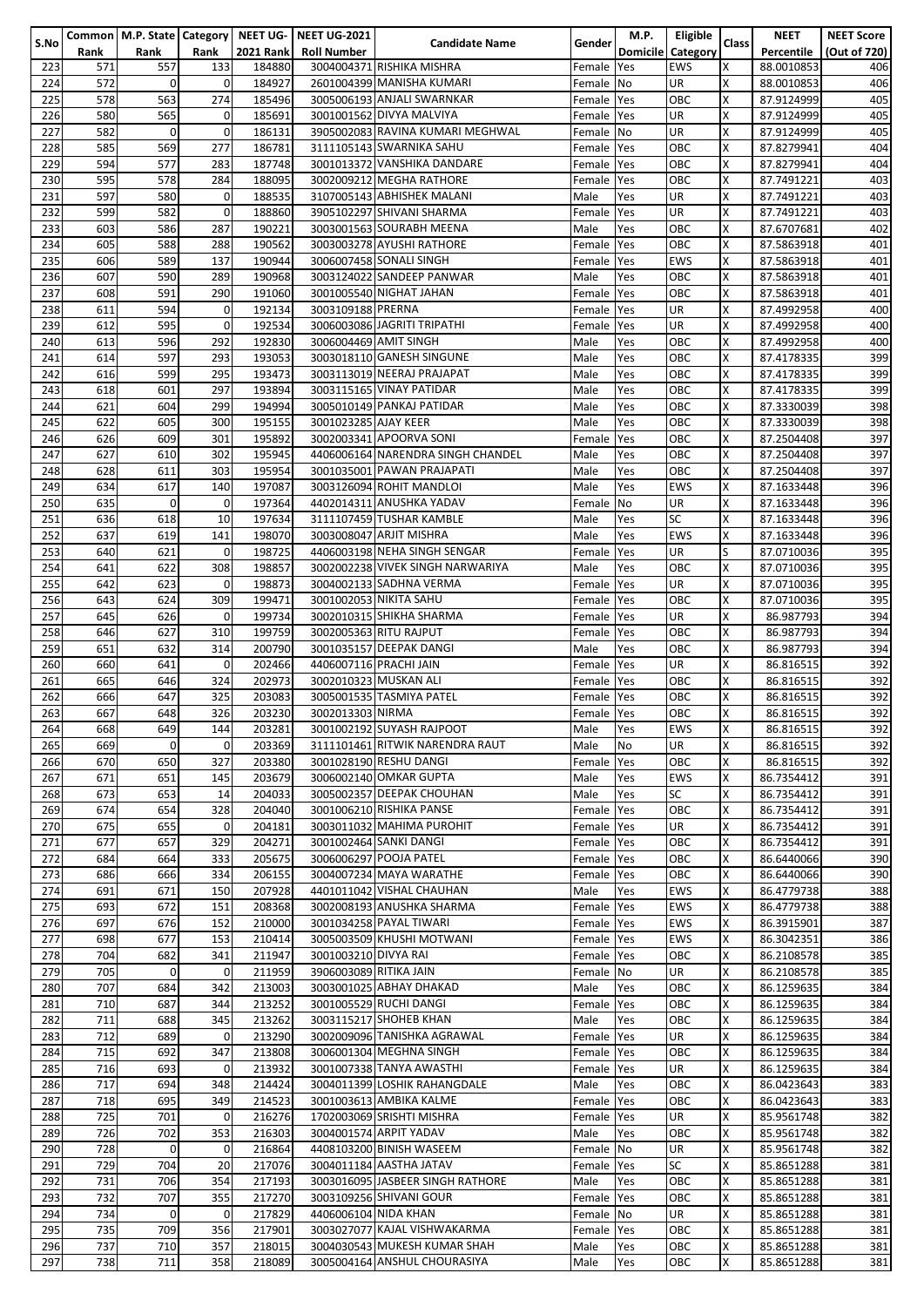|      |      |                |              |                  | Common   M.P. State   Category   NEET UG-   NEET UG-2021 |                                   |            | <b>M.P.</b> | Eligible          |              | <b>NEET</b> | <b>NEET Score</b> |
|------|------|----------------|--------------|------------------|----------------------------------------------------------|-----------------------------------|------------|-------------|-------------------|--------------|-------------|-------------------|
| S.No | Rank | Rank           | Rank         | <b>2021 Rank</b> | <b>Roll Number</b>                                       | <b>Candidate Name</b>             | Gender     |             | Domicile Category | <b>Class</b> | Percentile  |                   |
|      |      |                |              |                  |                                                          |                                   |            |             |                   |              |             | (Out of 720)      |
| 298  | 739  | 712            | 359          | 218407           | 3003121209 GOVIND                                        |                                   | Male       | Yes         | OBC               | X            | 85.7688375  | 380               |
| 299  | 740  | 713            | 0            | 218567           |                                                          | 3111019270 CHAUS KHAN             | Male       | Yes         | UR                | X            | 85.7688375  | 380               |
| 300  | 742  | $\overline{0}$ | 0            | 218585           |                                                          | 4407013400 SHWETA GUPTA           | Female     | No          | UR                | X            | 85.7688375  | 380               |
|      |      |                |              |                  |                                                          |                                   |            |             |                   |              |             |                   |
| 301  | 744  | 716            | 360          | 219088           | 3003025114 NIRESH                                        |                                   | Male       | Yes         | OBC               | Χ            | 85.7688375  | 380               |
| 302  | 745  | 717            | 361          | 219248           |                                                          | 3905111001 NARENDRA MEENA         | Male       | Yes         | ОВС               | X            | 85.7688375  | 380               |
| 303  | 750  | 722            | 22           | 220411           |                                                          | 3004001496 DAYITVA MESHRAM        | Male       | Yes         | SC                | X            | 85.6823243  | 379               |
|      |      |                |              |                  |                                                          |                                   |            |             |                   |              |             |                   |
| 304  | 756  | 727            | 156          | 221715           |                                                          | 3004011290 PRIYA GUPTA            | Female     | Yes         | <b>EWS</b>        | X            | 85.594516   | 378               |
| 305  | 757  | 728            | 157          | 222015           |                                                          | 3002003130 ADITYA BHARGAV         | Male       | Yes         | EWS               | Χ            | 85.594516   | 378               |
| 306  | 758  | 729            | 366          | 222083           |                                                          | 3002013066 ASHISH KUSHWAH         | Male       | Yes         | OBC               | X            | 85.594516   | 378               |
|      |      |                |              |                  |                                                          |                                   |            |             |                   |              |             |                   |
| 307  | 768  | 738            | 371          | 224282           |                                                          | 3003138102 MOIN KHAN              | Male       | Yes         | ОВС               | Χ            | 85.4172805  | 376               |
| 308  | 769  | 739            | 0            | 224408           |                                                          | 3001002167 MANSI BANSODE          | Female     | Yes         | UR                | X            | 85.4172805  | 376               |
| 309  | 771  | 741            | 372          | 225234           |                                                          | 3003006336 NAZIYA ALAM            | Female     | Yes         | ОВС               | Χ            | 85.3198236  | 375               |
|      |      |                |              |                  |                                                          |                                   |            |             |                   |              |             |                   |
| 310  | 773  | 743            | $\mathbf 0$  | 225377           |                                                          | 3004010135 APARNA JOSHI           | Female     | <b>Yes</b>  | UR                | X            | 85.3198236  | 375               |
| 311  | 775  | 745            | 374          | 225594           |                                                          | 3003104501 TASNEEM FATIMA         | Female     | <b>Yes</b>  | ОВС               | X            | 85.3198236  | 375               |
| 312  | 776  | 746            | 375          | 225738           |                                                          | 3003113117 KULDEEP KUSHWAH        | Male       | Yes         | ОВС               | Χ            | 85.3198236  | 375               |
|      |      |                |              |                  |                                                          |                                   |            |             |                   |              |             |                   |
| 313  | 777  | 747            | 376          | 225818           |                                                          | 3003134001 LAXMI SINGH RATHOUR    | Female     | Yes         | ОВС               | X            | 85.3198236  | 375               |
| 314  | 779  | 749            | 0            | 226607           |                                                          | 3001003537 SHUBHAM SAHU           | Male       | Yes         | UR                | X            | 85.3198236  | 375               |
| 315  | 781  | $\overline{0}$ | 0            | 226986           |                                                          | 4408016326 MOHAMMAD ZAKIR         | Male       | No          | UR                | X            | 85.2298136  | 374               |
|      |      |                |              |                  |                                                          |                                   |            |             |                   |              |             |                   |
| 316  | 782  | 751            | 378          | 227119           | 3003116274 JAYA PAL                                      |                                   | Female     | Yes         | OBC               | Χ            | 85.2298136  | 374               |
| 317  | 783  | 752            | 379          | 227125           |                                                          | 3003024188 POOJA PATEL            | Female     | Yes         | ОВС               | X            | 85.2298136  | 374               |
| 318  | 784  | 753            | 380          | 227134           |                                                          | 3003128201 RIYA KUSHWAH           | Female Yes |             | ОВС               | X            | 85.2298136  | 374               |
|      |      |                |              | 227425           |                                                          |                                   |            |             |                   | X            |             |                   |
| 319  | 786  | 755            | 382          |                  |                                                          | 3001001092 AZRA ANHA KHAN         | Female     | <b>Yes</b>  | ОВС               |              | 85.2298136  | 374               |
| 320  | 787  | 756            | 161          | 227679           |                                                          | 3005002360 SANCHITA TRIPATHI      | Female Yes |             | EWS               | Χ            | 85.2298136  | 374               |
| 321  | 788  | 757            | $\mathbf 0$  | 227790           |                                                          | 3005001799 ANSHUMAN SINGH RATHORE | Male       | Yes         | UR                | X            | 85.2298136  | 374               |
|      |      |                |              |                  |                                                          |                                   |            |             |                   |              |             |                   |
| 322  | 792  | 761            | 386          | 228501           |                                                          | 3001006373 AKSHITA PATEL          | Female     | <b>Yes</b>  | ОВС               | X            | 85.1388971  | 373               |
| 323  | 793  | 762            | 0            | 228591           | 3001034138 MANSI                                         |                                   | Female     | Yes         | UR                | X            | 85.1388971  | 373               |
| 324  | 794  | 763            | 162          | 228615           |                                                          | 3004001340 AGUSTYA PANDEY         | Female     | Yes         | EWS               | Χ            | 85.1388971  | 373               |
|      |      |                |              |                  |                                                          |                                   |            |             |                   |              |             |                   |
| 325  | 795  | 764            | 387          | 229171           |                                                          | 3001028055 VISHAL MEWADA          | Male       | Yes         | ОВС               | X            | 85.1388971  | 373               |
| 326  | 796  | 765            | 0            | 229243           |                                                          | 3001001530 JATIN RAWTANI          | Male       | Yes         | UR                | X            | 85.1388971  | 373               |
| 327  | 799  | 768            | 0            | 229934           |                                                          | 3001001322 PRANSHI BHARILL        | Female     | Yes         | UR                | Χ            | 85.0475272  | 372               |
|      |      |                | $\mathbf 0$  |                  |                                                          | 3001002149 ADITYA SINGH RAJPUT    |            |             |                   |              |             |                   |
| 328  | 800  | 769            |              | 230396           |                                                          |                                   | Male       | Yes         | UR                | Χ            | 85.0475272  | 372               |
| 329  | 801  | 770            | $\mathbf 0$  | 230784           |                                                          | 3002010273 SUDHANSHU CHAUBEY      | Male       | Yes         | UR                | X            | 85.0475272  | 372               |
| 330  | 802  | 771            | 389          | 230818           |                                                          | 4406003257 MUSKAN SAHU            | Female     | Yes         | OBC               | X            | 85.0475272  | 372               |
| 331  | 808  | 777            | 26           | 232550           | 3002012262 ARTI                                          |                                   |            |             | SC                | Χ            |             | 370               |
|      |      |                |              |                  |                                                          |                                   | Female     | Yes         |                   |              | 84.8563046  |                   |
| 332  | 809  | 778            | 394          | 232564           |                                                          | 3003103326 BHUPENDRA PATIDAR      | Male       | Yes         | OBC               | X            | 84.8563046  | 370               |
| 333  | 810  | 779            | 395          | 232657           |                                                          | 3004024254 SHUBHAM SAHU           | Male       | Yes         | ОВС               | X            | 84.8563046  | 370               |
|      | 811  | 780            |              | 232678           |                                                          | 3003008188 SOUMYA RAI             |            |             | ОВС               | X            | 84.8563046  | 370               |
| 334  |      |                | 396          |                  |                                                          |                                   | Female     | Yes         |                   |              |             |                   |
| 335  | 814  | 783            | 28           | 232824           |                                                          | 3002001214 MAHENDRA SINGH MOURYA  | Male       | Yes         | SC                | Χ            | 84.8563046  | 370               |
| 336  | 816  | 785            | 399          | 233093           |                                                          | 3001004233 MUNASIB KHAN           | Male       | Yes         | ОВС               | Χ            | 84.8563046  | 370               |
| 337  | 820  | 788            | 401          | 233871           | 3003005077 JAYA AHIR                                     |                                   | Female     | Yes         | ОВС               | X            | 84.7648052  | 369               |
|      |      |                |              |                  |                                                          |                                   |            |             |                   |              |             |                   |
| 338  | 829  | 796            | 405          | 235479           |                                                          | 3002013098 GAJRAJ BGHEL           | Male       | Yes         | ОВС               | X            | 84.672464   | 368               |
| 339  | 832  | 799            | 407          | 235929           |                                                          | 3004022098 HIMANSHI NAMDEO        | Female Yes |             | OBC               | х            | 84.672464   | 368               |
| 340  | 834  | 801            | 166          | 236816           |                                                          | 3004011377 SANKET JAIN            | Male       | Yes         | EWS               | Χ            | 84.578763   | 367               |
|      |      |                |              |                  |                                                          |                                   |            |             |                   |              |             |                   |
| 341  | 838  | 804            | 168          | 237443           |                                                          | 4406008170 BALRAM GUPTA           | Male       | Yes         | <b>EWS</b>        | Χ            | 84.578763   | 367               |
| 342  | 841  | 807            | 0            | 238648           |                                                          | 3002006324 PARAS JAIN             | Male       | Yes         | UR                | Χ            | 84.4882349  | 366               |
| 343  | 842  | 808            | 410          | 238703           |                                                          | 2208006287 RATHOR TANIYA SURESH   | Female     | <b>Yes</b>  | ОВС               | X            | 84.4882349  | 366               |
|      |      |                |              |                  |                                                          |                                   |            |             |                   |              |             |                   |
| 344  | 843  | 809            | 411          | 238829           |                                                          | 3003129085 SHER BAHADUR BIND      | Male       | Yes         | ОВС               | Χ            | 84.4882349  | 366               |
| 345  | 845  | 811            | 412          | 239066           |                                                          | 3001005536 SHUBHAM DHANELIYA      | Male       | Yes         | OBC               | X            | 84.4882349  | 366               |
| 346  | 846  | 812            | 413          | 239240           |                                                          | 3002016120 PAWAN DHAKAD           | Male       | Yes         | OBC               | Χ            | 84.4882349  | 366               |
|      |      |                |              |                  |                                                          |                                   |            |             |                   |              |             |                   |
| 347  | 851  | 816            | 415          | 241717           |                                                          | 3004018247 ANKIT VISHWAKARMA      | Male       | Yes         | OBC               | X            | 84.2921556  | 364               |
| 348  | 854  | 819            | 417          | 242413           |                                                          | 3002009010 NIPOORNA JHA           | Female     | Yes         | ОВС               | X            | 84.2921556  | 364               |
| 349  | 858  | 823            | 33           | 242936           |                                                          | 3001003224 KULDEEP VERMA          | Male       | Yes         | SC                | X            | 84.1988431  | 363               |
|      |      |                |              |                  |                                                          |                                   |            |             |                   |              |             |                   |
| 350  | 861  | 826            | 420          | 243444           |                                                          | 3003012224 SOURABH SONI           | Male       | Yes         | OBC               | X            | 84.1988431  | 363               |
| 351  | 862  | 827            | 171          | 243536           |                                                          | 3002014103 SAKSHI SHARMA          | Female     | Yes         | EWS               | Χ            | 84.1988431  | 363               |
| 352  | 867  | 831            | 424          | 244866           |                                                          | 3005004185 DAMINI MANDAWALIYA     | Female     | Yes         | ОВС               | Χ            | 84.1026813  | 362               |
|      |      |                |              |                  |                                                          | 3002016114 NIRVESH PRATAP SINGH   |            |             |                   |              |             |                   |
| 353  | 871  | 835            | 0            | 245968           |                                                          |                                   | Male       | Yes         | UR                | Χ            | 84.0080737  | 361               |
| 354  | 878  | 839            | 173          | 247565           |                                                          | 3005001803 SHRADDHA MEHTA         | Female     | Yes         | EWS               | X            | 83.9097103  | 360               |
| 355  | 882  | 842            | 0            | 248264           |                                                          | 3003118096 ICHCHHA VISHWAKARMA    | Female     | Yes         | UR                | Χ            | 83.9097103  | 360               |
|      |      | $\overline{0}$ | 0            |                  |                                                          | 2301003460 SNEHA PAUL             |            |             |                   | Χ            |             |                   |
| 356  | 883  |                |              | 248300           |                                                          |                                   | Female No  |             | UR                |              | 83.9097103  | 360               |
| 357  | 884  | 843            | 430          | 248434           |                                                          | 3001029634 NITESH MALVIYA         | Male       | Yes         | ОВС               | Χ            | 83.9097103  | 360               |
| 358  | 886  | 845            | $\mathbf{1}$ | 248670           |                                                          | 3003128096 MANISHA CHOUHAN        | Female     | <b>Yes</b>  | <b>ST</b>         | X            | 83.8193765  | 359               |
| 359  | 894  | 853            | 36           | 250120           |                                                          | 3002004022 DEVESH SINGH LAHROLIA  | Male       | Yes         | SC                | X            | 83.7234738  | 358               |
|      |      |                |              |                  |                                                          |                                   |            |             |                   |              |             |                   |
| 360  | 896  | 855            | $\mathbf 0$  | 250371           |                                                          | 3002005237 SHREYA TOMAR           | Female     | Yes         | UR                | X            | 83.7234738  | 358               |
| 361  | 898  | 857            | 37           | 250526           |                                                          | 2702009112 DHEERAJ KUMAR          | Male       | Yes         | SC                | Χ            | 83.7234738  | 358               |
| 362  | 901  | 860            | $\mathbf 0$  | 251781           |                                                          | 3002002034 NISHANT SARASWAT       | Male       | Yes         | UR                | X            | 83.6302908  | 357               |
|      |      |                |              |                  |                                                          |                                   |            |             |                   |              |             |                   |
| 363  | 903  | 862            | 38           | 251841           |                                                          | 3003111030 ANKITA DAYMA           | Female     | Yes         | SC                | X            | 83.6302908  | 357               |
| 364  | 906  | 865            | 442          | 252660           |                                                          | 3003133457 VIJENDRA PARMAR        | Male       | Yes         | OBC               | X            | 83.6302908  | 357               |
| 365  | 911  | 870            | 444          | 253650           |                                                          | 3004006419 AKASH GANGOLIYA        | Male       | Yes         | ОВС               | X            | 83.5310207  | 356               |
|      |      |                |              |                  |                                                          |                                   |            |             |                   |              |             |                   |
| 366  | 912  | 871            | 41           | 253716           |                                                          | 3002016279 RAJU MAURYA            | Male       | Yes         | SC                | Χ            | 83.5310207  | 356               |
| 367  | 916  | 874            | 0            | 254062           |                                                          | 3004002259 SHIRLEY SONALI BROWN   | Female     | Yes         | UR                | Χ            | 83.5310207  | 356               |
| 368  | 920  | $\overline{0}$ | 0            | 255137           |                                                          | 3104005272 PARVE RUTUJA SUNIL     | Female     | <b>No</b>   | UR                | X            | 83.431427   | 355               |
|      |      |                |              |                  |                                                          |                                   |            |             |                   |              |             |                   |
| 369  | 922  | 879            | 44           | 255683           |                                                          | 3001003307 KUSHAGRA KORI          | Male       | Yes         | SC                | Χ            | 83.431427   | 355               |
| 370  | 924  | 880            | 45           | 256251           |                                                          | 3001005494 JAGRITI GAUTAM         | Female Yes |             | SC                | Χ            | 83.3388267  | 354               |
| 371  | 926  | 882            | 175          | 256411           |                                                          | 3005001181 AKANSHA SHARMA         | Female Yes |             | EWS               | Χ            | 83.3388267  | 354               |
|      |      |                |              |                  |                                                          |                                   |            |             |                   |              |             |                   |
| 372  | 928  | 884            | 450          | 256473           |                                                          | 3111131029 SHEETAL CHAUDHARY      | Female Yes |             | ОВС               | Χ            | 83.3388267  | 354               |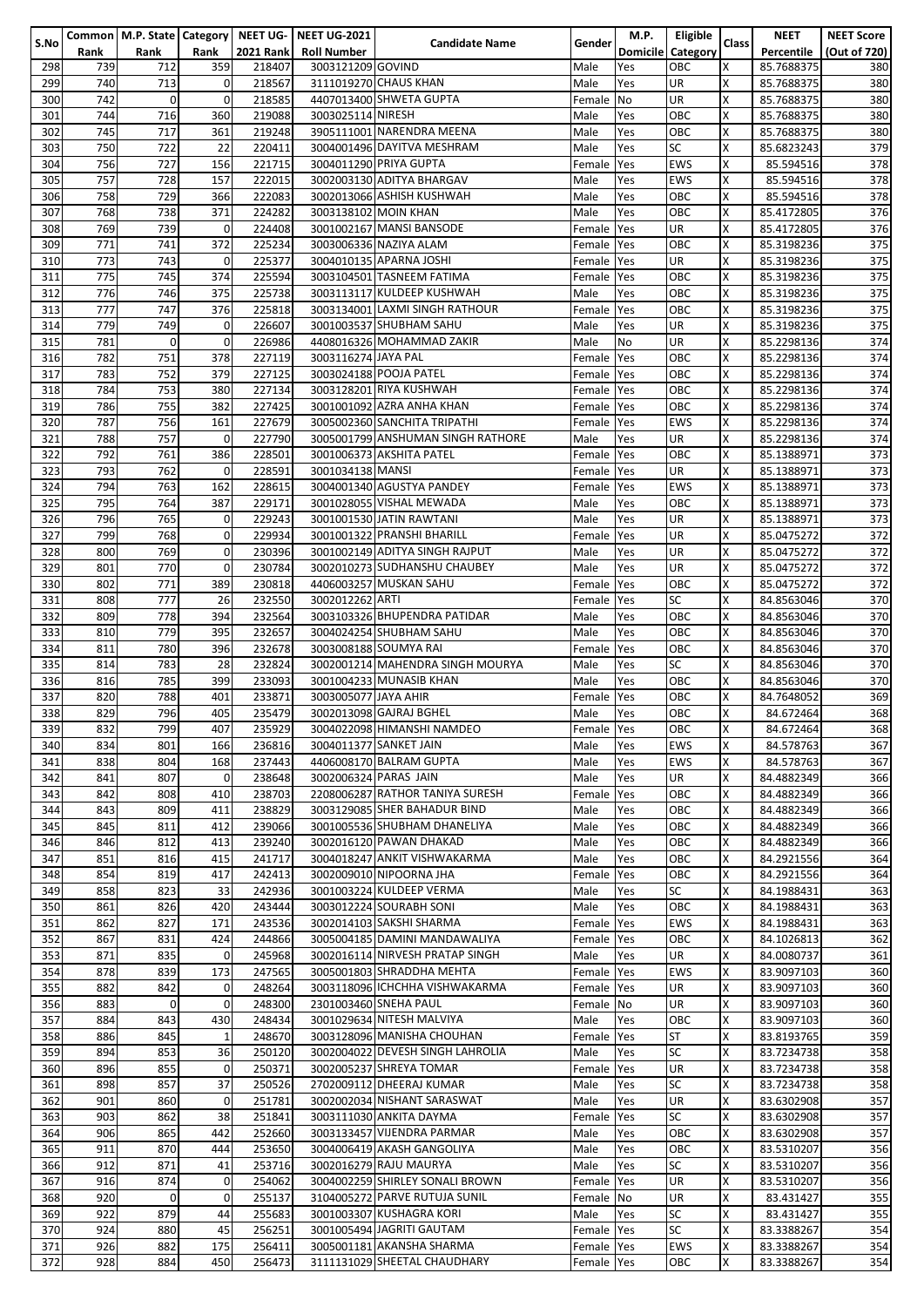|      |      |                |             |                  | Common   M.P. State   Category   NEET UG-   NEET UG-2021 |                                       |            | M.P.       | Eligible          |       | <b>NEET</b> | <b>NEET Score</b> |
|------|------|----------------|-------------|------------------|----------------------------------------------------------|---------------------------------------|------------|------------|-------------------|-------|-------------|-------------------|
| S.No | Rank | Rank           | Rank        | <b>2021 Rank</b> | <b>Roll Number</b>                                       | <b>Candidate Name</b>                 | Gender     |            | Domicile Category | Class | Percentile  | (Out of 720)      |
|      |      |                |             |                  |                                                          |                                       |            |            |                   |       |             |                   |
| 373  | 931  | $\overline{0}$ | 0           | 256848           |                                                          | 1502311403 AMAN GHANI                 | Male       | <b>No</b>  | UR                | X     | 83.3388267  | 354               |
| 374  | 935  | 890            | 47          | 257475           |                                                          | 3003102297 SALONI NIHALE              | Female     | Yes        | <b>SC</b>         | X     | 83.2470036  | 353               |
| 375  | 936  | 891            | 48          | 257670           |                                                          | 3005003228 HARSHVARDHAN               | Male       | Yes        | <b>SC</b>         | X     | 83.2470036  | 353               |
| 376  | 937  | 892            | 454         | 257745           |                                                          | 3002014129 SANT KUMAR BAGHEL          | Male       | Yes        | OBC               | Χ     | 83.2470036  | 353               |
|      |      |                |             |                  |                                                          |                                       |            |            |                   |       |             |                   |
| 377  | 939  | 894            | 176         | 257924           |                                                          | 3001015449 ADITI CHATURVEDI           | Female     | Yes        | EWS               | X     | 83.2470036  | 353               |
| 378  | 940  | 895            | 177         | 257988           | 3003013293 MOHIT JAIN                                    |                                       | Male       | Yes        | <b>EWS</b>        | X     | 83.2470036  | 353               |
| 379  | 941  | 896            | 178         | 258059           |                                                          | 3006003562 SAKSHEE TRIPATHI           | Female     | Yes        | EWS               | Χ     | 83.2470036  | 353               |
|      |      |                |             |                  |                                                          |                                       |            |            |                   |       |             |                   |
| 380  | 944  | 898            | 179         | 258361           |                                                          | 3006001528 SONALI GUPTA               | Female Yes |            | EWS               | Χ     | 83.2470036  | 353               |
| 381  | 947  | 901            | 0           | 258883           |                                                          | 3005001033 NIHARIKA GANDHE            | Female Yes |            | UR                | X     | 83.152914   | 352               |
| 382  | 949  | 903            | 456         | 259310           |                                                          | 3003134126 NEHA SAKLA                 | Female Yes |            | OBC               | Χ     | 83.152914   | 352               |
|      |      |                |             |                  |                                                          |                                       |            |            |                   |       |             |                   |
| 383  | 950  | 904            | 49          | 259509           |                                                          | 3005003040 MONIKA RAJORIA             | Female Yes |            | SC                | Χ     | 83.152914   | 352               |
| 384  | 951  | 905            | 457         | 259515           | 3003138038 SIYA PATEL                                    |                                       | Female Yes |            | OBC               | Χ     | 83.152914   | 352               |
| 385  | 952  | 906            | 50          | 259816           |                                                          | 3002001114 PRIYANKA CHAURASIA         | Female Yes |            | SC                | Χ     | 83.152914   | 352               |
|      |      |                |             |                  |                                                          |                                       |            |            |                   |       |             |                   |
| 386  | 956  | 910            | 459         | 261068           |                                                          | 3001002538 ADITYA KUMAR PATEL         | Male       | Yes        | OBC               | X     | 83.0541621  | 351               |
| 387  | 959  | 913            | 180         | 261345           | 3006009178 NIHAL JHA                                     |                                       | Male       | Yes        | EWS               | Χ     | 83.0541621  | 351               |
| 388  | 961  | 915            | 52          | 262028           |                                                          | 3002006104 NEELAM ATAL                | Female     | <b>Yes</b> | <b>SC</b>         | Χ     | 82.9467976  | 350               |
|      |      |                |             |                  |                                                          |                                       |            |            |                   |       |             |                   |
| 389  | 962  | $\Omega$       | $\mathbf 0$ | 262288           |                                                          | 1801002071 KAVYA TIWARI               | Female No  |            | <b>UR</b>         | X     | 82.9467976  | 350               |
| 390  | 963  | 916            | 463         | 262291           |                                                          | 3003004370 GOURAV VISHWAKARMA         | Male       | Yes        | OBC               | X     | 82.9467976  | 350               |
| 391  | 966  | 918            | 464         | 262880           |                                                          | 3003134406 VANDANA HARINKHEDE         | Female     | Yes        | OBC               | Χ     | 82.9467976  | 350               |
|      |      |                |             |                  |                                                          |                                       |            |            |                   |       |             |                   |
| 392  | 968  | 920            | 465         | 263493           |                                                          | 3006009068 PRATIBHA SINGH             | Female     | Yes        | ОВС               | Χ     | 82.8467505  | 349               |
| 393  | 971  | 923            | $\mathbf 0$ | 263750           |                                                          | 3001029642 UBAID KHAN                 | Male       | Yes        | UR                | Χ     | 82.8467505  | 349               |
| 394  | 974  | 926            | 469         | 264283           |                                                          | 3003103366 LOKESH PATIDAR             | Male       | Yes        | OBC               | Χ     | 82.8467505  | 349               |
|      |      |                |             |                  |                                                          |                                       |            |            |                   |       |             |                   |
| 395  | 979  | 931            | 184         | 265148           |                                                          | 3001010088 SHRESTHA SHARMA            | Female     | Yes        | EWS               | Χ     | 82.7511068  | 348               |
| 396  | 985  | 936            | 185         | 266479           |                                                          | 3002004159 PRAGATI AGRAWAL            | Female Yes |            | EWS               | Χ     | 82.6513188  | 347               |
| 397  | 986  | 937            | 55          | 266772           |                                                          | 3003029092 RAHUL ARAY                 | Male       | Yes        | <b>SC</b>         | X     | 82.6513188  | 347               |
|      |      |                |             |                  |                                                          |                                       |            |            |                   |       |             |                   |
| 398  | 990  | $\Omega$       | 0           | 268221           |                                                          | 3111111050 BHOJSHRI YOGARAJ MESHRAM   | Female     | <b>No</b>  | UR                | X     | 82.5499766  | 346               |
| 399  | 992  | 941            | 0           | 268261           |                                                          | 3002008315 PRAGYA TIWARI              | Female Yes |            | UR                | S     | 82.5499766  | 346               |
| 400  | 993  | 942            | 0           | 268353           |                                                          | 3005002285 DAMINI GAYKAWAD            | Female Yes |            | UR                | X     | 82.5499766  | 346               |
|      |      |                |             |                  |                                                          |                                       |            |            |                   |       |             |                   |
| 401  | 997  | 946            | $\mathbf 0$ | 269434           |                                                          | 3005003112 SHREYA RATHOR              | Female Yes |            | UR                | Χ     | 82.5499766  | 346               |
| 402  | 1000 | 949            | 57          | 269896           |                                                          | 3003135115 RIYA SAVNER                | Female Yes |            | <b>SC</b>         | Χ     | 82.4486344  | 345               |
| 403  | 1002 | 951            | 58          | 269929           |                                                          | 3001002400 VIVEK TANDEKAR             | Male       | Yes        | <b>SC</b>         | Χ     | 82.4486344  | 345               |
|      |      |                |             |                  |                                                          |                                       |            |            |                   |       |             |                   |
| 404  | 1003 | 952            | 59          | 270064           |                                                          | 3001007059 LALAK MALVIYA              | Female Yes |            | <b>SC</b>         | X     | 82.4486344  | 345               |
| 405  | 1006 | 955            | 476         | 270202           |                                                          | 3002002153 SHREYA YADAV               | Female Yes |            | OBC               | X     | 82.4486344  | 345               |
| 406  | 1007 | 956            | 477         | 271181           |                                                          | 3002008282 KIRAN RAJPOOT              | Female     | <b>Yes</b> | OBC               | X     | 82.3465799  | 344               |
|      |      |                |             |                  |                                                          |                                       |            |            |                   |       |             |                   |
| 407  | 1008 | 957            | 188         | 271558           | 3001011415 ADITI ALIYA                                   |                                       | Female Yes |            | EWS               | X     | 82.3465799  | 344               |
| 408  | 1009 | 958            | 60          | 271705           |                                                          | 3001030486 KRISHNA KUMAR PRAJAPATI    | Male       | Yes        | SC                | X     | 82.3465799  | 344               |
| 409  | 1010 | 959            | 0           | 271735           |                                                          | 3001018216 POOJA GURNANI              | Female     | Yes        | UR                | X     | 82.3465799  | 344               |
|      |      |                |             |                  |                                                          |                                       |            |            |                   |       |             |                   |
| 410  | 1013 | 962            | 478         | 272766           |                                                          | 3004001013 AKASH CHOURASIYA           | Male       | Yes        | OBC               | Χ     | 82.2471156  | 343               |
| 411  | 1015 | 964            | 189         | 273542           |                                                          | 3001008383 ABHIJEET SINGH SISODIA     | Male       | Yes        | EWS               | Χ     | 82.2471156  | 343               |
| 412  | 1017 | 965            | 479         | 274397           |                                                          | 3003104448 KAMINI NAIK                | Female     | Yes        | ОВС               | X     | 82.1499178  | 342               |
|      |      |                |             |                  |                                                          |                                       |            |            |                   |       |             |                   |
| 413  | 1019 | 967            | 481         | 274474           |                                                          | 3006004536 RISHABH PATEL              | Male       | Yes        | ОВС               | X     | 82.1499178  | 342               |
| 414  | 1021 | 969            | 483         | 274735           |                                                          | 3004004393 RANJU SHAH                 | Female Yes |            | OBC               | x     | 82.1499178  | 342               |
| 415  | 1022 | 970            | 484         | 274771           |                                                          | 3006001426 AMAN KUMAR SONI            | Male       | Yes        | OBC               | Χ     | 82.1499178  | 342               |
|      |      |                |             |                  |                                                          |                                       |            |            |                   |       |             |                   |
| 416  | 1023 | 971            | 485         | 274861           |                                                          | 1703003269 OM LILHARE                 | Male       | Yes        | OBC               | Χ     | 82.1499178  | 342               |
| 417  | 1024 | 972            | 190         | 274962           |                                                          | 3001025213 PALLAVI TIWARI             | Female Yes |            | <b>EWS</b>        | Χ     | 82.1499178  | 342               |
| 418  | 1025 | 973            | 64          | 275000           |                                                          | 3005008013 AARTI CHOUHAN              | Female Yes |            | SC                | X     | 82.1499178  | 342               |
|      |      |                |             |                  |                                                          |                                       |            |            |                   |       |             |                   |
| 419  | 1036 | 983            | 192         | 276740           |                                                          | 4406001299 SAKSHI CHATURVEDI          | Female Yes |            | <b>EWS</b>        | X     | 82.050842   | 341               |
| 420  | 1041 | 988            | 496         | 277386           |                                                          | 3001029123 ANSHIKA VISHWAKARMA        | Female Yes |            | OBC               | X     | 81.9421825  | 340               |
| 421  | 1044 | 990            | 0           | 277856           |                                                          | 3001017415 NIKITA THAKUR              | Female Yes |            | UR                | Χ     | 81.9421825  | 340               |
|      |      |                |             |                  |                                                          |                                       |            |            |                   |       |             |                   |
| 422  | 1046 | 992            | $\mathbf 0$ | 278092           |                                                          | 3002002228 JYOTIRMAY SHRIVASTAVA      | Male       | Yes        | UR                | X     | 81.9421825  | 340               |
| 423  | 1047 | 993            | 498         | 278130           |                                                          | 3001001015 NOMISH TURKAR              | Female Yes |            | OBC               | X     | 81.9421825  | 340               |
| 424  | 1048 | 994            | 0           | 278177           |                                                          | 3001006499 SHIVANGI SINGH BHADOURIYA  | Female Yes |            | UR                | x     | 81.9421825  | 340               |
|      |      |                | 0           |                  |                                                          | 3004011029 KETAN KUMAR DUBEY          |            |            |                   |       |             |                   |
| 425  | 1050 | 996            |             | 279054           |                                                          |                                       | Male       | Yes        | UR                | Χ     | 81.8419412  | 339               |
| 426  | 1051 | 997            | 0           | 279190           |                                                          | 3002009364 YASHI PARASHAR             | Female Yes |            | UR                | X     | 81.8419412  | 339               |
| 427  | 1053 | 999            | 193         | 279342           |                                                          | 3906005099 MOIZ JAWADWALA             | Male       | Yes        | <b>EWS</b>        | X     | 81.8419412  | 339               |
| 428  | 1054 | 1000           | 500         | 279521           |                                                          | 3003019201 PRASHANT TEMBHARE          | Male       | Yes        | OBC               | X     | 81.8419412  | 339               |
|      |      |                |             |                  |                                                          |                                       |            |            |                   |       |             |                   |
| 429  | 1056 | 1002           | 501         | 279770           |                                                          | 3107013119 YOJANA PATIL               | Female     | <b>Yes</b> | ОВС               | Χ     | 81.8419412  | 339               |
| 430  | 1058 | 1004           | 502         | 280491           |                                                          | 3004014147 OMKAR BATTRE               | Male       | Yes        | OBC               | Χ     | 81.7481106  | 338               |
| 431  | 1060 | $\mathbf 0$    | 0           | 280659           |                                                          | 3103008335 RATHOD DIVESH VIJAY        | Male       | No         | UR                | Χ     | 81.7481106  | 338               |
|      |      |                |             |                  |                                                          |                                       |            |            |                   |       |             |                   |
| 432  | 1061 | 1006           | 194         | 282039           |                                                          | 3001008500 RANI TARUA                 | Female Yes |            | <b>EWS</b>        | Χ     | 81.6498767  | 337               |
| 433  | 1062 | $\mathbf{0}$   | $\pmb{0}$   | 282117           |                                                          | 1502234187 AHTESHAM ASIF              | Male       | No         | UR                | X     | 81.6498767  | 337               |
| 434  | 1068 | $\mathbf 0$    | 0           | 283654           | 3107012042 MANISH                                        |                                       | Male       | No         | UR                | Χ     | 81.5506714  | 336               |
|      |      |                |             |                  |                                                          |                                       |            |            |                   |       |             |                   |
| 435  | 1069 | 1011           | 70          | 283673           |                                                          | 3002015112 MUNESH DANDOTIYA           | Male       | Yes        | <b>SC</b>         | X     | 81.5506714  | 336               |
| 436  | 1071 | $\mathbf 0$    | 0           | 284176           |                                                          | 3111004386 GHAWGHAWE SUJIT CHAKRADHAR | Male       | No         | UR                | X     | 81.5506714  | 336               |
| 437  | 1072 | 1013           | $\pmb{0}$   | 284825           |                                                          | 3905027031 SHAMIYA KHAN               | Female Yes |            | <b>UR</b>         | X     | 81.5506714  | 336               |
|      |      |                |             |                  |                                                          |                                       |            |            |                   |       |             |                   |
| 438  | 1074 | 1014           | 71          | 285146           |                                                          | 3005003577 ABHISHEK VERMA             | Male       | Yes        | <b>SC</b>         | X     | 81.4356011  | 335               |
| 439  | 1076 | 1015           | 507         | 285722           |                                                          | 3004010381 SHIFA KHAN                 | Female Yes |            | OBC               | X     | 81.4356011  | 335               |
| 440  | 1080 | 1018           | 509         | 286473           |                                                          | 3004025124 BUSHRA KHATOON             | Female Yes |            | ОВС               | X     | 81.4356011  | 335               |
|      |      |                |             |                  |                                                          |                                       |            |            |                   |       |             |                   |
| 441  | 1082 | 1020           | 72          | 286822           | 3003015117 PUNAM                                         |                                       | Female Yes |            | SC                | X     | 81.3361368  | 334               |
| 442  | 1084 | 1022           | 73          | 287327           |                                                          | 3002017266 KIRAN SAKHWAR              | Female Yes |            | <b>SC</b>         | X     | 81.3361368  | 334               |
| 443  | 1085 | 1023           | 511         | 287672           |                                                          | 3003101030 SONALI RATHORE             | Female Yes |            | OBC               | X     | 81.3361368  | 334               |
|      |      |                |             |                  |                                                          |                                       |            |            |                   |       |             |                   |
| 444  | 1087 | 1025           | 0           | 288430           |                                                          | 3001003644 RISHABH RAGHUWANSHI        | Male       | Yes        | UR                | Χ     | 81.2308445  | 333               |
| 445  | 1088 | 1026           | 0           | 288940           |                                                          | 3002001497 MAHIMA JAIN                | Female Yes |            | UR                | Χ     | 81.2308445  | 333               |
| 446  | 1091 | $\mathbf 0$    | 0           | 289114           |                                                          | 4405006182 SHAHRUKH SHAH              | Male       | No         | UR                | Χ     | 81.2308445  | 333               |
|      |      |                |             |                  |                                                          |                                       |            |            |                   |       |             |                   |
| 447  | 1093 | 1030           | 514         | 289167           |                                                          | 3003103137 MINAL BHATI                | Female Yes |            | OBC               | Χ     | 81.2308445  | 333               |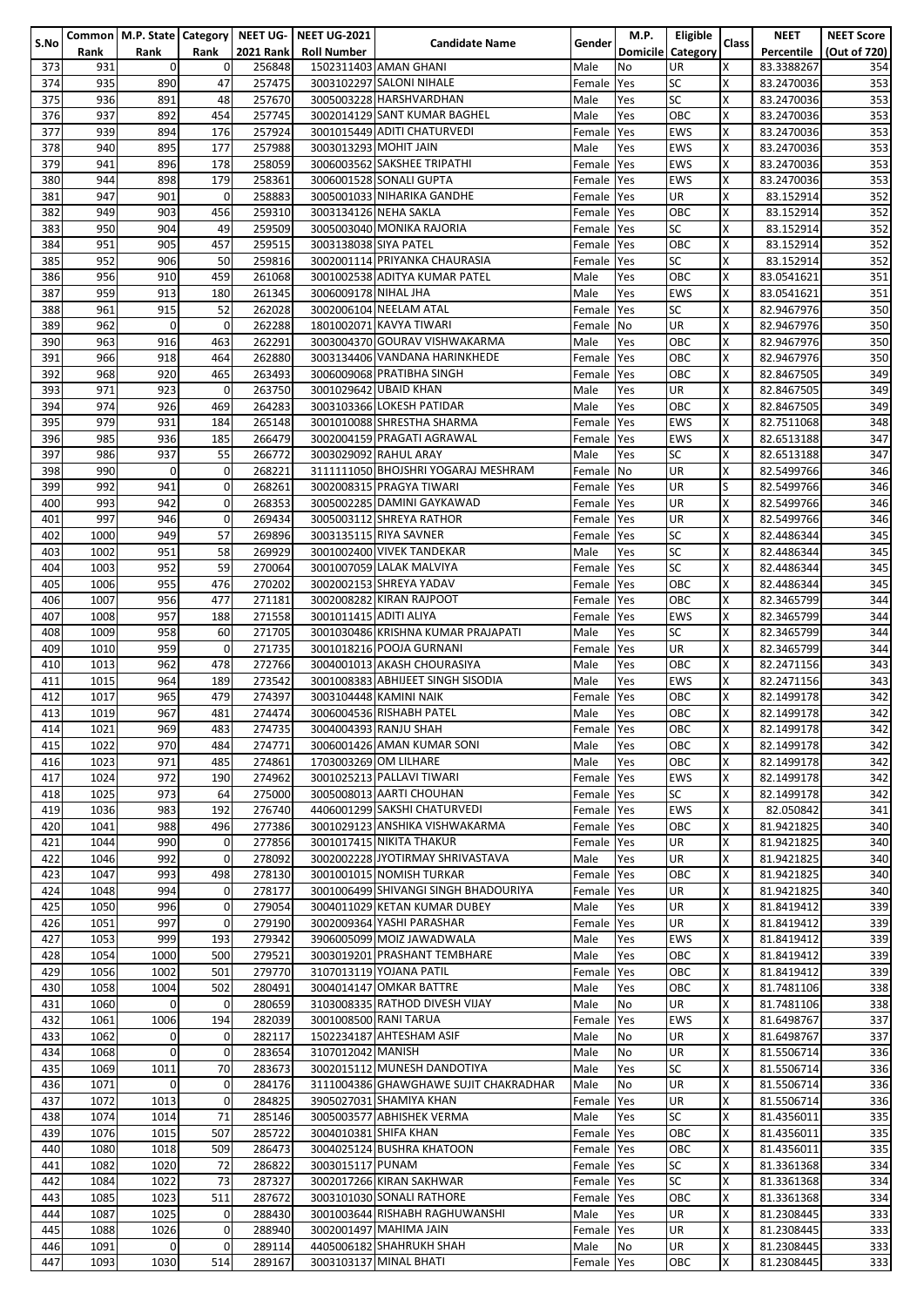| S.No       |              |                     |                     |                  | Common   M.P. State   Category   NEET UG-   NEET UG-2021 | <b>Candidate Name</b>                | Gender                   | <b>M.P.</b>     | Eligible         | <b>Class</b>  | <b>NEET</b>              | <b>NEET Score</b> |
|------------|--------------|---------------------|---------------------|------------------|----------------------------------------------------------|--------------------------------------|--------------------------|-----------------|------------------|---------------|--------------------------|-------------------|
|            | Rank         | Rank                | Rank                | <b>2021 Rank</b> | <b>Roll Number</b>                                       |                                      |                          | <b>Domicile</b> | <b>Category</b>  |               | Percentile               | (Out of 720)      |
| 448        | 1095         | 1031                | 75                  | 289246           |                                                          | 1801001006 BEDI MANALI RAJESH        | Female Yes               |                 | SC               | X             | 81.2308445               | 333               |
| 449        | 1097         | $\mathbf 0$         | 0                   | 289309           |                                                          | 1502228031 RAKESH RANJAN             | Male                     | No              | UR               | X             | 81.2308445               | 333               |
| 450        | 1099         | 1034                | $\overline{2}$      | 289884           |                                                          | 3005001734 AKANKSHA KATARA           | Female                   | Yes             | <b>ST</b>        | X             | 81.125099                | 332               |
| 451        | 1101         | 1035                | 77                  | 290153           |                                                          | 3004020170 ROHIT KUMAR NIRALA        | Male                     | Yes             | <b>SC</b>        | X             | 81.125099                | 332               |
| 452        | 1103         | $\mathbf{0}$        | $\pmb{0}$           | 290246           |                                                          | 4407014345 SHYAMDEV VERMA            | Male                     | No              | UR               | Χ             | 81.125099                | 332               |
| 453        | 1111         | 1042                | $\mathbf 0$         | 291820           |                                                          | 3003101518 KUMKUM TIWARI             | Female                   | Yes             | UR               | X             | 81.0217494               | 331               |
| 454        | 1112         | 1043                | 517                 | 291843           |                                                          | 3002007089 AKASH DHAKAD              | Male                     | Yes             | OBC              | X             | 81.0217494               | 331               |
| 455        | 1115         | 1046                | 80                  | 292763           |                                                          | 4406007416 SALONI ANANT              | Female                   | Yes             | <b>SC</b>        | X             | 81.0217494               | 331               |
| 456        | 1117         | 1048                | 82                  | 292867<br>293175 |                                                          | 3001005031 TANVI MANDRAI             | Female                   | Yes             | SC<br><b>ST</b>  | X             | 81.0217494               | 331               |
| 457<br>458 | 1118<br>1121 | 1049<br>1052        | 3<br>84             | 293243           | 3003136103 HEMRAJ                                        | 3003002249 PAYAL CHOUHAN             | Female Yes<br>Male       | Yes             | SC               | X<br>X        | 80.9096578<br>80.9096578 | 330<br>330        |
| 459        | 1125         | 1056                | 200                 | 293936           |                                                          | 1704001664 ABHEET KUMAR DWIVEDI      | Male                     | Yes             | EWS              | X             | 80.9096578               | 330               |
| 460        | 1126         | 1057                | $\mathbf 0$         | 294147           |                                                          | 3002014178 MAHIMA SHARMA             | Female                   | Yes             | UR               | X             | 80.9096578               | 330               |
| 461        | 1128         | 1059                | 521                 | 294222           |                                                          | 3004006036 DEVANSH SAHU              | Male                     | Yes             | OBC              | X             | 80.9096578               | 330               |
| 462        | 1129         | 1060                | 522                 | 294914           |                                                          | 3003008129 TANYA JAISWAL             | Female Yes               |                 | OBC              | X             | 80.8120067               | 329               |
| 463        | 1140         | 1071                | 526                 | 296321           |                                                          | 3001002671 RISHIKA GUPTA             | Female Yes               |                 | ОВС              | Χ             | 80.7086571               | 328               |
| 464        | 1141         | 1072                | 91                  | 296443           |                                                          | 3004003401 AYUSHI SHAKYA             | Female Yes               |                 | SC               | X             | 80.7086571               | 328               |
| 465        | 1143         | 1074                | 92                  | 296617           |                                                          | 3002001344 UNNATI BARELIYA           | Female Yes               |                 | SC               | X             | 80.7086571               | 328               |
| 466        | 1147         | 1076                | 93                  | 296696           |                                                          | 3003028227 LAXMI SISODIYA            | Female Yes               |                 | <b>SC</b>        | Χ             | 80.7086571               | 328               |
| 467        | 1156         | 1084                | 530                 | 297932           | 3002016381 NEHA NAPIT                                    |                                      | Female Yes               |                 | OBC              | X             | 80.608092                | 327               |
| 468        | 1157         | 1085                | 531                 | 297936           | 3005002167 JYOTI PATEL                                   |                                      | Female Yes               |                 | OBC              | X             | 80.608092                | 327               |
| 469        | 1159         | 1087                | 96                  | 298014           |                                                          | 3906020197 KUMARI SHITAL PRATAP      | Female Yes               |                 | <b>SC</b>        | X             | 80.608092                | 327               |
| 470        | 1162         | 1088                | 533                 | 298100           |                                                          | 3004009043 RUCHI SARVEY              | Female Yes               |                 | OBC              | X             | 80.608092                | 327               |
| 471        | 1165         | 1091                | 206                 | 298298           |                                                          | 3002004388 ANURADHA GUPTA            | Female Yes               |                 | EWS              | χ             | 80.608092                | 327               |
| 472        | 1167         | 1092                | 0                   | 298550           |                                                          | 3003101588 DEVYANI GOSWAMI           | Female Yes               |                 | UR               | X             | 80.608092                | 327               |
| 473        | 1176         | 1101                | 0                   | 300345           |                                                          | 3004004208 NIKITA DWIVEDI            | Female Yes               |                 | UR               | S             | 80.4969717               | 326               |
| 474        | 1183         | 1107                | 538                 | 302021           |                                                          | 3003115097 VISHAL PANCHAL            | Male                     | Yes             | OBC              | X             | 80.383067                | 325               |
| 475        | 1186         | 1108                | 539                 | 302321           |                                                          | 3111106453 ABHISHEK YADAV            | Male                     | Yes             | ОВС              | X             | 80.383067                | 325               |
| 476        | 1193         | $\mathbf 0$         | 0                   | 303179           |                                                          | 2207002955 BAVARVA ARYA LAVENDRABHAI | Male                     | No              | UR               | X             | 80.2803649               | 324               |
|            |              |                     |                     |                  |                                                          | SHAIKH MOHAMMAD SAAD SHAIKH          |                          |                 |                  |               |                          |                   |
| 477        | 1195         | 0                   | 0                   | 303211           | 3122006035 AHMED                                         |                                      | Male                     | No              | UR               | х             | 80.2803649               | 324               |
| 478        | 1199         | 1117                | 543                 | 304105           |                                                          | 3005002057 VISHAL PATIDAR            | Male                     | Yes             | OBC              | X             | 80.2803649               | 324               |
| 479        | 1200         | 1118                | 104                 | 304202           |                                                          | 3003124227 JITENDRA MALVIYA          | Male                     | Yes             | SC               | X             | 80.2803649               | 324               |
| 480        | 1201         | $\mathbf 0$         | 0                   | 304327           |                                                          | 4501004266 DEEPTI YADAV              | Female                   | No              | UR               | Χ             | 80.2803649               | 324               |
| 481        | 1204         | 1121                | 105                 | 304915           |                                                          | 3001002142 PALAK AHIRWAR             | Female Yes               |                 | <b>SC</b>        | X             | 80.175785                | 323               |
| 482        | 1207         | 1124                | 211                 | 305921           |                                                          | 3001003344 JIGYASA CHHATWANI         | Female Yes               |                 | <b>EWS</b>       | X             | 80.175785                | 323               |
| 483        | 1209         | 1125                | 5                   | 306311           | 3003031263 POOJA                                         |                                      | Female Yes               |                 | <b>ST</b>        | X             | 80.0697157               | 322               |
| 484        | 1220         | 1135                | 549                 | 307980           |                                                          | 3002008254 KHUSHI SONI               | Female Yes               |                 | OBC              | X             | 79.9635816               | 321               |
| 485        | 1224         | $\mathbf 0$<br>1139 | 0                   | 308161<br>308550 | 3001003226 RUHI KHAN                                     | 3122012005 WAGH PRASAD NARSINH       | Male<br>Female Yes       | No              | UR<br><b>EWS</b> | X<br>X        | 79.9635816               | 321<br>321        |
| 486<br>487 | 1228<br>1230 | 1141                | 213<br>550          | 308765           |                                                          | 3003003169 SANGEETA SONDHIYA         | Female Yes               |                 | OBC              | X             | 79.9635816<br>79.9635816 | 321               |
| 488        | 1234         | $\mathbf{0}$        | 0                   | 309446           | 3906011277 TITHI DOSI                                    |                                      | Female No                |                 | UR               | X             | 79.8421005               | 320               |
| 489        | 1236         | $\mathbf 0$         | 0                   | 309545           |                                                          | 3122006367 GIRNAR GUNJAN ASHOK       | Female No                |                 | UR               | X             | 79.8421005               | 320               |
| 490        | 1239         | 1144                | 552                 | 310111           |                                                          | 3003104144 AAKASH CARPENTER          | Male                     | Yes             | OBC              | $\times$      | 79.8421005               | 320               |
| 491        | 1241         | 1146                | 0                   | 310289           |                                                          | 3001010197 DHARMITA SHRIVASTAVA      | Female Yes               |                 | UR               | X             | 79.8421005               | 320               |
| 492        | 1242         | 1147                | 553                 | 310368           |                                                          | 3002009319 NISHA RAJPUT              | Female Yes               |                 | ОВС              | X             | 79.8421005               | 320               |
| 493        | 1245         | 1150                | 555                 | 310937           |                                                          | 1601003100 SHWETA MOURYA             | Female Yes               |                 | OBC              | X             | 79.8421005               | 320               |
| 494        | 1248         | 1153                | 557                 | 311458           |                                                          | 3003011095 JITENDRA SINGH PARMAR     | Male                     | Yes             | OBC              | X             | 79.7278072               | 319               |
| 495        | 1249         | $\mathbf 0$         | 0                   | 311546           |                                                          | 1502120252 SWATI KUMARI              | Female No                |                 | UR               | X             | 79.7278072               | 319               |
| 496        | 1250         | $\mathbf{0}$        | $\mathsf{O}\xspace$ | 311929           |                                                          | 3903210229 BHARTI JANGID             | Female No                |                 | UR               | X             | 79.7278072               | 319               |
| 497        | 1251         | 1154                | 558                 | 312013           |                                                          | 3003011194 ISHIKA ALCHHA             | Female Yes               |                 | OBC              | X             | 79.7278072               | 319               |
| 498        | 1252         | 1155                | 109                 | 312064           |                                                          | 3004008381 SOURABH KUMAR CHOUDHARY   | Male                     | Yes             | SC               | X             | 79.7278072               | 319               |
| 499        | 1253         | 1156                | 0                   | 312165           |                                                          | 3006005231 JAGRATI SINGH             | Female Yes               |                 | UR               | Χ             | 79.7278072               | 319               |
| 500        | 1257         | 1159                | 559                 | 313016           |                                                          | 3001002196 PRINCE YADAV              | Male                     | Yes             | OBC              | X             | 79.7278072               | 319               |
| 501        | 1259         | $\mathbf 0$         | 0                   | 313322           |                                                          | 3104101883 GAIKWAD ANJALI SHANTILAL  | Female No                |                 | UR               | X             | 79.6221264               | 318               |
| 502        | 1261         | 1162                | 561                 | 313656           |                                                          | 3001009017 VINAY BILHARE             | Male                     | Yes             | OBC              | X             | 79.6221264               | 318               |
| 503        | 1262         | 1163                | 112                 | 313867           |                                                          | 3002013137 ANURADHA CHOURASIYA       | Female Yes               |                 | SC               | X             | 79.6221264               | 318               |
| 504        | 1266         | 1165                | 8                   | 314770           |                                                          | 3004007040 KRASHIKA SINGH DHURVE     | Female Yes               |                 | <b>ST</b>        | X             | 79.517676                | 317               |
| 505        | 1267         | 1166<br>1169        | 113<br>$\Omega$     | 314879<br>315053 | 3005003310 CHETNA                                        | 3005005309 SAKSHI SHARMA             | Female Yes               |                 | SC<br>UR         | $\times$<br>X | 79.517676                | 317               |
| 506<br>507 | 1271<br>1272 | 1170                | 214                 | 315128           |                                                          | 3001008441 YOGESHWARI                | Female Yes<br>Female Yes |                 | EWS              | X             | 79.517676<br>79.517676   | 317<br>317        |
| 508        | 1275         | $\mathbf 0$         | 0                   | 315252           |                                                          | 4413002388 TAPASYA TIWARI            | Female No                |                 | UR               | X             | 79.517676                | 317               |
| 509        | 1276         | $\Omega$            | $\mathbf 0$         | 315339           |                                                          | 3112101041 IRAWAR SAHIL SANJAY       | Male                     | <b>No</b>       | UR               | X             | 79.517676                | 317               |
| 510        | 1277         | 1173                | 565                 | 315770           |                                                          | 3003003443 OMPRAKASH POPANDIYA       | Male                     | Yes             | OBC              | X             | 79.517676                | 317               |
| 511        | 1278         | 1174                | 0                   | 315819           |                                                          | 3006010081 ARPITA TIWARI             | Female Yes               |                 | UR               | X             | 79.517676                | 317               |
| 512        | 1279         | 1175                | 115                 | 316327           |                                                          | 3006009122 PRADEEP SAGAR             | Male                     | Yes             | SC               | X             | 79.4085631               | 316               |
| 513        | 1284         | 1178                | 567                 | 317638           | 3002013035 NIKHIL SONI                                   |                                      | Male                     | Yes             | OBC              | X             | 79.4085631               | 316               |
| 514        | 1286         | 1180                | 0                   | 317765           |                                                          | 3006002220 NEHAL TRIPATHI            | Female Yes               |                 | UR               | Χ             | 79.4085631               | 316               |
| 515        | 1287         | 1181                | 118                 | 318037           |                                                          | 3002017180 PRATAP SINGH CHAUDHARY    | Male                     | Yes             | SC               | X             | 79.2892837               | 315               |
| 516        | 1290         | 1183                | 9                   | 318143           |                                                          | 3003128198 RONAK BARDE               | Female Yes               |                 | <b>ST</b>        | $\times$      | 79.2892837               | 315               |
| 517        | 1295         | 1186                | 568                 | 318561           |                                                          | 3001005484 ANJALI SINGH              | Female Yes               |                 | OBC              | X             | 79.2892837               | 315               |
| 518        | 1296         | 1187                | 569                 | 318591           |                                                          | 3001006194 MADHURI YADAV             | Female Yes               |                 | OBC              | X             | 79.2892837               | 315               |
| 519        | 1298         | $\mathbf 0$         | 0                   | 318775           |                                                          | 3106003191 KHANZODE ADITYA ANIRUDDHA | Male                     | No              | UR               | X             | 79.2892837               | 315               |
| 520        | 1299         | 1188                | 570                 | 318785           |                                                          | 3003106242 SHIKHA PANWAR             | Female Yes               |                 | ОВС              | X             | 79.2892837               | 315               |
| 521        | 1301         | 1190                | 120                 | 319139           |                                                          | 3004027165 RACHNA VARMA              | Female Yes               |                 | SC               | X             | 79.2892837               | 315               |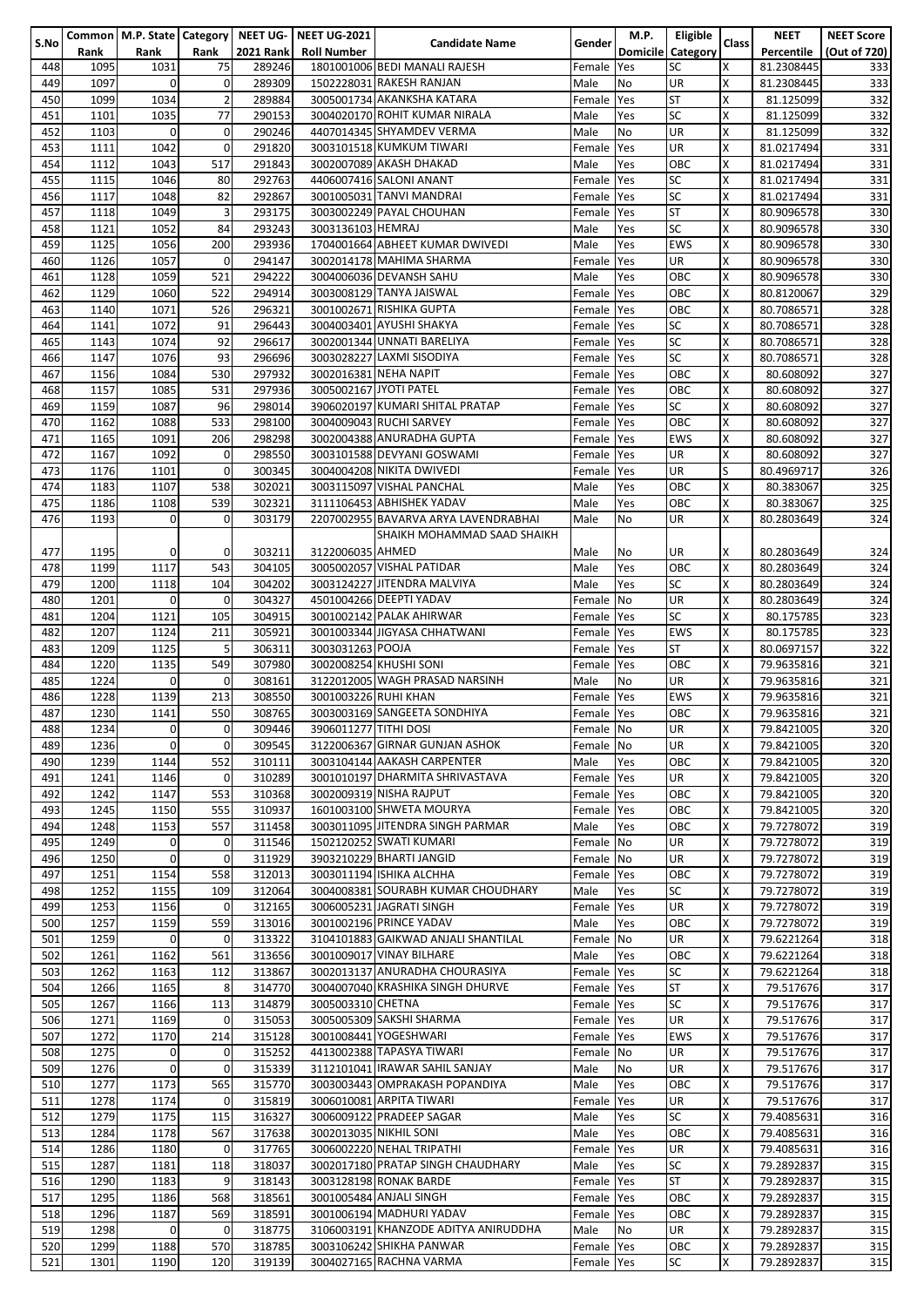|      |      |              |             |                  | Common   M.P. State   Category   NEET UG-   NEET UG-2021 |                                      |            | M.P.            | Eligible   |              | <b>NEET</b> | <b>NEET Score</b> |
|------|------|--------------|-------------|------------------|----------------------------------------------------------|--------------------------------------|------------|-----------------|------------|--------------|-------------|-------------------|
| S.No | Rank | Rank         | Rank        | <b>2021 Rank</b> | <b>Roll Number</b>                                       | <b>Candidate Name</b>                | Gender     | <b>Domicile</b> | Category   | <b>Class</b> | Percentile  | (Out of 720)      |
|      |      |              |             |                  |                                                          | 3002008353 AVANTIKA MUKHRAIYA        |            |                 | SC         | X            |             |                   |
| 522  | 1309 | 1197         | 123         | 320165           |                                                          |                                      | Female Yes |                 |            |              | 79.1831496  | 314               |
| 523  | 1311 | 1198         | 574         | 320676           |                                                          | 3004003020 ABHIRUCHI DIGARSE         | Female Yes |                 | OBC        | X            | 79.1831496  | 314               |
| 524  | 1312 | 1199         | 0           | 320729           |                                                          | 3003002294 RAJSHREE SHARMA           | Female Yes |                 | UR         | X            | 79.1831496  | 314               |
| 525  | 1320 | 1206         | 0           | 322272           |                                                          | 3003002590 ANUSHKA MISHRA            | Female Yes |                 | UR         | X            | 79.0748786  | 313               |
| 526  | 1321 | 1207         | $\mathbf 0$ | 322827           |                                                          | 4406008006 UDITA GUPTA               | Female Yes |                 | UR         | X            | 79.0748786  | 313               |
|      |      |              |             |                  |                                                          |                                      |            |                 |            |              |             |                   |
| 527  | 1322 | $\mathbf 0$  | 0           | 323172           |                                                          | 3111017324 CHAFEKAR SANKET SUDHAKAR  | Male       | <b>No</b>       | UR         | X            | 78.9648592  | 312               |
| 528  | 1323 | 1208         | 578         | 323197           | 3001029341 VAISHALI                                      |                                      | Female Yes |                 | OBC        | X            | 78.9648592  | 312               |
| 529  | 1325 | 1210         | 579         | 323271           |                                                          | 3001012129 MUSKAN KHAN               | Female Yes |                 | ОВС        | X            | 78.9648592  | 312               |
| 530  | 1332 | 1215         | 126         | 323974           |                                                          | 3002008095 ANURAG NOROJI             | Male       | Yes             | SC         | X            | 78.9648592  | 312               |
| 531  | 1333 | 1216         | 582         | 324002           |                                                          | 3004016193 SHIVAM CHAKRAWARTY        | Male       | Yes             | OBC        | X            | 78.9648592  | 312               |
|      |      |              |             |                  |                                                          |                                      |            |                 |            |              |             |                   |
| 532  | 1334 | 1217         | 0           | 324037           | 3003002219 VANI JAIN                                     |                                      | Female Yes |                 | UR         | X            | 78.9648592  | 312               |
| 533  | 1335 | $\mathbf{0}$ | $\pmb{0}$   | 324151           |                                                          | 3005001601 MANISH KUMAR AHIRWAR      | Male       | No              | UR         | X            | 78.9648592  | 312               |
| 534  | 1336 | 1218         | 217         | 324272           |                                                          | 3006007003 AMRITANSH SRIVASTAVA      | Male       | Yes             | <b>EWS</b> | X            | 78.9648592  | 312               |
| 535  | 1337 | 1219         | 218         | 324334           |                                                          | 3005007139 BALRAM PANWAR             | Male       | Yes             | <b>EWS</b> | $\times$     | 78.9648592  | 312               |
| 536  | 1338 | 1220         | 583         | 324546           |                                                          | 3906006334 AKSANOOR MANSURI          | Female     | <b>Yes</b>      | OBC        | X            | 78.9648592  | 312               |
| 537  | 1339 | 1221         | 219         | 324639           |                                                          |                                      | Female Yes |                 | EWS        | X            |             | 312               |
|      |      |              |             |                  |                                                          | 3001002608 NANDINI PARE              |            |                 |            |              | 78.9648592  |                   |
| 538  | 1343 | 1224         | $\mathbf 0$ | 325675           |                                                          | 3001001655 MUNIS AHMED SIDDIQUI      | Male       | Yes             | UR         | X            | 78.8559406  | 311               |
| 539  | 1345 | 1225         | 586         | 326171           |                                                          | 3001022253 ABHISHEK GOUR             | Male       | Yes             | OBC        | X            | 78.8559406  | 311               |
| 540  | 1346 | 1226         | 587         | 326596           | 3005003477 AZRA KHAN                                     |                                      | Female Yes |                 | OBC        | X            | 78.7354956  | 310               |
| 541  | 1347 | 1227         | 588         | 326646           | 3003105421 ISHA SONI                                     |                                      | Female Yes |                 | OBC        | X            | 78.7354956  | 310               |
| 542  | 1353 | 1232         | 221         | 327330           |                                                          | 3002012178 RISHABH PARASHAR          | Male       | Yes             | <b>EWS</b> | X            | 78.7354956  | 310               |
|      |      |              |             |                  |                                                          |                                      |            |                 |            |              |             |                   |
| 543  | 1357 | 1235         | 127         | 327815           |                                                          | 3002003349 PRIYANKA RAGHAV           | Female Yes |                 | SC         | X            | 78.7354956  | 310               |
| 544  | 1358 | $\mathbf 0$  | 0           | 327819           |                                                          | 3905104297 SHRASHTI GUPTA            | Female No  |                 | UR         | X            | 78.7354956  | 310               |
| 545  | 1359 | $\mathbf{0}$ | 0           | 327901           |                                                          | 3101001374 ANIKET SALUNKE            | Male       | No              | UR         | X            | 78.7354956  | 310               |
| 546  | 1360 | 1236         | 590         | 328097           |                                                          | 3003023220 AJAY KUMAR                | Male       | Yes             | OBC        | X            | 78.7354956  | 310               |
| 547  | 1363 | 1239         | 128         | 328517           |                                                          | 3005010287 VIKAS BASOD               |            |                 | SC         | X            |             | 309               |
|      |      |              |             |                  |                                                          |                                      | Male       | Yes             |            |              | 78.626318   |                   |
| 548  | 1364 | 1240         | 129         | 328661           |                                                          | 3003033029 BALRAM CHOUHAN            | Male       | Yes             | SC         | X            | 78.626318   | 309               |
| 549  | 1369 | 1244         | 592         | 329156           |                                                          | 3111035199 DIKSHA SURYWANSHI         | Female Yes |                 | OBC        | X            | 78.626318   | 309               |
| 550  | 1378 | 1250         | 0           | 330492           |                                                          | 3001034305 ARCHANA SINGH             | Female Yes |                 | UR         | X            | 78.5144207  | 308               |
| 551  | 1379 | 1251         | 0           | 330552           |                                                          | 3002013092 ADARSH MUDGAL             | Male       | Yes             | UR         | X            | 78.5144207  | 308               |
|      |      |              |             |                  |                                                          |                                      |            |                 |            |              |             |                   |
| 552  | 1380 | 1252         | 593         | 330734           |                                                          | 3001031315 NEHA THAKRE               | Female Yes |                 | OBC        | X            | 78.5144207  | 308               |
| 553  | 1382 | 1254         | 135         | 330904           |                                                          | 3003029138 JATAN KUMAR BINJHADE      | Male       | Yes             | SC         | X            | 78.5144207  | 308               |
| 554  | 1383 | 1255         | 0           | 330971           |                                                          | 3003104521 VAISHNAVI MILIND GADKARI  | Female Yes |                 | UR         | X            | 78.5144207  | 308               |
| 555  | 1384 | 1256         | 0           | 330985           |                                                          | 3003002425 SAJAL AGNIHOTRI           | Female Yes |                 | UR         | X            | 78.5144207  | 308               |
| 556  | 1386 | 1258         | $\mathbf 0$ | 331835           |                                                          | 3006003035 SRISHTI WASHIST TIWARI    | Female Yes |                 | UR         | X            | 78.4029119  | 307               |
| 557  | 1387 | 1259         | 12          | 331995           |                                                          | 3003122147 DEEPA SOLANKI             | Female Yes |                 | <b>ST</b>  | $\times$     | 78.4029119  | 307               |
|      |      |              |             |                  |                                                          |                                      |            |                 |            |              |             |                   |
| 558  | 1388 | $\mathbf 0$  | 0           | 331996           |                                                          | 3103019014 CHAVHAN PANKAJ PRUTHVIRAJ | Male       | <b>No</b>       | UR         | X            | 78.4029119  | 307               |
| 559  | 1395 | $\mathbf{0}$ | 0           | 333076           | 4408002078 ANJALI                                        |                                      | Female No  |                 | UR         | X            | 78.4029119  | 307               |
| 560  | 1396 | $\mathbf{0}$ | 0           | 333133           |                                                          | 3003116165 GARIMA JAIN               | Female No  |                 | UR         | X            | 78.4029119  | 307               |
| 561  | 1397 | 1263         | 0           | 333209           |                                                          | 1702014256 HARSHITA CHAUBEY          | Female Yes |                 | UR         | X            | 78.4029119  | 307               |
| 562  | 1398 | 1264         | 595         | 333534           |                                                          | 3001015122 MONIKA DANGI              | Female Yes |                 | OBC        | X            | 78.2906261  | 306               |
|      |      |              |             |                  |                                                          |                                      |            |                 |            |              |             |                   |
| 563  | 1401 | 1267         | 0           | 333576           |                                                          | 3002001363 LAVANYA SHARMA            | Female Yes |                 | IUR.       | х            | 78.2906261  | 306               |
| 564  | 1402 | 1268         | 137         | 333624           |                                                          | 3001005373 RAJENDRA SINGH            | Male       | Yes             | SC         | X            | 78.2906261  | 306               |
| 565  | 1406 | 1271         | $\Omega$    | 334641           |                                                          | 3003102420 AZMEE FATIMA              | Female     | Yes             | UR         | X            | 78.2906261  | 306               |
| 566  | 1413 | 1278         | 139         | 335745           |                                                          | 3005004232 BHAVESH MALVIYA           | Male       | Yes             | SC         | X            | 78.1654539  | 305               |
| 567  | 1414 | 1279         | 599         | 336012           |                                                          | 3003113033 DIKSHA BAGUL              | Female Yes |                 | OBC        | X            | 78.1654539  | 305               |
| 568  | 1418 | 1283         | 601         | 336853           |                                                          | 3003133432 SHIVAM PATIDAR            | Male       | Yes             | OBC        | X            |             | 305               |
|      |      |              |             |                  |                                                          |                                      |            |                 |            |              | 78.1654539  |                   |
| 569  | 1419 | 1284         | 0           | 336957           | 3004003072 SAKIB ALI                                     |                                      | Male       | Yes             | UR.        | X            | 78.1654539  | 305               |
| 570  | 1420 | 1285         | 602         | 336986           |                                                          | 3004001300 DEEKSHA CHOUKSEY          | Female Yes |                 | OBC        | X            | 78.1654539  | 305               |
| 571  | 1422 | $\mathbf 0$  | 0           | 337322           |                                                          | 3107004067 PATIL KRUSHNA VINAYAK     | Female No  |                 | UR         | X            | 78.0577657  | 304               |
| 572  | 1423 | $\mathbf 0$  | 0           | 337389           |                                                          | 4406007376 NEERAJ KUSHWAHA           | Male       | No              | UR         | X            | 78.0577657  | 304               |
| 573  | 1424 | 1287         | 604         | 337440           | 3003115073 AAFREEN                                       |                                      | Female Yes |                 | OBC        | $\times$     | 78.0577657  | 304               |
| 574  | 1425 | $\mathbf{0}$ | 0           | 337459           |                                                          | 3114007285 SIDDHANT MISHRA           |            |                 |            | X            | 78.0577657  |                   |
|      |      |              |             |                  |                                                          |                                      | Male       | No              | UR         |              |             | 304               |
| 575  | 1432 | $\mathbf{0}$ | 0           | 338254           |                                                          | 4416001184 SHOBHITA PRAKASH          | Female No  |                 | UR         | X            | 78.0577657  | 304               |
| 576  | 1438 | 1295         | 0           | 338880           |                                                          | 3006002260 SHALINI SHUKLA            | Female Yes |                 | UR         | Χ            | 77.9490414  | 303               |
| 577  | 1440 | 1296         | 608         | 339159           |                                                          | 3003118066 GITANGI PANCHAL           | Female Yes |                 | OBC        | X            | 77.9490414  | 303               |
| 578  | 1442 | 1298         | 610         | 339418           |                                                          | 3005002125 NEHA PRAJAPATI            | Female Yes |                 | OBC        | X            | 77.9490414  | 303               |
| 579  | 1444 | 1300         | 612         | 339653           |                                                          | 3005004548 NANDINI SONI              | Female Yes |                 | OBC        | X            | 77.9490414  | 303               |
| 580  |      | 1305         | 224         | 340542           |                                                          | 3006003316 RISHI RAJ TIWARI          |            |                 | EWS        | X            | 77.8335178  |                   |
|      | 1451 |              |             |                  |                                                          |                                      | Male       | Yes             |            |              |             | 302               |
| 581  | 1456 | 1309         | 15          | 341760           |                                                          | 3001004644 PRASHANT KUMAR PANIKA     | Male       | Yes             | ST         | X            | 77.8335178  | 302               |
| 582  | 1461 | $\mathbf{0}$ | $\mathbf 0$ | 342356           |                                                          | 3112105204 GORE KALYANI KHANDERAO    | Female No  |                 | UR         | X            | 77.7176056  | 301               |
| 583  | 1468 | $\mathbf{0}$ | 0           | 342761           |                                                          | 1502001189 ANJALI KUMARI             | Female No  |                 | UR         | X            | 77.7176056  | 301               |
| 584  | 1469 | 1319         | 0           | 342786           |                                                          | 3001016001 JYOTSNA JAIN              | Female Yes |                 | UR.        | X            | 77.7176056  | 301               |
| 585  | 1476 | 1324         | 626         | 343413           | 3004011415 PRACHI RAI                                    |                                      | Female Yes |                 | OBC        | X            | 77.7176056  | 301               |
|      |      |              |             |                  |                                                          |                                      |            |                 |            |              |             |                   |
| 586  | 1477 | $\mathbf{0}$ | $\mathbf 0$ | 343549           |                                                          | 3112116179 KASHTE ANIKET UTTAMRAO    | Male       | No              | UR         | X            | 77.7176056  | 301               |
| 587  | 1480 | 1326         | 627         | 343951           |                                                          | 3003114035 HARENDRA PRATAP SINGH     | Male       | Yes             | OBC        | X            | 77.7176056  | 301               |
| 588  | 1484 | 1330         | 16          | 344187           |                                                          | 3003122135 SANJULA KIRADE            | Female Yes |                 | <b>ST</b>  | $\times$     | 77.5971606  | 300               |
| 589  | 1493 | 1336         | 147         | 345782           |                                                          | 3111014063 ARYAN BIGHANE             | Male       | Yes             | SC         | X            | 77.5971606  | 300               |
| 590  | 1494 | 1337         | 148         | 346392           |                                                          | 3004012002 PRACHLA AHIRWAR           | Female Yes |                 | SC         | X            | 77.4870764  | 299               |
| 591  | 1495 | 1338         | 630         | 346403           |                                                          | 3001015086 ZIKRA ANSARI              | Female Yes |                 | OBC        | Χ            | 77.4870764  | 299               |
|      | 1502 | $\mathbf 0$  | 0           | 348848           |                                                          | 3101008319 SHENDGE PRITEE PRADEEP    | Female No  |                 | UR         | X            |             |                   |
| 592  |      |              |             |                  |                                                          |                                      |            |                 |            |              | 77.3795177  | 298               |
| 593  | 1503 | 1342         | 632         | 349127           |                                                          | 3003139027 ARUSHI PATLE              | Female Yes |                 | OBC        | X            | 77.3795177  | 298               |
| 594  | 1504 | 1343         | 150         | 349411           |                                                          | 3003111247 RANJANA MALVIYA           | Female Yes |                 | SC         | X            | 77.2667786  | 297               |
| 595  | 1508 | 1345         | 633         | 349669           |                                                          | 3111102407 JAYSHREE PAWAR            | Female Yes |                 | OBC        | X            | 77.2667786  | 297               |
| 596  | 1515 | 1352         | 230         | 350614           |                                                          | 3005006001 VANDANA SHARMA            | Female Yes |                 | EWS        | X            | 77.2667786  | 297               |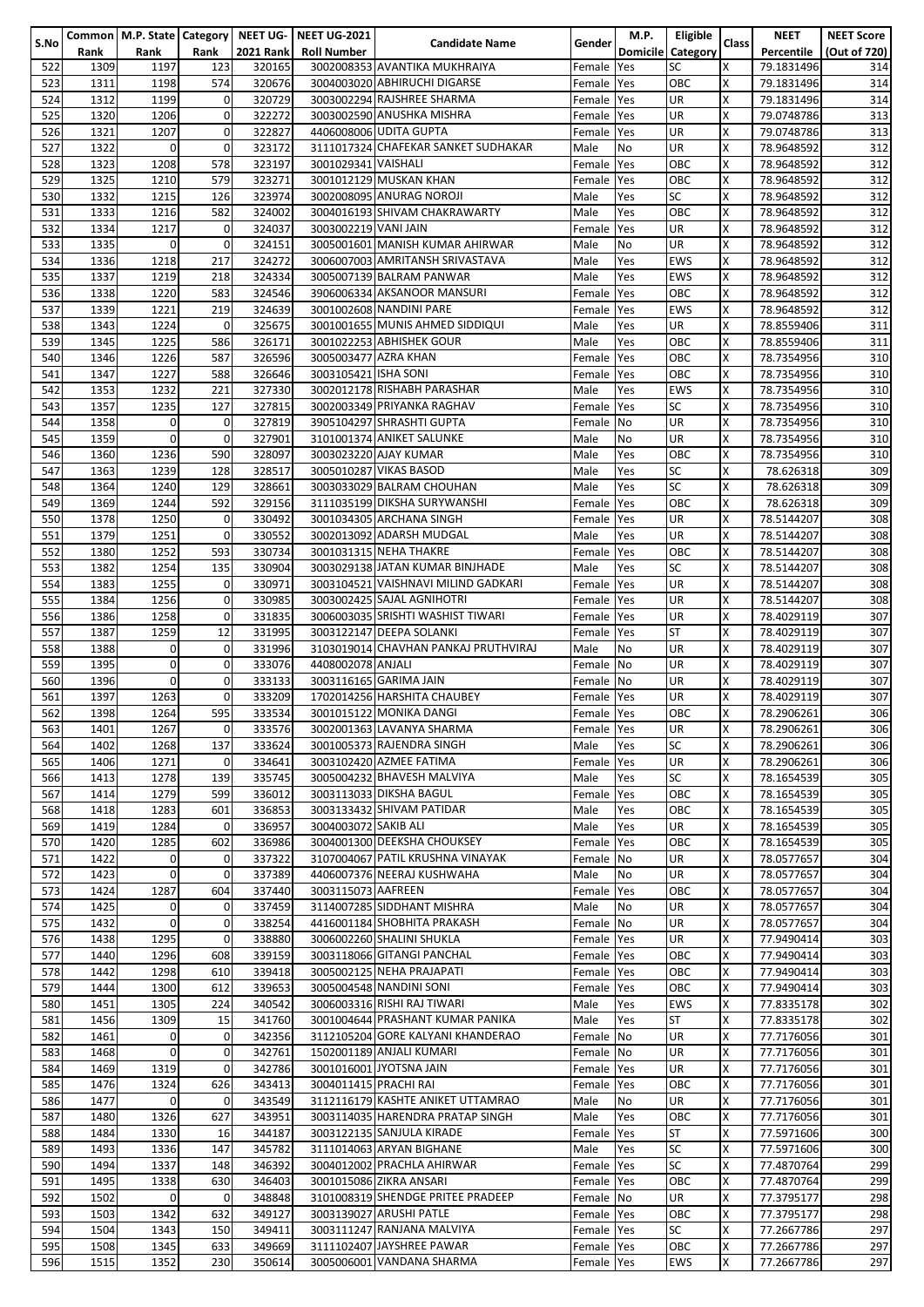|      |      |              |             |                  | Common   M.P. State   Category   NEET UG-   NEET UG-2021 |                                       |            | M.P.       | Eligible                 |       | <b>NEET</b> | <b>NEET Score</b> |
|------|------|--------------|-------------|------------------|----------------------------------------------------------|---------------------------------------|------------|------------|--------------------------|-------|-------------|-------------------|
| S.No | Rank | Rank         | Rank        | <b>2021 Rank</b> | <b>Roll Number</b>                                       | <b>Candidate Name</b>                 | Gender     |            | <b>Domicile Category</b> | Class | Percentile  | (Out of 720)      |
| 597  | 1524 | 1359         | 153         | 351677           |                                                          | 3003014101 VIBHA PRAJAPATI            | Female     | <b>Yes</b> | <b>SC</b>                | X     | 77.1519025  | 296               |
|      |      |              |             |                  |                                                          |                                       |            |            |                          |       |             |                   |
| 598  | 1532 | 1364         | 155         | 353098           |                                                          | 3004027243 ASTHA CHOUDHARI            | Female Yes |            | <b>SC</b>                | X     | 77.0266656  | 295               |
| 599  | 1537 | 1366         | 156         | 353662           | 3002007264 ABHISHEK                                      |                                       | Male       | Yes        | <b>SC</b>                | X     | 77.0266656  | 295               |
| 600  | 1539 | 1368         | 0           | 354095           |                                                          | 3005004123 JANAK GUPTA                | Male       | Yes        | <b>UR</b>                | Χ     | 77.0266656  | 295               |
| 601  | 1544 | 1372         | 642         | 354295           |                                                          | 3005007010 TULSI VISHWAKARMA          | Female     | <b>Yes</b> | OBC                      | Χ     | 77.0266656  | 295               |
|      |      |              |             |                  |                                                          |                                       |            |            |                          |       |             |                   |
| 602  | 1546 | 1373         | 160         | 354782           |                                                          | 3001002354 DEEPTI CHOUDHARY           | Female     | Yes        | SC                       | X     | 76.9129552  | 294               |
| 603  | 1547 | 1374         | 18          | 354821           |                                                          | 3003022109 AVANTIKA NAGAR             | Female Yes |            | <b>ST</b>                | Χ     | 76.9129552  | 294               |
| 604  | 1549 | 1375         | 643         | 355122           |                                                          | 3001002632 AJAJ AHMAD KHAN            | Male       | Yes        | OBC                      | Χ     | 76.9129552  | 294               |
| 605  | 1550 | 1376         | 644         | 355123           |                                                          | 3003007040 AYUSHI PANKAR              | Female     | Yes        | OBC                      | Χ     | 76.9129552  | 294               |
| 606  | 1551 | 1377         | 645         | 355166           |                                                          | 3006001543 SABEEHA ANSARI             | Female     | Yes        | OBC                      | Χ     | 76.9129552  | 294               |
|      |      |              |             |                  |                                                          |                                       |            |            |                          |       |             |                   |
| 607  | 1552 | 1378         | 646         | 355272           |                                                          | 3003001548 MANAV PATIDAR              | Male       | Yes        | OBC                      | Χ     | 76.9129552  | 294               |
| 608  | 1553 | 1379         | 19          | 355315           |                                                          | 3003008278 JAGDISH KIRADE             | Male       | Yes        | <b>ST</b>                | Χ     | 76.9129552  | 294               |
| 609  | 1556 | 1382         | $\mathbf 0$ | 355449           |                                                          | 3003117231 SHATAKSHI PANCHOLI         | Female     | Yes        | UR                       | X     | 76.9129552  | 294               |
| 610  | 1557 | 1383         | 0           | 355666           | 3004017373 ARJAN                                         |                                       | Male       | Yes        | UR                       | S     | 76.9129552  | 294               |
| 611  | 1561 | 1386         | 163         | 356785           |                                                          | 3001029361 BHUPENDRA ATHANKAR         | Male       | Yes        | <b>SC</b>                | Χ     | 76.7949061  | 293               |
| 612  | 1563 | 1387         | 648         | 356915           | 3005006093 ASHA SAHU                                     |                                       | Female     | Yes        | OBC                      | Χ     | 76.7949061  | 293               |
|      |      |              |             |                  |                                                          |                                       |            |            |                          |       |             |                   |
| 613  | 1564 | $\mathbf 0$  | 0           | 357230           |                                                          | 3115012272 KARANI RASHMI JAWAHAR      | Female No  |            | UR                       | X     | 76.7949061  | 293               |
| 614  | 1565 | 1388         | 164         | 357379           |                                                          | 3001001534 DEEPANSHU KORI             | Male       | Yes        | <b>SC</b>                | X     | 76.7949061  | 293               |
| 615  | 1567 | 1390         | 165         | 357490           |                                                          | 3002002239 SONALI BABU                | Female     | Yes        | <b>SC</b>                | Χ     | 76.7949061  | 293               |
| 616  | 1574 | 1395         | 651         | 358589           |                                                          | 3001004627 PRINCI CHADOKAR            | Female     | Yes        | OBC                      | Χ     | 76.6769218  | 292               |
| 617  | 1575 | 1396         | 166         | 358785           |                                                          | 3002007146 GAJENDRA SHAKYA            | Male       | Yes        | SC                       | X     | 76.6769218  | 292               |
|      |      |              |             |                  |                                                          |                                       |            |            |                          |       |             |                   |
| 618  | 1576 | $\mathbf 0$  | 0           | 358884           |                                                          | 3108004221 BHAGBHAGE SANCHITA MAHAVIR | Female     | No         | UR                       | Χ     | 76.6769218  | 292               |
| 619  | 1578 | 1398         | 653         | 359177           |                                                          | 3111004547 YATENDRA DIGARSE           | Male       | Yes        | OBC                      | Χ     | 76.6769218  | 292               |
| 620  | 1579 | $\mathbf 0$  | 0           | 359241           |                                                          | 4407010327 NAMRA NOOR                 | Female No  |            | UR                       | X     | 76.6769218  | 292               |
| 621  | 1588 | 1407         | 168         | 360651           |                                                          | 3002003599 HARSHA RATMELE             | Female Yes |            | <b>SC</b>                | X     | 76.5614629  | 291               |
| 622  | 1591 | 1409         | 235         | 361077           |                                                          | 3002008031 SHIVANI PATHAK             | Female Yes |            | EWS                      | X     | 76.5614629  | 291               |
|      |      |              |             |                  |                                                          |                                       |            |            |                          |       |             |                   |
| 623  | 1592 | 1410         | 657         | 361438           |                                                          | 3003104239 SAKSHI BAIRAGI             | Female Yes |            | OBC                      | Χ     | 76.5614629  | 291               |
| 624  | 1594 | $\mathbf 0$  | 0           | 361512           | 1702003183 SHIKHA RAI                                    |                                       | Female No  |            | UR                       | Χ     | 76.5614629  | 291               |
| 625  | 1595 | 1412         | 659         | 361957           |                                                          | 3001013063 DHARMENDRA GURJAR          | Male       | Yes        | OBC                      | X     | 76.4313693  | 290               |
| 626  | 1597 | 1414         | 0           | 362233           |                                                          | 3001034343 KASHISH GURNANI            | Female Yes |            | UR                       | Χ     | 76.4313693  | 290               |
| 627  | 1598 | 1415         | 661         | 362593           |                                                          | 3003118020 PRAGYA SARAN               |            |            | OBC                      | Χ     | 76.4313693  | 290               |
|      |      |              |             |                  |                                                          |                                       | Female Yes |            |                          |       |             |                   |
| 628  | 1601 | 1418         | 0           | 363765           |                                                          | 3005001380 PRAVEEN KUMAR SHARMA       | Male       | Yes        | UR                       | X     | 76.4313693  | 290               |
| 629  | 1602 | 1419         | 663         | 363809           |                                                          | 3001016115 DEEPALI SAHU               | Female     | Yes        | OBC                      | X     | 76.4313693  | 290               |
| 630  | 1603 | 1420         | 169         | 363996           | 3003119205 ARUN                                          |                                       | Male       | Yes        | <b>SC</b>                | X     | 76.3123489  | 289               |
| 631  | 1606 | $\mathbf 0$  | 0           | 364209           |                                                          | 3107003336 JADHAV CHETAN SHANTARAM    | Male       | <b>No</b>  | <b>UR</b>                | X     | 76.3123489  | 289               |
| 632  | 1608 | $\mathbf 0$  | 0           | 364423           |                                                          | 3103006422 CHARPE SAKSHI HARIDAS      | Female No  |            | UR                       | X     | 76.3123489  | 289               |
|      |      |              |             |                  |                                                          | 3003014186 POOJA YADAV                |            |            |                          | X     |             |                   |
| 633  | 1613 | 1427         | 667         | 365030           |                                                          |                                       | Female Yes |            | OBC                      |       | 76.3123489  | 289               |
| 634  | 1615 | $\mathbf{0}$ | 0           | 365231           |                                                          | 1502126289 ROSHNI KUMARI              | Female No  |            | UR                       | Χ     | 76.3123489  | 289               |
| 635  | 1619 | 1430         | 171         | 367201           |                                                          | 3001031389 RAJU VERMA                 | Male       | Yes        | SC                       | Χ     | 76.1950769  | 288               |
| 636  | 1620 | 1431         | 669         | 367276           |                                                          | 3001014335 SHRISHTI DANGI             | Female     | Yes        | OBC                      | X     | 76.1950769  | 288               |
| 637  | 1627 | 1435         | 0           | 368183           |                                                          | 3003001576 MANSHVI KHICHI             | Female Yes |            | UR                       | X     | 76.0763803  | 287               |
|      |      |              |             | 368397           |                                                          |                                       |            |            |                          |       |             |                   |
| 638  | 1629 | 1436         | 672         |                  |                                                          | 3002009045 HARSH KUMAR SISODIYA       | Male       | <b>Yes</b> | OBC                      | x     | 76.0763803  | 287               |
| 639  | 1630 | 1437         | 173         | 368475           |                                                          | 3003109338 TUSHAR GOYAL               | Male       | Yes        | <b>SC</b>                | Χ     | 76.0763803  | 287               |
| 640  | 1633 | $\mathbf 0$  | 0           | 369306           |                                                          | 4408015469 SAKSHI AWASTHI             | Female     | <b>No</b>  | UR                       | Χ     | 76.0763803  | 287               |
| 641  | 1636 | 1441         | 676         | 369729           |                                                          | 3005011106 JITENDRA PANCHAL           | Male       | Yes        | OBC                      | Χ     | 75.9591083  | 286               |
| 642  | 1638 | 1442         | 677         | 370174           |                                                          | 3111024289 RUPALI PAWAR               | Female Yes |            | OBC                      | X     | 75.9591083  | 286               |
| 643  | 1639 | 1443         | 174         | 370312           |                                                          | 3001001079 URVASHI KHATRI             | Female Yes |            | <b>SC</b>                | X     | 75.9591083  | 286               |
|      |      |              |             |                  |                                                          |                                       |            |            |                          |       |             |                   |
| 644  | 1643 | $\mathbf{0}$ | 0           | 371278           |                                                          | 3114003114 NARWADE OM BHASKAR         | Male       | No         | <b>UR</b>                | X     | 75.826554   | 285               |
| 645  | 1644 | 1445         | 22          | 371287           |                                                          | 3003139208 DINESH DAMAR               | Male       | Yes        | <b>ST</b>                | Χ     | 75.826554   | 285               |
| 646  | 1646 | $\mathbf 0$  | 0           | 371510           |                                                          | 3102002145 REVATI PATIL               | Female No  |            | <b>UR</b>                | X     | 75.826554   | 285               |
| 647  | 1650 | 1448         | 679         | 371793           |                                                          | 3001010075 SANDHYA PARMAR             | Female Yes |            | OBC                      | Χ     | 75.826554   | 285               |
| 648  | 1651 | 1449         | 239         | 371808           |                                                          | 3006003290 ABHISHEK MISHRA            | Male       | Yes        | <b>EWS</b>               | Χ     | 75.826554   | 285               |
| 649  | 1655 | 1452         | 0           | 372801           |                                                          | 3003019119 DEESHI PAVECHA             |            |            | UR                       | Χ     |             |                   |
|      |      |              |             |                  |                                                          |                                       | Female Yes |            |                          |       | 75.826554   | 285               |
| 650  | 1657 | 0            | 0           | 373512           |                                                          | 1704003450 SOUMYA SHRIVASTAVA         | Female No  |            | UR                       | X     | 75.7072746  | 284               |
| 651  | 1658 | $\mathbf 0$  | 0           | 373567           |                                                          | 3906010163 DIVYANSHI DOSI             | Female No  |            | UR                       | Χ     | 75.7072746  | 284               |
| 652  | 1662 | 1457         | 684         | 373763           |                                                          | 3003107289 SHWETA CHOUHAN             | Female Yes |            | OBC                      | Χ     | 75.7072746  | 284               |
| 653  | 1663 | 1458         | 240         | 373998           | 1702001028 JIYA AHUJA                                    |                                       | Female Yes |            | EWS                      | Χ     | 75.7072746  | 284               |
| 654  | 1665 | 1460         | 176         | 374213           |                                                          | 3001028576 MONIKA NAGLE               | Female Yes |            | SC                       | Χ     | 75.7072746  | 284               |
|      |      |              |             |                  |                                                          | 3006002261 LAL RATAN SINGH            |            |            |                          | Χ     | 75.7072746  |                   |
| 655  | 1669 | 1464         | 688         | 374557           |                                                          |                                       | Male       | Yes        | OBC                      |       |             | 284               |
| 656  | 1672 | 1467         | 241         | 374900           |                                                          | 3004003218 ANJALI AHUJA               | Female Yes |            | <b>EWS</b>               | Χ     | 75.7072746  | 284               |
| 657  | 1675 | 1470         | 178         | 375248           |                                                          | 4406005276 SHRIJAL AHIRWAR            | Female Yes |            | <b>SC</b>                | X     | 75.5873476  | 283               |
| 658  | 1677 | 1472         | 243         | 375705           |                                                          | 3006004090 RAVI RATNA PATHAK          | Male       | Yes        | <b>EWS</b>               | Χ     | 75.5873476  | 283               |
| 659  | 1680 | 1474         | 691         | 375754           |                                                          | 3002002410 KRISHNA PAL                | Female     | <b>Yes</b> | OBC                      | x     | 75.5873476  | 283               |
| 660  | 1682 | 1476         | 693         | 376342           | 3003102503 AHMAD ALI                                     |                                       | Male       | Yes        | OBC                      | Χ     | 75.5873476  | 283               |
|      |      |              |             |                  |                                                          | MOHAMMAD ABUZAR SHAIKH                |            |            |                          |       |             |                   |
|      |      |              |             |                  |                                                          |                                       |            |            |                          |       |             |                   |
| 661  | 1686 | $\mathbf 0$  | 0           | 377015           | 3107002034 HAROON                                        |                                       | Male       | No         | UR                       | x     | 75.4707879  | 282               |
| 662  | 1689 | 1482         | 697         | 377204           |                                                          | 3111015189 SAKSHI PAWAR               | Female Yes |            | OBC                      | X     | 75.4707879  | 282               |
| 663  | 1691 | 1484         | 699         | 377432           |                                                          | 3001026043 TARUN NAMDEV               | Male       | Yes        | OBC                      | X     | 75.4707879  | 282               |
| 664  | 1700 | 1492         | 180         | 379068           |                                                          | 3006003522 SHAILENDRA PRAJAPATI       | Male       | Yes        | SC                       | X     | 75.3522855  | 281               |
| 665  | 1704 | 1496         | 182         | 379453           |                                                          | 3005001200 KHUSHBOO YADAV             | Female Yes |            | <b>SC</b>                | X     | 75.3522855  | 281               |
|      |      |              |             |                  |                                                          | 3003113285 YUVRAJ SOLANKI             |            |            |                          | X     |             |                   |
| 666  | 1712 | 1503         | 25          | 381129           |                                                          |                                       | Male       | Yes        | <b>ST</b>                |       | 75.2175943  | 280               |
| 667  | 1713 | $\mathbf 0$  | 0           | 381506           |                                                          | 3108001586 PATIL ANUJA APPASAHEB      | Female No  |            | UR                       | Χ     | 75.2175943  | 280               |
| 668  | 1718 | 1507         | 184         | 382802           |                                                          | 3004024275 DEEPSHIKHA CHOUDHARY       | Female Yes |            | SC                       | Χ     | 75.0980558  | 279               |
| 669  | 1720 | 1509         | 708         | 382969           |                                                          | 3004001272 SAKSHI PATEL               | Female Yes |            | OBC                      | Χ     | 75.0980558  | 279               |
| 670  | 1721 | 1510         | 186         | 383081           |                                                          | 3003002020 KHUSHAL UJLE               | Male       | Yes        | SC                       | Χ     | 75.0980558  | 279               |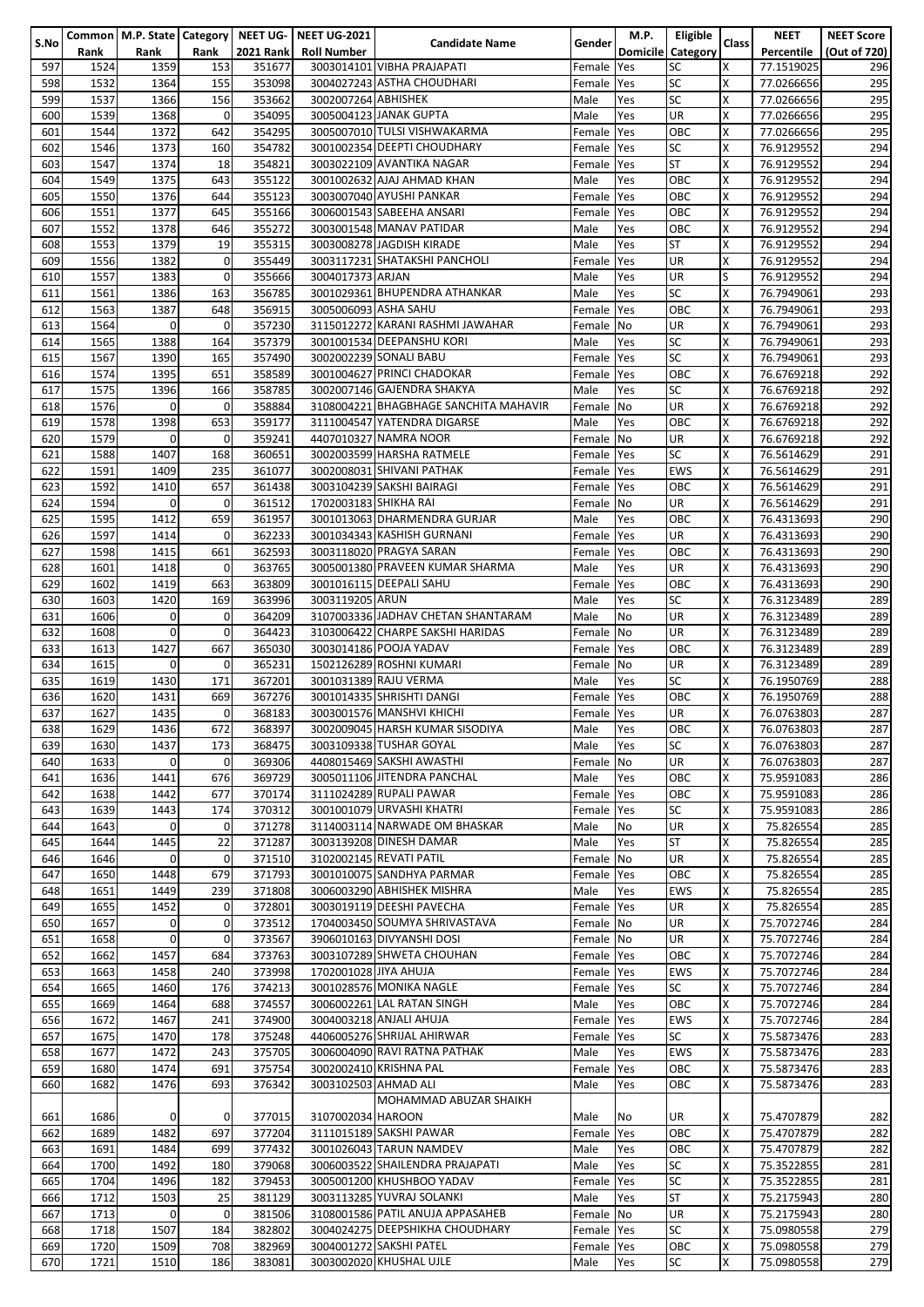|      |      |                |                |                  | Common   M.P. State   Category   NEET UG-   NEET UG-2021 |                                        |               | M.P. | Eligible                 |        | <b>NEET</b> | <b>NEET Score</b> |
|------|------|----------------|----------------|------------------|----------------------------------------------------------|----------------------------------------|---------------|------|--------------------------|--------|-------------|-------------------|
| S.No | Rank | Rank           | Rank           | <b>2021 Rank</b> | <b>Roll Number</b>                                       | <b>Candidate Name</b>                  | <b>Gender</b> |      | <b>Domicile</b> Category | Class  | Percentile  | (Out of 720)      |
| 671  | 1722 | $\overline{0}$ | $\mathbf 0$    | 383266           |                                                          | 2001114177 AVANTIKA SHUKLA             | Female No     |      | <b>UR</b>                | X      | 75.0980558  | 279               |
| 672  | 1723 | 1511           | $\mathbf 0$    | 383406           |                                                          | 3001015105 KHUSHI THAKUR               | Female Yes    |      | UR                       | X      | 75.0980558  | 279               |
| 673  | 1725 | 1512           | 709            | 383801           |                                                          | 3005002152 CHIRAG PATIDAR              | Male          | Yes  | OBC                      | X      | 75.0980558  | 279               |
| 674  |      | 1515           | 712            | 384199           |                                                          | 3001024350 ANKIT SOLANKI               | Male          |      | OBC                      | Χ      |             | 279               |
|      | 1728 |                |                |                  |                                                          |                                        |               | Yes  |                          |        | 75.0980558  |                   |
| 675  | 1733 | $\mathbf 0$    | $\mathbf 0$    | 385125           |                                                          | 3107014047 NEEL DINESH PATIL           | Male          | No   | <b>UR</b>                | X      | 74.9775461  | 278               |
| 676  | 1735 | 1520           | 717            | 385205           |                                                          | 3001006351 TAZEEN KHAN                 | Female Yes    |      | OBC                      | X      | 74.9775461  | 278               |
| 677  | 1736 | 1521           | 718            | 385219           |                                                          | 3003003012 SARITA JAISWAL              | Female Yes    |      | OBC                      | Χ      | 74.9775461  | 278               |
| 678  | 1742 | 1526           | $\mathbf 0$    | 386264           |                                                          | 3006001469 KAUSHIKI SHRIVASTAVA        | Female Yes    |      | <b>UR</b>                | Χ      | 74.9775461  | 278               |
| 679  | 1743 | 1527           | 187            | 386464           |                                                          | 3005005414 MANVI JATAV                 | Female Yes    |      | <b>SC</b>                | Χ      | 74.8552231  | 277               |
| 680  | 1746 | 1530           | 26             | 386540           |                                                          | 3003135242 AASHA DESAI                 | Female Yes    |      | <b>ST</b>                | Χ      | 74.8552231  | 277               |
| 681  | 1747 | 1531           | 188            | 386596           |                                                          | 3905110157 SUNITA KUMARI MEGHWAL       | Female Yes    |      | <b>SC</b>                | Χ      | 74.8552231  | 277               |
| 682  | 1748 | $\mathbf 0$    | $\mathbf 0$    | 386779           |                                                          | 3102020099 PHAFAT HARSHA JAYPRAKASH    | Female No     |      | UR                       | Χ      | 74.8552231  | 277               |
| 683  | 1749 | $\mathbf 0$    | $\mathbf{0}$   | 387301           |                                                          | 3115023245 VAIBHAV ARUN CHAUDHARI      | Male          | No   | <b>UR</b>                | Χ      | 74.8552231  | 277               |
| 684  | 1755 | 1535           | 723            | 388340           | 3003027166 ANKIT                                         |                                        | Male          | Yes  | OBC                      | Χ      | 74.7262304  | 276               |
|      | 1764 | 1543           | $\mathbf 0$    | 389022           |                                                          | 3001015305 ZAINAB IQBAL                | Female Yes    |      | <b>UR</b>                | Χ      |             | 276               |
| 685  |      |                |                |                  |                                                          |                                        |               |      |                          |        | 74.7262304  |                   |
| 686  | 1766 | 1544           | 727            | 389207           |                                                          | 3001018387 MANSI SAHU                  | Female Yes    |      | OBC                      | Χ      | 74.7262304  | 276               |
| 687  | 1768 | $\mathbf 0$    | $\mathbf 0$    | 389524           | 3111114089 MANSI                                         |                                        | Female No     |      | UR                       | X      | 74.7262304  | 276               |
| 688  | 1769 | 1546           | 728            | 389626           |                                                          | 3003013013 VISHNU RATHORE              | Male          | Yes  | OBC                      | X      | 74.7262304  | 276               |
| 689  | 1770 | 1547           | $\mathbf 0$    | 389691           |                                                          | 3002003214 SONIYA PATERIYA             | Female Yes    |      | <b>UR</b>                | Χ      | 74.7262304  | 276               |
| 690  | 1773 | 1550           | 730            | 390809           |                                                          | 3003131016 SHIVAM SOLANKI              | Male          | Yes  | OBC                      | Χ      | 74.5840923  | 275               |
| 691  | 1776 | $\mathbf 0$    | $\mathbf{O}$   | 391409           |                                                          | 3111018137 JAISWAL SACHCHITA SANTOSH   | Female No     |      | <b>UR</b>                | X      | 74.5840923  | 275               |
| 692  | 1778 | 1553           | 28             | 392453           | 3004028081 SHIVANI                                       |                                        | Female Yes    |      | <b>ST</b>                | X      | 74.5840923  | 275               |
| 693  | 1780 | 1554           | 732            | 392572           |                                                          | 3003113164 RAM KUMAR RATHOD            | Male          | Yes  | OBC                      | Χ      | 74.4631293  | 274               |
| 694  | 1783 | 1557           | 733            | 392711           |                                                          | 1701009183 NEHA SONWANE                | Female Yes    |      | OBC                      | Χ      | 74.4631293  | 274               |
|      |      |                |                |                  |                                                          |                                        |               |      | <b>SC</b>                | X      | 74.4631293  |                   |
| 695  | 1784 | 1558           | 193            | 392878           |                                                          | 3002009344 RINKI SHAKYA                | Female Yes    |      |                          |        |             | 274               |
| 696  | 1785 | 1559           | 734            | 393376           |                                                          | 3004021229 YAMINI RAHANGDALE           | Female Yes    |      | OBC                      | Χ      | 74.4631293  | 274               |
| 697  | 1788 | 1561           | 29             | 394623           |                                                          | 3003101212 PRASADIKA ACHHALE           | Female Yes    |      | <b>ST</b>                | Χ      | 74.339835   | 273               |
| 698  | 1789 | $\mathbf 0$    | $\mathbf 0$    | 394700           |                                                          | 3107009174 POL PRIYADARSHANI RAVINDRA  | Female No     |      | UR                       | Χ      | 74.339835   | 273               |
| 699  | 1792 | 1564           | $\mathbf 0$    | 395186           |                                                          | 3004004357 HARSHWARDHANA CHOUKSEY      | Female Yes    |      | UR                       | Χ      | 74.339835   | 273               |
| 700  | 1793 | 1565           | 194            | 395636           |                                                          | 1701003362 YUKTA PATIL                 | Female Yes    |      | <b>SC</b>                | Χ      | 74.339835   | 273               |
| 701  | 1794 | $\mathbf 0$    | $\mathbf{0}$   | 395688           |                                                          | 3107007144 BADGUJAR DHANASHRI RAJENDRA | Female No     |      | <b>UR</b>                | Χ      | 74.339835   | 273               |
| 702  | 1795 | $\mathbf 0$    | $\mathbf{O}$   | 396294           |                                                          | 3106013020 KAYANDE PAVAN SHIVHARI      | Male          | No   | <b>UR</b>                | X      | 74.2150514  | 272               |
| 703  | 1798 | 1567           | 195            | 396481           | 3004021272 ROHIT KORI                                    |                                        | Male          | Yes  | <b>SC</b>                | X      | 74.2150514  | 272               |
|      | 1800 |                |                |                  |                                                          | 3005001117 SUHANI KUSHWAH              |               |      |                          | Χ      |             | 272               |
| 704  |      | 1569           | 739            | 396741           |                                                          |                                        | Female        | Yes  | OBC                      |        | 74.2150514  |                   |
| 705  | 1803 | 1572           | 252            | 397136           |                                                          | 3111009057 DHANSHREE PATRIKAR          | Female Yes    |      | <b>EWS</b>               | Χ      | 74.2150514  | 272               |
| 706  | 1805 | 1574           | $\mathbf 0$    | 397224           |                                                          | 3004012151 HARSHIT SINGH BAGHEL        | Male          | Yes  | <b>UR</b>                | X      | 74.2150514  | 272               |
| 707  | 1814 | 1579           | 198            | 398370           |                                                          | 3905102212 PRIYANSHI RAJ               | Female        | Yes  | <b>SC</b>                | X      | 74.0930522  | 271               |
| 708  | 1816 | 1581           | 741            | 398559           |                                                          | 3002012228 VISHAL JAISWAL              | Male          | Yes  | OBC                      | Χ      | 74.0930522  | 271               |
| 709  | 1817 | 1582           | $\mathbf 0$    | 398667           |                                                          | 3111112169 SHREYANSH LOKHANDE          | Male          | Yes  | <b>UR</b>                | Χ      | 74.0930522  | 271               |
| 710  | 1818 | 1583           | 742            | 398810           |                                                          | 3003106176 MAYUR CHOUKSEY              | Male          | Yes  | OBC                      | X      | 74.0930522  | 271               |
| 711  | 1819 | 1584           | 199            | 398855           |                                                          | 3003117145 SURYA PRAKASH CHANDEL       | Male          | Yes  | <b>SC</b>                | X      | 74.0930522  | 271               |
| 712  | 1823 | 1585           | $\mathbf{0}$   | 399242           |                                                          | 3004008244 SAKSHI SINGH CHOUHAN        | Female Yes    |      | UR                       |        | 74.0930522  | 271               |
|      |      |                |                |                  |                                                          | 3005003039 ASHWIN BADAL                |               |      |                          | х<br>Χ |             |                   |
| 713  | 1824 | 1586           | 743            | 399294           |                                                          |                                        | Male          | Yes  | OBC                      |        | 74.0930522  | 271               |
| 714  | 1825 | 1587           | 200            | 399304           |                                                          | 3001011225 VAISHALI CHHAWARIYA         | Female Yes    |      | SC                       | Χ      | 74.0930522  | 271               |
| 715  | 1830 | $\mathbf 0$    | $\mathbf{0}$   | 400125           |                                                          | 3111033155 AGRAWAL SUKIRTI PRABAL      | Female No     |      | UR                       | Χ      | 73.9565478  | 270               |
| 716  | 1831 | 1591           | 745            | 400127           |                                                          | 3001013159 LEKHANSH SHARNAGAT          | Male          | Yes  | OBC                      | Χ      | 73.9565478  | 270               |
| 717  | 1834 | 1594           | 203            | 400297           |                                                          | 3002004458 MANSI AMBH                  | Female Yes    |      | <b>SC</b>                | Χ      | 73.9565478  | 270               |
| 718  | 1836 | 1596           | 204            | 400456           |                                                          | 3002011049 ABHISHEK CHOUDHARY          | Male          | Yes  | <b>SC</b>                | X      | 73.9565478  | 270               |
| 719  | 1838 | $\mathbf 0$    | $\mathbf 0$    | 400482           |                                                          | 3106004151 DESHMUKH DARSHANA MOHANRAO  | Female No     |      | UR                       | Χ      | 73.9565478  | 270               |
| 720  | 1840 | $\overline{0}$ | $\overline{0}$ | 400520           |                                                          | 3102018219 PIMPALE TUSHAR ASHOK        | Male          | No   | UR                       | X      | 73.9565478  | 270               |
| 721  | 1845 | 1603           | $\mathbf{0}$   | 400817           |                                                          | 3003001112 PURVA SOLANKI               | Female Yes    |      | UR                       | X      | 73.9565478  | 270               |
|      | 1846 | 1604           | 32             | 401430           |                                                          | 3004004144 OMBHANU KUNJAM              |               |      | <b>ST</b>                | X      |             |                   |
| 722  |      |                |                |                  |                                                          |                                        | Male          | Yes  |                          |        | 73.9565478  | 270               |
| 723  | 1847 | 1605           | 207            | 402214           |                                                          | 3002016332 GAYATRI GARG                | Female Yes    |      | <b>SC</b>                | Χ      | 73.8292387  | 269               |
| 724  | 1858 | 1613           | 751            | 404374           |                                                          | 3002005150 PRIYA YADAV                 | Female Yes    |      | OBC                      | X      | 73.7082109  | 268               |
| 725  | 1865 | 0              | $\mathbf 0$    | 405710           |                                                          | 4416010281 ADEEL AHMED                 | Male          | No   | UR                       | Χ      | 73.7082109  | 268               |
| 726  | 1869 | $\mathbf 0$    | $\mathbf{0}$   | 406435           |                                                          | 3111005618 CHANNE SWEETY KISHOR        | Female No     |      | UR                       | X      | 73.5843339  | 267               |
| 727  | 1871 | $\mathbf 0$    | $\overline{0}$ | 406718           |                                                          | 3102003675 DAHATRE PAWAN SANTOSH       | Male          | No   | UR                       | Χ      | 73.5843339  | 267               |
| 728  | 1872 | 1619           | 210            | 406776           |                                                          | 3001002180 AAKASH SURYAVANSHI          | Male          | Yes  | <b>SC</b>                | X      | 73.5843339  | 267               |
| 729  | 1876 | 1620           | 34             | 407637           |                                                          | 3003013163 ASHISH KATARA               | Male          | Yes  | <b>ST</b>                | X      | 73.5843339  | 267               |
| 730  | 1878 | $\Omega$       | $\mathbf 0$    | 408048           |                                                          | 3108001297 KININGE PRANJLI BHARAT      | Female No     |      | UR                       | Χ      | 73.4556649  | 266               |
| 731  | 1882 | $\mathbf 0$    | $\overline{0}$ | 408368           |                                                          | 3104109284 CHAVAN VAISHNAVI JALINDAR   | Female No     |      | UR                       | X      | 73.4556649  | 266               |
| 732  | 1886 | 1627           | 214            | 408693           |                                                          | 3003009076 ABHISHEK MALVIYA            | Male          | Yes  | <b>SC</b>                | Χ      | 73.4556649  | 266               |
|      |      |                |                |                  |                                                          |                                        |               |      |                          |        |             |                   |
| 733  | 1887 | 1628           | 757            | 408731           |                                                          | 3003009228 PARAS JAYSWAL               | Male          | Yes  | OBC                      | X      | 73.4556649  | 266               |
| 734  | 1894 | 1634           | 759            | 410903           | 3003109132 SURAJ DABI                                    |                                        | Male          | Yes  | OBC                      | Χ      | 73.3175417  | 265               |
| 735  | 1901 | 1638           | 216            | 412787           | 3005001322 AJAY GOME                                     |                                        | Male          | Yes  | SC                       | X      | 73.1904916  | 264               |
| 736  | 1904 | $\mathbf 0$    | $\mathbf{0}$   | 413543           |                                                          | 3104004147 PANCHAL RADHIKA KISHOR      | Female No     |      | <b>UR</b>                | X      | 73.1904916  | 264               |
| 737  | 1913 | 1645           | 766            | 414445           |                                                          | 3001015243 DOLLY MAHADULE              | Female Yes    |      | OBC                      | X      | 73.0655784  | 263               |
| 738  | 1919 | 1650           | 770            | 415945           | 3001021144 SUNITA                                        |                                        | Female Yes    |      | OBC                      | Χ      | 72.9337365  | 262               |
| 739  | 1922 | $\Omega$       | $\overline{0}$ | 416380           |                                                          | 3111115315 BANSOD DISHA RAJESH         | Female No     |      | <b>UR</b>                | Χ      | 72.9337365  | 262               |
| 740  | 1926 | $\mathbf 0$    | $\mathbf{0}$   | 416753           |                                                          | 3107005013 PATIL POOJA NITIN           | Female No     |      | UR                       | Χ      | 72.9337365  | 262               |
| 741  | 1927 | 1655           | 772            | 416972           |                                                          | 3004011420 UMEST PATEL                 | Male          | Yes  | OBC                      | Χ      | 72.9337365  | 262               |
| 742  | 1929 | 0              | $\overline{0}$ | 418030           |                                                          | 4408014004 ARPIT MAURYA                | Male          | No   | UR                       | Χ      | 72.8047437  | 261               |
|      |      |                |                |                  |                                                          | 3001034027 BHANU PRATAP CHOUDHARY      |               |      |                          |        |             |                   |
| 743  | 1932 | 1659           | 219            | 418187           |                                                          |                                        | Male          | Yes  | <b>SC</b>                | X      | 72.8047437  | 261               |
| 744  | 1934 | $\mathbf 0$    | $\overline{0}$ | 418386           |                                                          | 3106018162 WERULKAR ADITI BABURAO      | Female No     |      | <b>UR</b>                | Χ      | 72.8047437  | 261               |
| 745  | 1939 | 1664           | 220            | 419139           |                                                          | 3005005351 CHANDAN MARMAT              | Male          | Yes  | <b>SC</b>                | Χ      | 72.8047437  | 261               |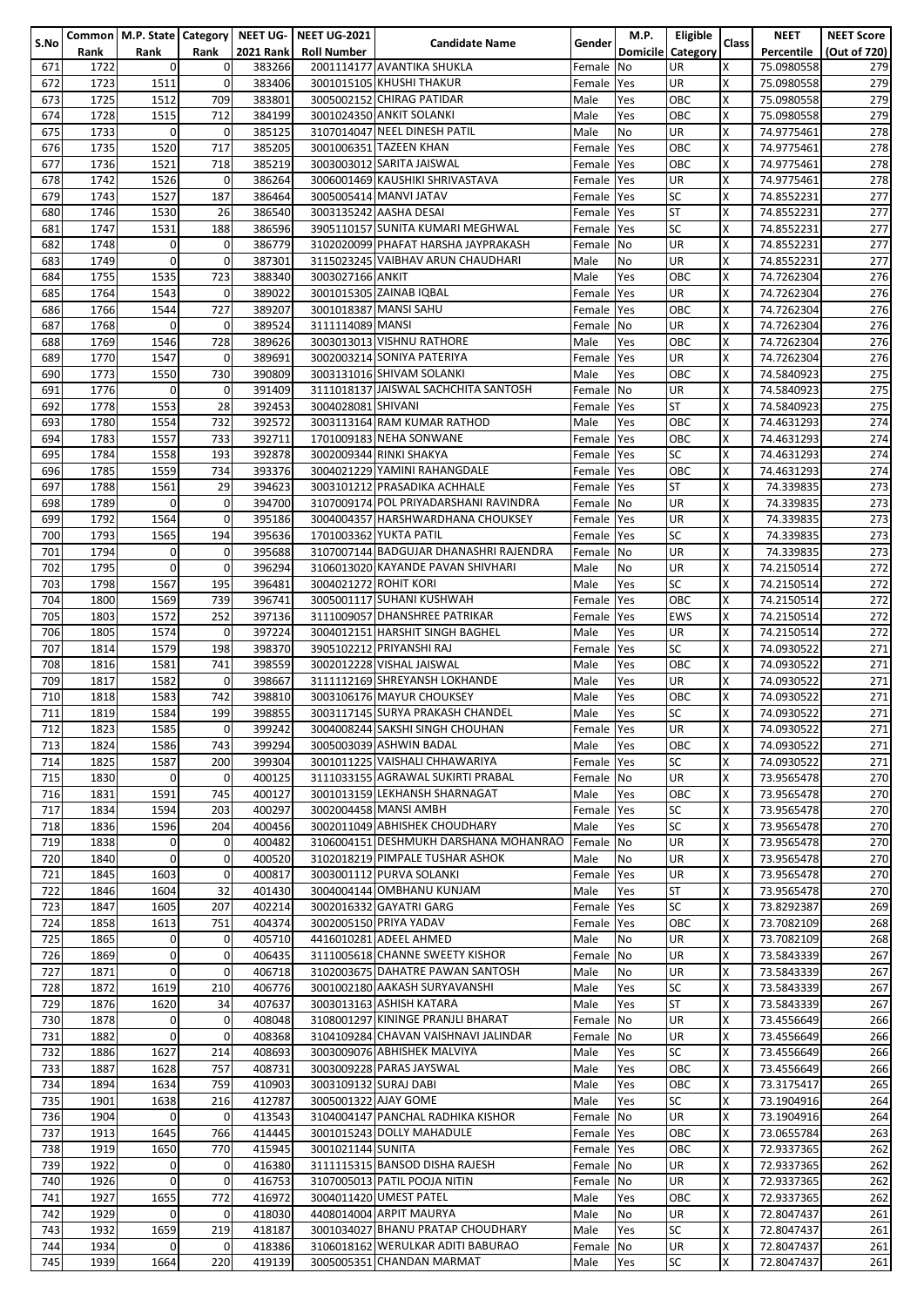|      |      |                |             |                  | Common   M.P. State   Category   NEET UG-   NEET UG-2021 |                                    |            | M.P.           | Eligible          |          | <b>NEET</b> | <b>NEET Score</b> |
|------|------|----------------|-------------|------------------|----------------------------------------------------------|------------------------------------|------------|----------------|-------------------|----------|-------------|-------------------|
| S.No | Rank | Rank           | Rank        | <b>2021 Rank</b> | <b>Roll Number</b>                                       | <b>Candidate Name</b>              | Gender     |                | Domicile Category | Class    | Percentile  | (Out of 720)      |
| 746  | 1940 | 1665           | 221         | 420051           |                                                          | 3004005014 PRADEEP AHIRWAR         | Male       | Yes            | <b>SC</b>         | X        | 72.6625409  | 260               |
| 747  | 1947 |                | 223         | 421112           |                                                          | 3002009071 KANCHAN KANWARIYA       |            |                | <b>SC</b>         | X        |             | 260               |
|      |      | 1670           |             |                  |                                                          |                                    | Female     | Yes            |                   |          | 72.6625409  |                   |
| 748  | 1948 | 1671           | 0           | 421333           |                                                          | 3003002107 CHANDANI KUMARI         | Female Yes |                | UR                | $\times$ | 72.6625409  | 260               |
| 749  | 1953 | $\mathbf{0}$   | $\mathbf 0$ | 422325           |                                                          | 3111018359 THADANI KIRTI DINESH    | Female No  |                | UR                | Χ        | 72.5334834  | 259               |
| 750  | 1954 | 1676           | 779         | 422522           |                                                          | 4402002494 SHUBHAM YADAV           | Male       | Yes            | OBC               | Χ        | 72.5334834  | 259               |
| 751  | 1960 | 1680           | 781         | 423429           |                                                          | 3003016072 MOHINI BIRLE            | Female     | Yes            | ОВС               | X        | 72.5334834  | 259               |
| 752  |      |                |             |                  |                                                          |                                    |            |                |                   | Χ        |             | 259               |
|      | 1962 | 1682           | 0           | 423900           |                                                          | 3003102114 SOMENDRA SINGH SIKARWAR | Male       | Yes            | UR                |          | 72.5334834  |                   |
| 753  | 1963 | 1683           | 0           | 424092           |                                                          | 3006006291 TARUNA PANDEY           | Female     | Yes            | UR                | Χ        | 72.5334834  | 259               |
| 754  | 1967 | 1685           | 782         | 424430           |                                                          | 3006006232 UDBHAV SINGH            | Male       | Yes            | OBC               | X        | 72.4046202  | 258               |
| 755  | 1968 | 1686           | 783         | 424450           |                                                          | 3003001592 CHANDRIKA NAMDEV        | Female     | Yes            | OBC               | Χ        | 72.4046202  | 258               |
| 756  | 1970 | 1687           | 0           | 424770           |                                                          | 3003111209 KHUSHBOO JOSHI          | Female Yes |                | UR                | Χ        | 72.4046202  | 258               |
|      |      |                |             |                  |                                                          |                                    |            |                |                   |          |             |                   |
| 757  | 1976 | 1692           | 0           | 426291           |                                                          | 3003104424 ANCHAL SHUKLA           | Female Yes |                | UR                | Χ        | 72.2751741  | 257               |
| 758  | 1978 | 1694           | 788         | 426357           |                                                          | 3001008371 HARSHITA TAMRAKAR       | Female Yes |                | OBC               | X        | 72.2751741  | 257               |
| 759  | 1979 | $\mathbf{0}$   | 0           | 426394           |                                                          | 3108005709 GAT ASMITA AMOL         | Female No  |                | UR                | X        | 72.2751741  | 257               |
| 760  | 1989 | 1700           | 260         | 428883           |                                                          | 3002003490 KHUSHI JAIN             | Female Yes |                | EWS               | Χ        | 72.1454691  | 256               |
| 761  | 1991 | 1701           | 227         | 428951           |                                                          | 3003001504 SANJANA ROJATKAR        | Female Yes |                | SC                | Χ        | 72.1454691  | 256               |
|      |      |                |             |                  |                                                          |                                    |            |                |                   |          |             |                   |
| 762  | 1992 | 1702           | 228         | 428963           |                                                          | 3003114169 DEVENDRA JARWAL         | Male       | Yes            | <b>SC</b>         | X        | 72.1454691  | 256               |
| 763  | 1994 | 1704           | 261         | 429443           |                                                          | 3004004136 SOUMYA SINGH BAGHEL     | Female     | Yes            | <b>EWS</b>        | X        | 72.1454691  | 256               |
| 764  | 1995 | 1705           | 262         | 429703           |                                                          | 3002004355 AKSHAT JAIN             | Male       | Yes            | EWS               | Χ        | 72.1454691  | 256               |
| 765  | 1998 | 1707           | 229         | 430175           |                                                          | 3003121117 SHASHI PRAJAPATI        | Female     | Yes            | SC                | Χ        | 72.0026187  | 255               |
| 766  | 2000 | 1709           | 793         | 430263           |                                                          | 3003124074 SOYAB KHAN              | Male       |                | OBC               | Χ        | 72.0026187  | 255               |
|      |      |                |             |                  |                                                          |                                    |            | Yes            |                   |          |             |                   |
| 767  | 2003 | 1712           | 230         | 430827           |                                                          | 3001010165 PRAGATI KAUSHAL         | Female     | Yes            | SC                | Χ        | 72.0026187  | 255               |
| 768  | 2006 | 1714           | 232         | 432376           |                                                          | 3111130092 PRANAV DONGRE           | Male       | Yes            | <b>SC</b>         | Χ        | 71.8742735  | 254               |
| 769  | 2009 | 1716           | 0           | 432516           |                                                          | 3004007043 SHIKHA TIWARI           | Female     | Yes            | UR                | X        | 71.8742735  | 254               |
| 770  | 2012 | 1718           | 0           | 432759           |                                                          | 3003010249 YASHIKA LALWANI         | Female Yes |                | UR                | X        | 71.8742735  | 254               |
|      |      |                |             |                  |                                                          |                                    |            |                |                   | X        |             |                   |
| 771  | 2016 | 1720           | 795         | 433280           |                                                          | 3001006334 SHREYA PAWAR            | Female Yes |                | OBC               |          | 71.8742735  | 254               |
| 772  | 2018 | 1722           | 797         | 433301           |                                                          | 1701017179 SIYA TITERMARE          | Female Yes |                | OBC               | Χ        | 71.8742735  | 254               |
| 773  | 2022 | 1725           | 263         | 434646           |                                                          | 3001011352 FARHAN BAIG             | Male       | Yes            | EWS               | Χ        | 71.7464464  | 253               |
| 774  | 2025 | $\mathbf 0$    | 0           | 435093           |                                                          | 1702005230 PRACHI BEHRA            | Female No  |                | UR                | Χ        | 71.7464464  | 253               |
| 775  | 2026 | $\mathbf 0$    | 0           | 436346           |                                                          | 3107006067 PATIL KOMAL BABULAL     | Female No  |                | UR                | Χ        | 71.6140216  | 252               |
|      |      |                |             |                  |                                                          |                                    |            |                |                   |          |             |                   |
| 776  | 2027 | 1727           | 800         | 436668           |                                                          | 3003007156 PRACHI JAISWAL          | Female Yes |                | OBC               | Χ        | 71.6140216  | 252               |
| 777  | 2034 | 1732           | 42          | 438380           |                                                          | 3003101465 MONIKA KATARE           | Female Yes |                | <b>ST</b>         | X        | 71.4830215  | 251               |
| 778  | 2035 | $\mathbf 0$    | $\mathbf 0$ | 438429           |                                                          | 3906012219 MUDITA SAVOT            | Female No  |                | <b>UR</b>         | X        | 71.4830215  | 251               |
| 779  | 2036 | $\mathbf{0}$   | $\mathbf 0$ | 438636           |                                                          | 3104112200 TAMBE SNEHAL SURESH     | Female No  |                | UR                | Χ        | 71.4830215  | 251               |
| 780  | 2042 | 1738           | 264         | 440205           |                                                          | 3111119256 KHUSHI JAIN             | Female Yes |                | EWS               | X        | 71.4830215  | 251               |
|      |      |                |             |                  |                                                          |                                    |            |                |                   |          |             |                   |
| 781  | 2047 | 1742           | 238         | 440691           |                                                          | 3005001037 YOGESH CHOUHAN          | Male       | Yes            | SC                | X        | 71.3369981  | 250               |
| 782  | 2048 | 1743           | 803         | 440716           |                                                          | 3002013249 JULEE RAJPOOT           | Female     | Yes            | OBC               | X        | 71.3369981  | 250               |
| 783  | 2051 | 1745           | 44          | 440906           |                                                          | 3003129202 VINOD VASKALE           | Male       | Yes            | ST                | Χ        | 71.3369981  | 250               |
| 784  | 2053 | 1747           | 804         | 440974           |                                                          | 3003131205 NEELAM PARMAR           | Female     | Yes            | OBC               | X        | 71.3369981  | 250               |
| 785  | 2060 |                | 0           | 442369           |                                                          |                                    |            |                | UR                | X        |             |                   |
|      |      | 1752           |             |                  |                                                          | 3111013400 SATYAM SULE             | Male       | Yes            |                   |          | 71.3369981  | 250               |
| 786  | 2068 | $\mathbf 0$    | 0           | 443590           |                                                          | 3111119243 BARASKAR MANSI DHANRAJ  | Female No  |                | UR                | X        | 71.2066455  | 249               |
| 787  | 2069 | 1757           | 240         | 443735           |                                                          | 3111130101 ASHVINEE BIHARE         | Female Yes |                | lSC               | x        | 71.2066455  | 249               |
| 788  | 2070 | 1758           | 267         | 443910           |                                                          | 3003108067 RAKSHITA CHOUHAN        | Female Yes |                | <b>EWS</b>        | Χ        | 71.2066455  | 249               |
| 789  | 2072 | 1759           | 0           | 444409           |                                                          | 3006003466 AKSHITA MALVIYA         | Female Yes |                | UR                | Χ        | 71.2066455  | 249               |
|      |      |                | 242         |                  |                                                          | 3002014296 ANURAG SINGH            |            |                | <b>SC</b>         | Χ        |             | 248               |
| 790  | 2079 | 1763           |             | 446635           |                                                          |                                    | Male       | Yes            |                   |          | 71.0724075  |                   |
| 791  | 2081 | 1765           | 243         | 446744           |                                                          | 4406007194 NEELESH BHARTI          | Female Yes |                | <b>SC</b>         | X        | 70.9384934  | 247               |
| 792  | 2092 | $\mathbf 0$    | 0           | 448393           |                                                          | 3118002188 PATIL SONAL MAHENDRA    | Female No  |                | UR                | X        | 70.9384934  | 247               |
| 793  | 2094 | 1772           | 810         | 448855           |                                                          | 3001009010 ADITI SARATHE           | Female Yes |                | OBC               | X        | 70.8052916  | 246               |
| 794  | 2097 | 1774           | 48          | 449038           |                                                          | 3001008165 RATNESH KUMAR THAKURIYA | Male       | Yes            | <b>ST</b>         | Χ        | 70.8052916  | 246               |
|      |      |                |             |                  |                                                          |                                    |            |                |                   | X        |             |                   |
| 795  | 2099 | 1776           | 49          | 449215           |                                                          | 3001005090 PRAAYASH MORE           | Male       | Yes            | <b>ST</b>         |          | 70.8052916  | 246               |
| 796  | 2100 | 1777           | 812         | 449279           |                                                          | 3003016008 CHANDAN BHAYAL          | Male       | Yes            | OBC               | X        | 70.8052916  | 246               |
| 797  | 2102 | 1779           | 247         | 449659           |                                                          | 3002006123 SHALINI DAS             | Female     | <b>Yes</b>     | SC                | x        | 70.8052916  | 246               |
| 798  | 2105 | $\mathbf{0}$   | 0           | 450918           |                                                          | 3103017170 AFFAN AHZAM BAIG        | Male       | No             | UR                | Χ        | 70.6525336  | 245               |
| 799  | 2107 | 1783           | 248         | 451129           |                                                          | 3001007516 SUNIL SOLANKI           | Male       | Yes            | SC                | X        | 70.6525336  | 245               |
| 800  | 2108 | 1784           | 815         | 451174           |                                                          | 3003104206 NIKHIL RATHORE          | Male       | Yes            | OBC               | Χ        | 70.6525336  | 245               |
|      |      |                |             |                  |                                                          |                                    |            |                |                   |          |             |                   |
| 801  | 2111 | 1787           | 50          | 451399           |                                                          | 3003104369 MONIKA MUWEL            | Female     | Yes            | <b>ST</b>         | X        | 70.6525336  | 245               |
| 802  | 2113 | 1789           | 250         | 451599           |                                                          | 3001012325 NANDANI JASODIYA        | Female Yes |                | SC                | Χ        | 70.6525336  | 245               |
| 803  | 2114 | 1790           | 816         | 451867           |                                                          | 3003003159 LALIT SHARMA            | Male       | Yes            | OBC               | Χ        | 70.6525336  | 245               |
| 804  | 2115 | $\mathbf 0$    | 0           | 451930           |                                                          | 3101012197 GORE PRIYANKA ASHOK     | Female No  |                | UR                | X        | 70.6525336  | 245               |
|      | 2116 |                | 817         |                  | 3001033161 POOJA SEN                                     |                                    |            |                | OBC               | Χ        |             | 245               |
| 805  |      | 1791           |             | 451938           |                                                          |                                    | Female Yes |                |                   |          | 70.6525336  |                   |
| 806  | 2119 | $\mathbf{0}$   | 0           | 453547           |                                                          | 3102002057 BAGADE SANSKRUTI VILAS  | Female No  |                | UR                | Χ        | 70.5205621  | 244               |
| 807  | 2122 | $\mathbf 0$    | 0           | 453599           |                                                          | 3117003423 SAYYAD SHAHIN GAFUR     | Female No  |                | UR                | Χ        | 70.5205621  | 244               |
| 808  | 2124 | 1796           | 820         | 453778           |                                                          | 3001034249 MUSKAN BADGHAIYA        | Female Yes |                | OBC               | X        | 70.5205621  | 244               |
| 809  | 2125 | 1797           | 252         | 453985           |                                                          | 3002008207 NISHA SHAKYA            | Female Yes |                | SC                | Χ        | 70.5205621  | 244               |
|      |      |                |             |                  |                                                          | 3003026194 SHASHANK JAISWAL        |            |                |                   |          |             |                   |
| 810  | 2126 | 1798           | 821         | 454175           |                                                          |                                    | Male       | Yes            | OBC               | X        | 70.5205621  | 244               |
| 811  | 2130 | 1800           | 0           | 454591           |                                                          | 3004004116 NIVEDITA BANDEWAR       | Female Yes |                | <b>UR</b>         | X        | 70.5205621  | 244               |
| 812  | 2131 | 1801           | 822         | 454764           | 3001012240 DILIP GOUR                                    |                                    | Male       | Yes            | OBC               | X        | 70.5205621  | 244               |
| 813  | 2133 | $\mathbf{0}$   | 0           | 455014           |                                                          | 3110001148 PANDIT BASANT           | Male       | No             | UR                | Χ        | 70.5205621  | 244               |
| 814  | 2134 | 1803           | 0           | 455373           |                                                          | 3002005170 ANAMIKA SINGH TOMAR     | Female Yes |                | UR                | X        | 70.3830217  | 243               |
|      |      |                |             |                  |                                                          |                                    |            |                |                   | X        |             |                   |
| 815  | 2141 | 1808           | 254         | 456207           |                                                          | 3003101198 YASH SURYAVANSHI        | Male       | Yes            | SC                |          | 70.3830217  | 243               |
| 816  | 2153 | $\overline{0}$ | 0           | 458080           |                                                          | 3103014134 AKANKSHA PAWAR          | Female     | N <sub>o</sub> | UR                | X        | 70.2427615  | 242               |
| 817  | 2156 | $\overline{0}$ | 0           | 458447           |                                                          | 3122006395 CHAUDHARI ROHIT PRAVIN  | Male       | No             | UR                | Χ        | 70.2427615  | 242               |
| 818  | 2158 | $\mathbf{0}$   | 0           | 458812           |                                                          | 1502027163 NIRAJ KUMAR             | Male       | No             | UR                | Χ        | 70.2427615  | 242               |
| 819  | 2166 | 1826           | 273         | 460427           |                                                          | 3002005110 SALONI NIGOTI           | Female Yes |                | EWS               | Χ        | 70.0986807  | 241               |
|      |      |                |             |                  |                                                          |                                    |            |                |                   |          |             |                   |
| 820  | 2175 | $\overline{0}$ | 0           | 462009           |                                                          | 3102018270 JADHAO SHRUTI SHYAM     | Female No  |                | <b>UR</b>         | Χ        | 69.9449514  | 240               |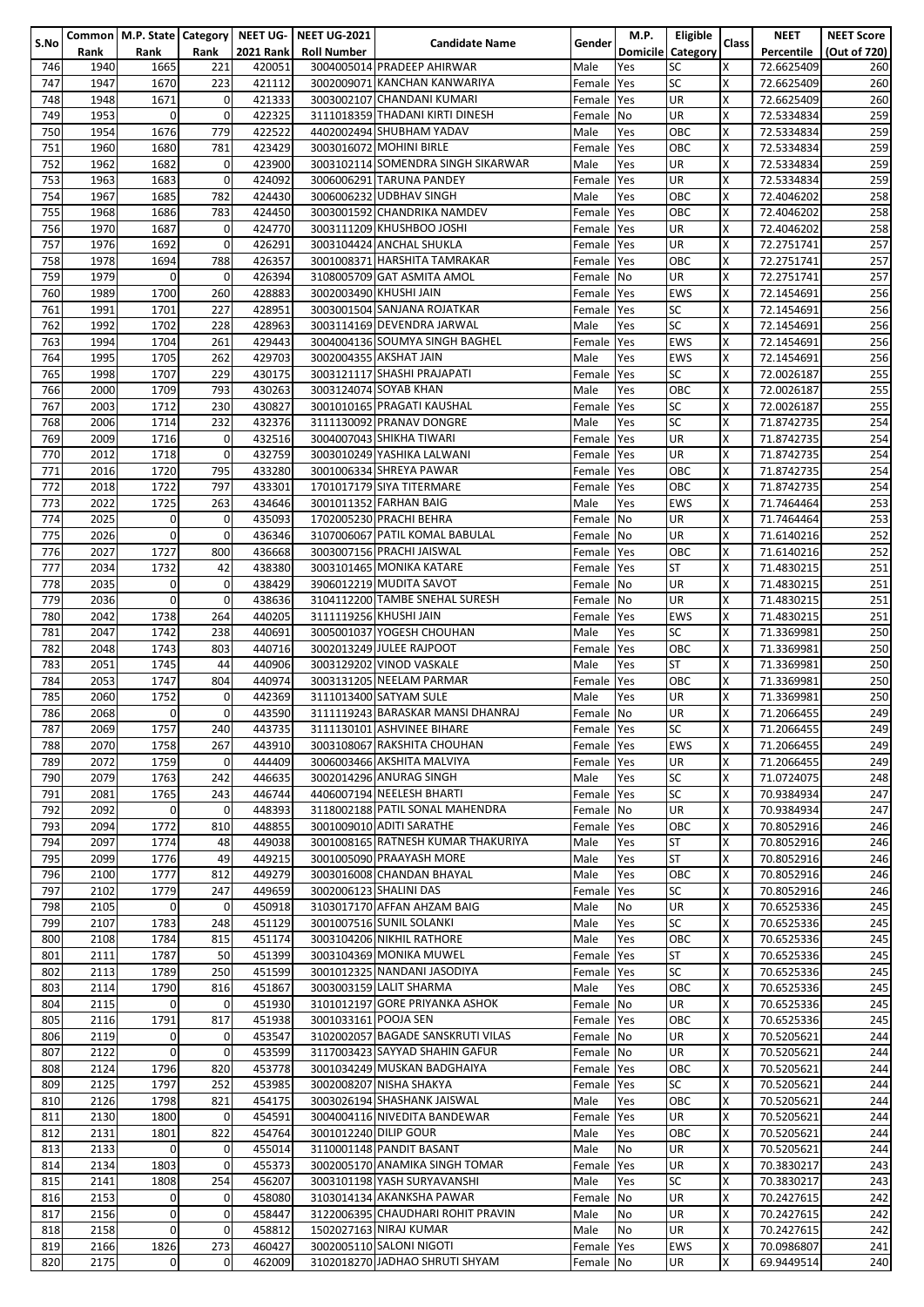|      |      |                |             |                  | Common   M.P. State   Category   NEET UG-   NEET UG-2021 |                                        |               | M.P.                     | Eligible   |          | <b>NEET</b> | <b>NEET Score</b> |
|------|------|----------------|-------------|------------------|----------------------------------------------------------|----------------------------------------|---------------|--------------------------|------------|----------|-------------|-------------------|
| S.No | Rank | Rank           | Rank        | <b>2021 Rank</b> | <b>Roll Number</b>                                       | <b>Candidate Name</b>                  | <b>Gender</b> | <b>Domicile</b>          | Category   | Class    | Percentile  | (Out of 720)      |
| 821  | 2176 | 1832           | 832         | 462067           |                                                          | 3107006203 HIMANI DESHMUKH             | Female        | <b>Yes</b>               | OBC        | x        | 69.9449514  | 240               |
| 822  | 2177 | 1833           | 833         | 462153           |                                                          | 3001001104 SAROJ BALA PAWAR            | Female Yes    |                          | OBC        | Χ        | 69.9449514  | 240               |
|      |      |                |             |                  |                                                          |                                        |               |                          |            |          |             |                   |
| 823  | 2181 | 1837           | 258         | 463179           |                                                          | 3002011185 SEETA RAM MAHOOR            | Male          | Yes                      | SC         | X        | 69.9449514  | 240               |
| 824  | 2184 | 1840           | 838         | 464075           |                                                          | 3005001125 PRANJAL NIMBOLA             | Female Yes    |                          | OBC        | Χ        | 69.9449514  | 240               |
| 825  | 2185 | 1841           | 0           | 464116           |                                                          | 3006007421 ANAND MANGAL URMALIYA       | Male          | Yes                      | UR         | X        | 69.9449514  | 240               |
| 826  | 2187 | 1843           | 0           | 464414           |                                                          | 3003103299 PAKHI BERRY                 | Female Yes    |                          | UR         | Χ        | 69.8084471  | 239               |
| 827  | 2188 | 1844           | 53          | 464458           |                                                          | 3003135045 ANJALI BAMNIYA              | Female Yes    |                          | <b>ST</b>  | Χ        | 69.8084471  | 239               |
|      |      |                |             |                  |                                                          |                                        |               |                          |            |          |             |                   |
| 828  | 2189 | 1845           | 276         | 464634           |                                                          | 3003001396 AMISHA SHARMA               | Female Yes    |                          | <b>EWS</b> | Χ        | 69.8084471  | 239               |
| 829  | 2190 | 1846           | 839         | 464789           |                                                          | 3004002300 SUPRIYA PATEL               | Female Yes    |                          | OBC        | S        | 69.8084471  | 239               |
| 830  | 2192 | $\mathbf 0$    | 0           | 465514           |                                                          | 3118026044 CHAVAN ANAGHA KIRAN         | Female No     |                          | UR         | X        | 69.8084471  | 239               |
| 831  | 2193 | 1848           | 0           | 465569           |                                                          | 4406005444 SHEFALI CHATURVEDI          | Female Yes    |                          | UR         | Χ        | 69.8084471  | 239               |
|      |      |                | 259         |                  |                                                          | 3001021011 DEEPENDRA KHATARKAR         |               |                          | <b>SC</b>  | X        |             |                   |
| 832  | 2195 | 1850           |             | 466286           |                                                          |                                        | Male          | Yes                      |            |          | 69.6742092  | 238               |
| 833  | 2198 | 1853           | 261         | 466388           |                                                          | 3001010330 DEEKSHA UBNARE              | Female Yes    |                          | <b>SC</b>  | X        | 69.6742092  | 238               |
| 834  | 2208 | $\mathbf 0$    | 0           | 467984           |                                                          | 3107013060 PALAK SAXENA                | Female No     |                          | UR         | $\times$ | 69.6742092  | 238               |
| 835  | 2209 | 1860           | 0           | 468201           |                                                          | 3003011048 ADITYA SINGH PANWAR         | Male          | Yes                      | UR         | Χ        | 69.6742092  | 238               |
| 836  | 2211 | 1862           | 266         | 468372           |                                                          | 3003012056 VISHAKHA INGLE              | Female        | <b>Yes</b>               | <b>SC</b>  | Χ        | 69.5379638  | 237               |
| 837  | 2213 | $\mathbf 0$    | 0           | 468381           |                                                          | 3104019232 PATHAN MOHSIN MAJIDKHAN     | Male          | No                       | UR         | X        |             | 237               |
|      |      |                |             |                  |                                                          |                                        |               |                          |            |          | 69.5379638  |                   |
| 838  | 2219 | 1868           | 278         | 469441           | 3003103009 ILMA KHAN                                     |                                        | Female        | Yes                      | <b>EWS</b> | X        | 69.5379638  | 237               |
| 839  | 2220 | 1869           | 843         | 469456           |                                                          | 1702003462 AMIT KUMAR                  | Male          | Yes                      | ОВС        | Χ        | 69.5379638  | 237               |
|      |      |                |             |                  |                                                          | MOHAMMAD SHOEB MOHAMMAD                |               |                          |            |          |             |                   |
| 840  | 2221 | $\mathbf{0}$   | 0           | 469557           | 3102004562 SHAFIQUE                                      |                                        | Male          | No                       | UR         | X        | 69.5379638  | 237               |
|      |      |                |             |                  |                                                          |                                        |               |                          |            |          |             |                   |
| 841  | 2222 | 1870           | 844         | 469660           |                                                          | 3001002333 NARENDRA PATEL              | Male          | Yes                      | OBC        | X        | 69.5379638  | 237               |
| 842  | 2223 | 1871           | 0           | 469685           |                                                          | 3903103371 LAVISHA BARDIYA             | Female        | Yes                      | UR         | Χ        | 69.5379638  | 237               |
| 843  | 2226 | $\mathbf{0}$   | 0           | 470447           |                                                          | 3111106240 PUDKE SHIVANI RAJKUMAR      | Female No     |                          | UR         | Χ        | 69.3911634  | 236               |
| 844  | 2228 | 1875           | 269         | 470601           |                                                          | 3003106327 AMAN RAZDAN                 | Male          | Yes                      | <b>SC</b>  | Χ        | 69.3911634  | 236               |
| 845  | 2229 | 1876           | 846         | 470899           |                                                          | 3001025166 NITIN YADAV                 | Male          | Yes                      | OBC        | Χ        | 69.3911634  | 236               |
|      |      |                |             |                  |                                                          |                                        |               |                          |            |          |             |                   |
| 846  | 2230 | $\mathbf 0$    | 0           | 471424           |                                                          | 3103005251 MAHURE ADITYA SANJAY        | Male          | <b>No</b>                | UR         | Χ        | 69.3911634  | 236               |
| 847  | 2232 | $\mathbf{0}$   | $\mathbf 0$ | 472712           |                                                          | 1801001384 DUBEY NAMRATA ANILKUMAR     | Female        | $\overline{\mathsf{No}}$ | UR         | X        | 69.2235764  | 235               |
| 848  | 2236 | $\overline{0}$ | 0           | 473848           |                                                          | 3107010235 PATIL KISHORI SARDARSING    | Female        | <b>No</b>                | UR         | X        | 69.2235764  | 235               |
| 849  | 2237 | 1881           | $\mathbf 0$ | 474457           |                                                          | 3001012068 AAYUSH VYAS                 | Male          | Yes                      | UR         | Χ        | 69.2235764  | 235               |
| 850  | 2238 | 1882           | 270         | 474488           |                                                          | 3001005134 PANKAJ PRABHAKAR            | Male          | Yes                      | <b>SC</b>  | X        | 69.2235764  | 235               |
|      |      |                |             |                  |                                                          |                                        |               |                          |            |          |             |                   |
| 851  | 2244 | 1887           | 850         | 475887           |                                                          | 3002009015 DANISH KHAN                 | Male          | Yes                      | OBC        | Χ        | 69.0814383  | 234               |
| 852  | 2245 | 1888           | 280         | 476123           |                                                          | 3005001693 SANA KOUSAR KHAN            | Female        | Yes                      | <b>EWS</b> | Χ        | 69.0814383  | 234               |
| 853  | 2246 | 1889           | 272         | 476340           |                                                          | 3002007291 NEELAM BHARTI               | Female        | Yes                      | SC         | Χ        | 69.0814383  | 234               |
| 854  | 2248 | $\mathbf 0$    | 0           | 476581           |                                                          | 4407008367 KOMAL MISHRA                | Female No     |                          | UR         | X        | 69.0814383  | 234               |
|      |      | $\mathbf{0}$   | 0           |                  |                                                          | 3113107167 CHAVAN PRATIK SAHEBRAO      |               |                          |            | X        |             |                   |
| 855  | 2259 |                |             | 477973           |                                                          |                                        | Male          | No                       | UR         |          | 68.9361272  | 233               |
| 856  | 2262 | 1903           | $\mathbf 0$ | 478443           |                                                          | 3111001664 NIDHI SEVLANI               | Female        | Yes                      | UR         | X        | 68.9361272  | 233               |
| 857  | 2264 | 1905           | 283         | 478917           |                                                          | 3005003049 JHILMIL JAIN                | Female Yes    |                          | <b>EWS</b> | Χ        | 68.9361272  | 233               |
| 858  | 2265 | 1906           | 0           | 479382           |                                                          | 4408114047 ISHA BAJPAI                 | Female Yes    |                          | UR         | S        | 68.9361272  | 233               |
| 859  | 2267 | $\mathbf 0$    | 0           | 479507           |                                                          | 2201016163 JIYANI BHUMISHA             | Female No     |                          | UR         | Χ        | 68.9361272  | 233               |
| 860  | 2270 | 1908           | 60          | 480116           |                                                          | 3003026030 VIVEK CHOUHAN               | Male          | Yes                      | <b>ST</b>  | X        | 68.791917   | 232               |
|      |      |                |             |                  |                                                          |                                        |               |                          |            |          |             |                   |
| 861  | 2271 | 1909           | 273         | 480121           |                                                          | 3003009037 RAGESHWARI MALVIYA          | Female Yes    |                          | ISC.       | ΙX       | 68.791917   | 232               |
| 862  | 2273 | 1910           | 284         | 480335           |                                                          | 3005003593 NAMRATA RAWAL               | Female Yes    |                          | <b>EWS</b> | Χ        | 68.791917   | 232               |
| 863  | 2277 | 1913           | 0           | 480537           |                                                          | 3001015385 TANVI SHRIVASTAVA           | Female Yes    |                          | UR         | X        | 68.791917   | 232               |
| 864  | 2278 | 1914           | 275         | 481008           |                                                          | 3905010038 NITIN VERMA                 | Male          | Yes                      | <b>SC</b>  | X        | 68.791917   | 232               |
|      |      |                |             |                  |                                                          | 3003014049 RITIK DIMNIKAR              |               |                          |            |          |             |                   |
| 865  | 2280 | 1915           | 859         | 481769           |                                                          |                                        | Male          | Yes                      | OBC        | X        | 68.791917   | 232               |
| 866  | 2284 | $\mathbf 0$    | 0           | 481994           |                                                          | 3118001065 ANSARI HUZAIFA MOHD RAFIQUE | Male          | <b>No</b>                | <b>UR</b>  | X        | 68.645505   | 231               |
| 867  | 2292 | $\mathbf 0$    | 0           | 484485           |                                                          | 3111015317 BARDE OJASWINI KISHOR       | Female        | N <sub>o</sub>           | UR         | X        | 68.4817387  | 230               |
| 868  | 2293 | 1923           | 860         | 484504           |                                                          | 3001029592 RAJVEER GHOSHI              | Male          | Yes                      | OBC        | X        | 68.4817387  | 230               |
| 869  | 2295 | 1924           | 62          | 484611           |                                                          | 3004005444 PRIYANSHI MARKAM            | Female Yes    |                          | ST         | Χ        | 68.4817387  | 230               |
| 870  | 2301 | 1929           | 861         | 485291           |                                                          | 3004031083 SHIVANI SAHU                |               |                          | OBC        | X        |             |                   |
|      |      |                |             |                  |                                                          |                                        | Female Yes    |                          |            |          | 68.4817387  | 230               |
| 871  | 2305 | $\mathbf 0$    | 0           | 486166           |                                                          | 4411021054 MOHD FARHAN                 | Male          | No                       | UR         | X        | 68.4817387  | 230               |
| 872  | 2306 | 1932           | 280         | 486207           |                                                          | 3905017192 SHWETA ARYA                 | Female Yes    |                          | SC         | Χ        | 68.4817387  | 230               |
| 873  | 2313 | 1938           | 865         | 486859           |                                                          | 3001005473 DEVANSHRI SARATHE           | Female Yes    |                          | OBC        | Χ        | 68.3377227  | 229               |
| 874  | 2318 | 1942           | 867         | 487586           |                                                          | 3004019109 SANGEETA SHAH               | Female Yes    |                          | OBC        | Χ        | 68.3377227  | 229               |
| 875  | 2320 | $\mathbf 0$    | 0           | 488119           |                                                          | 3111102765 NISHANT GODE                | Male          | No                       | UR         | Χ        | 68.3377227  | 229               |
|      |      |                |             |                  |                                                          |                                        |               |                          |            |          |             |                   |
| 876  | 2322 | 1945           | $\pmb{0}$   | 488520           |                                                          | 3004010418 YASHIKA PANDEY              | Female Yes    |                          | UR         | Χ        | 68.3377227  | 229               |
| 877  | 2323 | 1946           | 282         | 488995           |                                                          | 3111123141 PALLAVI BARKHANIA           | Female Yes    |                          | SC         | X        | 68.1955846  | 228               |
| 878  | 2324 | 1947           | 291         | 488998           |                                                          | 3005002235 PRATISHTHA SHUKLA           | Female Yes    |                          | <b>EWS</b> | X        | 68.1955846  | 228               |
| 879  | 2337 | 1959           | 0           | 490203           |                                                          | 3002005016 AKSHIT AGRAWAL              | Male          | Yes                      | UR         | Χ        | 68.1955846  | 228               |
| 880  | 2339 | 1961           | 870         | 490851           |                                                          | 3003117205 MONISHA SONI                | Female Yes    |                          | OBC        | X        | 68.1955846  | 228               |
| 881  |      |                |             |                  |                                                          |                                        |               |                          |            |          |             |                   |
|      | 2346 | 1967           | 873         | 491737           |                                                          | 3006010248 ABDUL MAQBOOL ANSARI        | Male          | Yes                      | OBC        | Χ        | 68.04723    | 227               |
| 882  | 2349 | 1969           | 875         | 491864           |                                                          | 3006002162 NANCY VERMA                 | Female        | <b>Yes</b>               | OBC        | X        | 68.04723    | 227               |
| 883  | 2351 | 1970           | 288         | 492485           |                                                          | 3001023317 PRITIKA PATIL               | Female Yes    |                          | SC         | X        | 68.04723    | 227               |
| 884  | 2355 | 1973           | 295         | 492852           | 3001032414 BILAL                                         |                                        | Male          | Yes                      | <b>EWS</b> | X        | 68.04723    | 227               |
| 885  | 2358 | 1976           | 0           | 493028           |                                                          | 3006004233 MAHAK SINGH                 | Female Yes    |                          | UR         | X        | 68.04723    | 227               |
|      |      |                |             |                  |                                                          | 3005001750 POOJA PALIWAL               |               |                          |            | Χ        |             |                   |
| 886  | 2362 | 1980           | 296         | 493801           |                                                          |                                        | Female        | <b>Yes</b>               | <b>EWS</b> |          | 67.8922056  | 226               |
| 887  | 2363 | 1981           | 297         | 493896           |                                                          | 3004011396 NIKHIL MISHRA               | Male          | Yes                      | EWS        | Χ        | 67.8922056  | 226               |
| 888  | 2370 | 1987           | 291         | 495154           |                                                          | 3006008088 UMASHANKAR SAKET            | Male          | Yes                      | SC         | X        | 67.8922056  | 226               |
| 889  | 2372 | 1989           | 884         | 495352           |                                                          | 3001002363 HARSH SATPUTE               | Male          | Yes                      | OBC        | Χ        | 67.8922056  | 226               |
| 890  | 2375 | $\mathbf 0$    | 0           | 496002           |                                                          | 3107004061 PARDESHI SNEHAL RAVINDRA    | Female        | <b>No</b>                | UR         | Χ        | 67.7241654  | 225               |
| 891  | 2376 | 1991           | 292         | 496144           |                                                          | 3006007109 SAKSHI SURYAVANSHI          |               |                          | <b>SC</b>  | Χ        | 67.7241654  | 225               |
|      |      |                |             |                  |                                                          |                                        | Female Yes    |                          |            |          |             |                   |
| 892  | 2377 | 1992           | 299         | 496246           |                                                          | 3003013278 ADITYA JOSHI                | Male          | Yes                      | <b>EWS</b> | Χ        | 67.7241654  | 225               |
| 893  | 2380 | 1995           | 886         | 496699           |                                                          | 3004017401 PRIYA THAKUR                | Female Yes    |                          | OBC        | x        | 67.7241654  | 225               |
| 894  | 2384 | 1997           | 300         | 498572           |                                                          | 3003107153 RIDA SHEIKH                 | Female Yes    |                          | EWS        | X        | 67.5785305  | 224               |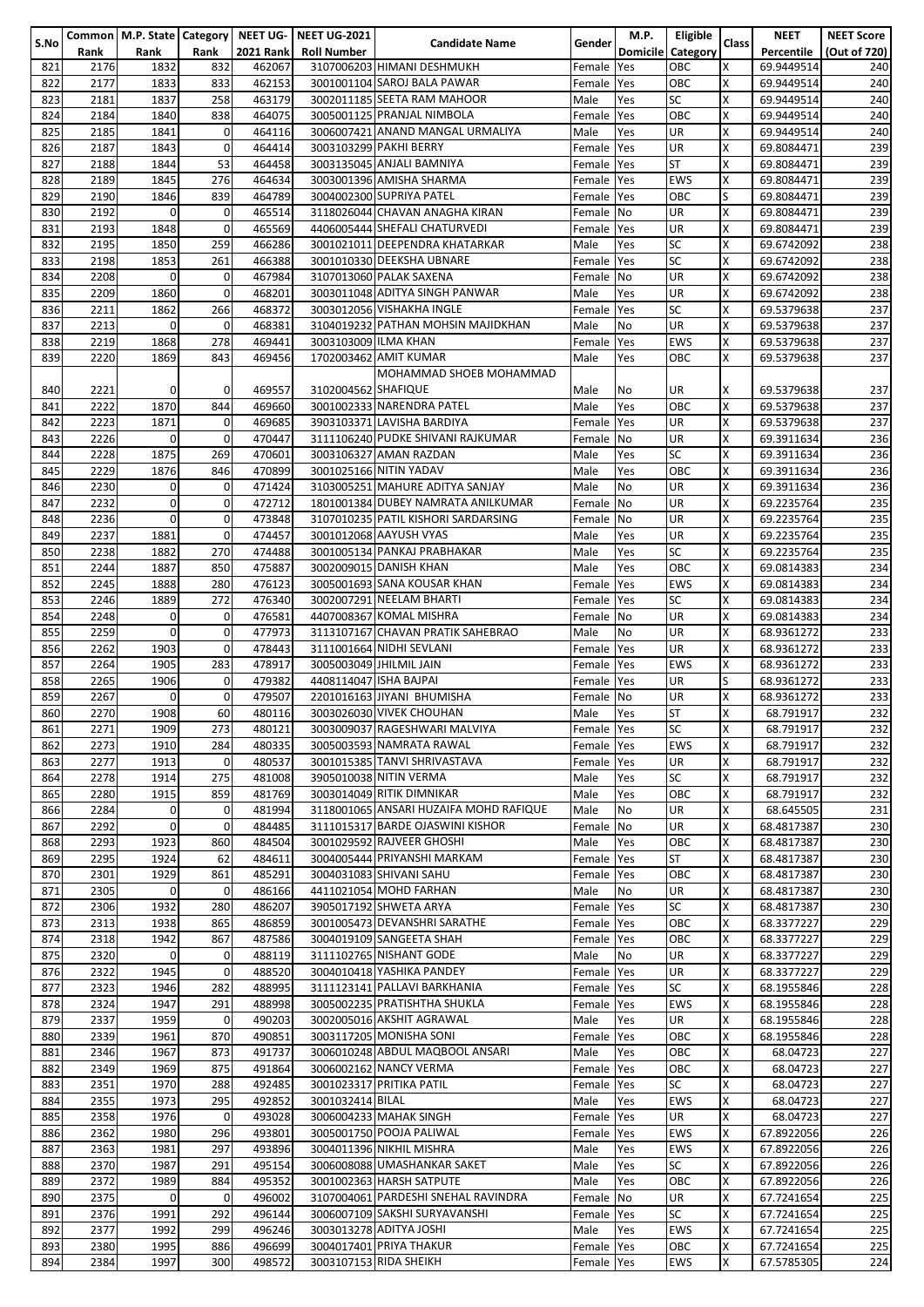|      |      |              |             |                  | Common   M.P. State   Category   NEET UG-   NEET UG-2021 |                                        |            | <b>M.P.</b>     | Eligible   |                         | <b>NEET</b> | <b>NEET Score</b> |
|------|------|--------------|-------------|------------------|----------------------------------------------------------|----------------------------------------|------------|-----------------|------------|-------------------------|-------------|-------------------|
| S.No | Rank | Rank         | Rank        | <b>2021 Rank</b> | <b>Roll Number</b>                                       | <b>Candidate Name</b>                  | Gender     | <b>Domicile</b> | Category   | <b>Class</b>            | Percentile  | (Out of 720)      |
|      |      |              |             |                  |                                                          |                                        |            |                 | <b>ST</b>  |                         |             |                   |
| 895  | 2385 | 1998         | 70          | 498888           |                                                          | 3001013303 ADITI PRADHAN               | Female     | Yes             |            | X                       | 67.5785305  | 224               |
| 896  | 2387 | 2000         | 887         | 498992           |                                                          | 3003003200 HARSHI YADAV                | Female Yes |                 | OBC        | X                       | 67.5785305  | 224               |
| 897  | 2406 | 2011         | 892         | 503320           |                                                          | 3003031262 MUSKAN JAISWAL              | Female Yes |                 | OBC        | X                       | 67.2922469  | 222               |
| 898  | 2407 | 2012         | 893         | 503450           |                                                          | 3003006110 PRIYA BHOPTE                | Female Yes |                 | OBC        | X                       | 67.2922469  | 222               |
| 899  | 2410 | $\mathbf 0$  | 0           | 504140           |                                                          | 4401010239 KHUSHBOO PRAKASHWANI        | Female No  |                 | UR         | X                       | 67.2922469  | 222               |
|      |      |              |             |                  |                                                          |                                        |            |                 |            |                         |             |                   |
| 900  | 2411 | 2014         | 894         | 504489           |                                                          | 3002009390 HINDIKA BATHAM              | Female Yes |                 | OBC        | X                       | 67.2922469  | 222               |
| 901  | 2420 | 2020         | 896         | 506366           | 3003031282 SOHEIL TELI                                   |                                        | Male       | Yes             | OBC        | X                       | 67.1407193  | 221               |
| 902  | 2421 | $\mathbf 0$  | 0           | 506446           |                                                          | 3112023145 CHAVHAN DIVYANI ULHAS       | Female No  |                 | UR         | X                       | 67.1407193  | 221               |
| 903  | 2427 | $\mathbf{0}$ | 0           | 507505           |                                                          | 3122004122 MANSURI SUMER KHALIL        | Male       | No              | UR         | X                       | 66.9644551  | 220               |
| 904  |      | 2027         | 73          | 508532           |                                                          | 3003103533 PRACHI JADHAW               | Female Yes |                 | <b>ST</b>  | X                       |             |                   |
|      | 2431 |              |             |                  |                                                          |                                        |            |                 |            |                         | 66.9644551  | 220               |
| 905  | 2432 | 2028         | 899         | 508811           |                                                          | 4406005103 SHIKHA NANDINI RAJAK        | Female Yes |                 | OBC        | X                       | 66.9644551  | 220               |
| 906  | 2433 | 2029         | 900         | 508889           |                                                          | 3004029094 SHALINI KUSHWAHA            | Female Yes |                 | OBC        | X                       | 66.9644551  | 220               |
| 907  | 2439 | 2034         | 903         | 510382           |                                                          | 3004006288 PANKAJ VISHWAKARMA          | Male       | Yes             | OBC        | X                       | 66.8148702  | 219               |
| 908  | 2440 | 2035         | 297         | 510754           | 3001022333 RIYA                                          |                                        | Female Yes |                 | SC         | X                       | 66.8148702  | 219               |
| 909  | 2444 | 0            | 0           | 511490           |                                                          | 3101005396 AGRE SAKSHI RAJARAM         | Female No  |                 | UR         | X                       | 66.8148702  | 219               |
| 910  |      | 2040         | 300         |                  |                                                          |                                        |            |                 | SC         | X                       |             | 218               |
|      | 2450 |              |             | 513365           |                                                          | 3005001016 BHAWANA PARMAR              | Female Yes |                 |            |                         | 66.6628245  |                   |
| 911  | 2451 | $\Omega$     | 0           | 513771           |                                                          | 3118015142 WARKE TIRTHIKA SANJAY       | Female No  |                 | UR         | X                       | 66.6628245  | 218               |
| 912  | 2455 | 2044         | 75          | 514869           |                                                          | 3003105239 KAMESH SEMLIYA              | Male       | Yes             | <b>ST</b>  | X                       | 66.5068935  | 217               |
| 913  | 2462 | 2050         | 908         | 515727           | 3003022034 NEHA                                          |                                        | Female Yes |                 | OBC        | X                       | 66.5068935  | 217               |
| 914  | 2465 | 2051         | 909         | 516414           |                                                          | 3006001421 ARYAN YADAV                 | Male       | Yes             | OBC        | X                       | 66.5068935  | 217               |
| 915  | 2466 | 2052         | 910         | 516637           |                                                          | 3004011418 GULERUMMAN ANSARI           | Female Yes |                 | OBC        | $\overline{\mathsf{x}}$ | 66.5068935  | 217               |
|      |      |              |             |                  |                                                          |                                        |            |                 |            |                         |             |                   |
| 916  | 2467 | $\mathbf 0$  | 0           | 516841           |                                                          | 3113003305 DEORE KIRAN RAVINDRA        | Male       | <b>No</b>       | UR         | X                       | 66.5068935  | 217               |
| 917  | 2469 | 2054         | 911         | 517226           |                                                          | 3003004442 DEEPIKA BIRLA               | Female Yes |                 | OBC        | X                       | 66.3453936  | 216               |
| 918  | 2472 | 2056         | 76          | 517574           |                                                          | 3001001509 JAHNAVI EVANE               | Female Yes |                 | <b>ST</b>  | X                       | 66.3453936  | 216               |
| 919  | 2474 | 2058         | 0           | 517623           |                                                          | 3003030295 SRISHTI MISHRA              | Female Yes |                 | UR         | X                       | 66.3453936  | 216               |
| 920  | 2477 | 2061         | 304         | 519480           |                                                          | 3905022215 JYOTI BAIRWA                | Female Yes |                 | SC         | X                       | 66.3453936  | 216               |
| 921  | 2478 | $\mathbf 0$  | $\mathbf 0$ | 519728           |                                                          | 3103003144 THOKE SHRAWANI NARENDRA     | Female No  |                 | UR         | X                       | 66.1640137  | 215               |
|      |      |              |             |                  |                                                          |                                        |            |                 |            |                         |             |                   |
| 922  | 2484 | 2066         | 78          | 520000           |                                                          | 3003121101 REKHA BHURIYA               | Female Yes |                 | <b>ST</b>  | X                       | 66.1640137  | 215               |
| 923  | 2491 | 2072         | 305         | 520873           |                                                          | 3006005391 DURGESH CHAUDHARY           | Male       | Yes             | SC         | X                       | 66.1640137  | 215               |
| 924  | 2492 | 0            | 0           | 521469           |                                                          | 3101001025 SUDAKE DNYANESHWARI SANTOSH | Female     | <b>No</b>       | UR         | X                       | 66.1640137  | 215               |
| 925  | 2495 | 2075         | 307         | 521854           |                                                          | 3002004291 KAJAL VERMA                 | Female Yes |                 | SC         | X                       | 66.1640137  | 215               |
| 926  | 2497 | $\mathbf 0$  | 0           | 522539           | 3107005092 NIRAJ PATIL                                   |                                        | Male       | No              | UR         | X                       | 66.0116443  | 214               |
|      |      |              |             |                  |                                                          |                                        |            |                 |            |                         |             |                   |
| 927  | 2504 | 2081         | 307         | 522737           |                                                          | 3005002035 PARIDHI JOSHI               | Female     | Yes             | <b>EWS</b> | X                       | 66.0116443  | 214               |
| 928  | 2506 | 2083         | 925         | 523268           |                                                          | 3003102111 SHIVAM PATIL                | Male       | Yes             | OBC        | X                       | 66.0116443  | 214               |
| 929  | 2509 | $\mathbf 0$  | 0           | 523614           |                                                          | 3111015269 SAO SARANG NAMDEO           | Male       | No              | UR         | X                       | 66.0116443  | 214               |
| 930  | 2513 | $\mathbf 0$  | 0           | 524917           |                                                          | 3122005270 SURYAWANSHI SUMIT SANJAY    | Male       | No              | UR         | $\overline{\mathsf{x}}$ | 65.8563609  | 213               |
| 931  | 2514 | 2089         | 80          | 525056           |                                                          | 3003030288 SOURABH DODAVE              | Male       | Yes             | <b>ST</b>  | X                       | 65.8563609  | 213               |
| 932  | 2515 | $\mathbf 0$  | 0           | 525062           |                                                          | 3122005147 PATHAN SAANI YASNAIN KHAN   | Male       | No              | UR         | X                       |             | 213               |
|      |      |              |             |                  |                                                          |                                        |            |                 |            |                         | 65.8563609  |                   |
| 933  | 2517 | $\mathbf{0}$ | 0           | 525687           |                                                          | 3104103212 SANKET PATHADE              | Male       | No              | UR         | X                       | 65.8563609  | 213               |
| 934  | 2521 | 2093         | 308         | 526293           |                                                          | 3001001239 KSHITIJA BITHORE            | Female     | Yes             | SC         | X                       | 65.8563609  | 213               |
| 935  | 2526 | 2097         | 309         | 527306           |                                                          | 3001007502 VAIBHAV VARWADE             | Male       | Yes             | <b>SC</b>  | X                       | 65.6997824  | 212               |
| 936  | 2530 | 2101         | 310         | 527458           |                                                          | 3005001666 HARSHITA BAIRAGI            | Female Yes |                 | ISC        | х                       | 65.6997824  | 212               |
| 937  | 2534 | $\mathbf 0$  | 0           | 528012           |                                                          | 4406006381 ANUJ NAGAICH                | Male       | No              | UR         | X                       | 65.6997824  | 212               |
|      |      |              |             |                  |                                                          |                                        |            |                 |            |                         |             |                   |
| 938  | 2535 | 2104         | $\mathbf 0$ | 528068           |                                                          | 3001006156 ASMITA SINGH                | Female Yes |                 | UR         | X                       | 65.6997824  | 212               |
| 939  | 2538 | 2106         | 83          | 528494           |                                                          | 3001023357 AMRITA DHURVE               | Female Yes |                 | ST         | X                       | 65.6997824  | 212               |
| 940  | 2540 | 2108         | 310         | 529083           |                                                          | 3005003095 JANVI MISHRA                | Female Yes |                 | <b>EWS</b> | X                       | 65.6997824  | 212               |
| 941  | 2541 | $\mathbf 0$  | 0           | 529486           |                                                          | 3107010098 BAGUL SRUSHTI BANDU         | Female No  |                 | UR         | X                       | 65.6997824  | 212               |
| 942  | 2544 | $\mathbf 0$  | $\mathbf 0$ | 529860           | 4406002577 ANU JAIN                                      |                                        | Female No  |                 | UR         | X                       | 65.5347856  | 211               |
| 943  | 2557 | $\mathbf 0$  | 0           | 533637           |                                                          | 3111116025 SHINDE AYUSHI RUPESH        | Female No  |                 | UR         | X                       | 65.3437572  | 210               |
|      |      |              |             |                  |                                                          |                                        |            |                 |            |                         |             |                   |
| 944  | 2558 | $\mathbf{0}$ | 0           | 534028           |                                                          | 3906002276 PREETI BEHERA               | Female No  |                 | UR         | X                       | 65.3437572  | 210               |
| 945  | 2559 | 2122         | 313         | 534243           |                                                          | 3111109106 ARPITA RAJPUT               | Female Yes |                 | <b>EWS</b> | X                       | 65.3437572  | 210               |
| 946  | 2567 | 2127         | 942         | 535513           |                                                          | 3003008254 PRANJAL YADAV               | Female Yes |                 | OBC        | X                       | 65.1847827  | 209               |
| 947  | 2568 | $\mathbf{0}$ | 0           | 535528           |                                                          | 3111119204 GIRI RITESH DILIP           | Male       | No              | UR         | X                       | 65.1847827  | 209               |
| 948  | 2570 | $\mathbf{0}$ | 0           | 535622           |                                                          | 3118001447 RATHOD ANKITA SHIVAJI       | Female No  |                 | UR         | X                       | 65.1847827  | 209               |
| 949  | 2571 | 2129         | 316         | 535640           | 3001032011 HEMRAJ                                        |                                        | Male       | Yes             | SC         | X                       | 65.1847827  | 209               |
|      |      |              |             |                  |                                                          | 3003108014 NAKSHATRA INDOREY           |            |                 |            |                         |             |                   |
| 950  | 2572 | 2130         | 317         | 535652           |                                                          |                                        | Male       | Yes             | SC         | X                       | 65.1847827  | 209               |
| 951  | 2575 | $\mathbf{0}$ | 0           | 535911           |                                                          | 3112105148 TURARE VAISHNAVI RAJENDRA   | Female No  |                 | UR         | X                       | 65.1847827  | 209               |
| 952  | 2578 | 2134         | 946         | 536601           |                                                          | 3001012081 SURAJ SAINI                 | Male       | Yes             | OBC        | X                       | 65.1847827  | 209               |
| 953  | 2580 | 2136         | 947         | 537518           |                                                          | 3001001196 TUSHAR KHANDVE              | Male       | Yes             | OBC        | X                       | 65.1847827  | 209               |
| 954  | 2582 | 0            | 0           | 537717           |                                                          | 2208008153 SHAIKH TARIQ ANWAR AENUDDIN | Male       | No              | UR         | X                       | 65.0247074  | 208               |
| 955  | 2587 | 2141         | 319         | 539346           |                                                          | 3004008008 ARPIT SATNAMI               | Male       | Yes             | SC         | X                       | 65.0247074  | 208               |
| 956  | 2590 | 2144         | 88          | 540181           |                                                          | 3001013228 DIVYANI SALVE               | Female Yes |                 | ST         | X                       | 64.8678051  | 207               |
|      |      |              |             |                  |                                                          |                                        |            |                 |            |                         |             |                   |
| 957  | 2591 | $\Omega$     | 0           | 540350           |                                                          | 3102009122 MOHAMMAD WASIF              | Male       | No              | UR.        | X                       | 64.8678051  | 207               |
| 958  | 2593 | 2146         | 952         | 540467           |                                                          | 3003005438 ABHISEK LODHI               | Male       | Yes             | OBC        | X                       | 64.8678051  | 207               |
| 959  | 2595 | $\mathbf{0}$ | 0           | 540682           |                                                          | 3122005071 KADAM JIDNYASA SHANTARAM    | Female No  |                 | UR         | X                       | 64.8678051  | 207               |
| 960  | 2600 | 2151         | 955         | 542330           | 3003133256 JITENDRA                                      |                                        | Male       | Yes             | OBC        | X                       | 64.8678051  | 207               |
| 961  | 2610 | 2160         | 323         | 543367           |                                                          | 3003138037 ABHISHEK PARIHAR            | Male       | Yes             | SC         | X                       | 64.7079241  | 206               |
| 962  | 2613 | 2163         | 315         | 543790           |                                                          | 1702026116 SUPRIYA TIWARI              | Female Yes |                 | EWS        | X                       | 64.7079241  | 206               |
|      |      |              |             |                  |                                                          |                                        |            |                 |            |                         |             |                   |
| 963  | 2616 | $\mathbf 0$  | 0           | 544045           |                                                          | 1702004417 SAKSHI TAMRAKAR             | Female No  |                 | UR         | X                       | 64.7079241  | 206               |
| 964  | 2617 | $\mathbf 0$  | 0           | 544403           |                                                          | 4406003050 ADITYA SWARNKAR             | Male       | <b>No</b>       | UR         | X                       | 64.7079241  | 206               |
| 965  | 2623 | 2169         | 91          | 545171           |                                                          | 3004016025 KALPNA UIKEY                | Female Yes |                 | <b>ST</b>  | X                       | 64.5190973  | 205               |
| 966  | 2626 | $\mathbf{0}$ | 0           | 545245           |                                                          | 3110016261 PATIL VIJAY YASHWANT        | Male       | No              | UR         | X                       | 64.5190973  | 205               |
| 967  | 2630 | $\Omega$     | 0           | 546122           |                                                          | 3122012096 MALI ROHAN KISHOR           | Male       | No              | UR         | X                       | 64.5190973  | 205               |
| 968  | 2634 | 2175         | 325         | 547130           |                                                          | 3003002287 AAYUSHI VERMA               | Female Yes |                 | SC         | X                       | 64.5190973  | 205               |
|      |      |              |             | 547966           |                                                          | 3107008043 ABUMAAZ KHAN RAFIQUE KHAN   |            |                 | UR         | X                       |             |                   |
| 969  | 2635 | $\mathbf 0$  | $\pmb{0}$   |                  |                                                          |                                        | Male       | No              |            |                         | 64.358763   | 204               |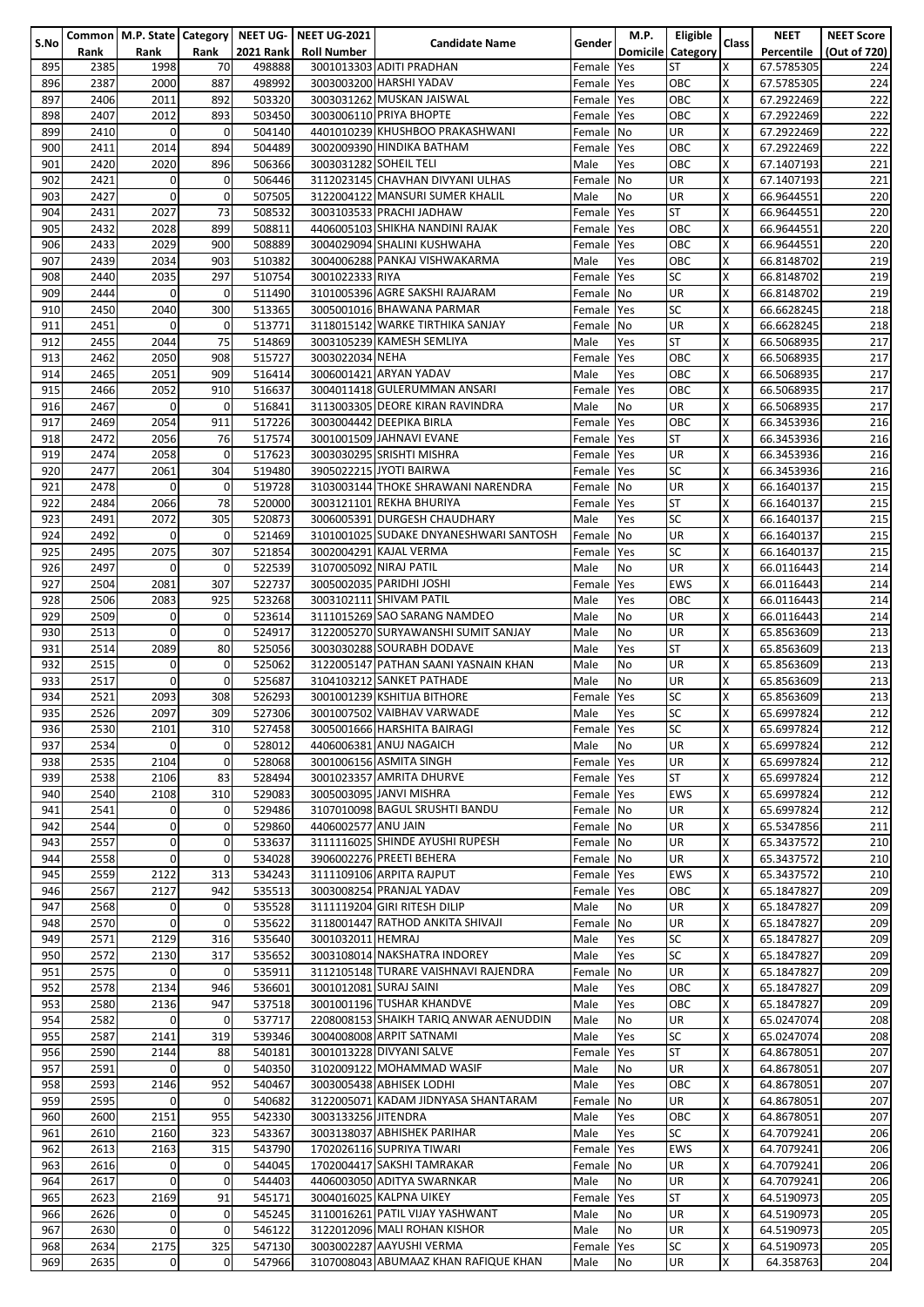| S.No         |              |                        |             |                            | Common   M.P. State   Category   NEET UG-   NEET UG-2021 | <b>Candidate Name</b>                                         | Gender                   | M.P.                         | Eligible          | Class  | <b>NEET</b>              | <b>NEET Score</b>   |
|--------------|--------------|------------------------|-------------|----------------------------|----------------------------------------------------------|---------------------------------------------------------------|--------------------------|------------------------------|-------------------|--------|--------------------------|---------------------|
| 970          | Rank<br>2638 | Rank<br>$\overline{0}$ | Rank<br>0   | <b>2021 Rank</b><br>548309 | <b>Roll Number</b>                                       | 3111105493 WAGHMARE SALONI KIRAN                              | Female                   | <b>Domicile</b><br><b>No</b> | Category<br>UR    | X      | Percentile<br>64.358763  | (Out of 720)<br>204 |
| 971          | 2639         | 2177                   | 966         | 548501                     |                                                          | 3003003171 ANKIT RATHORE                                      | Male                     | Yes                          | OBC               | Χ      | 64.358763                | 204                 |
| 972          | 2644         | 2182                   | 327         | 549824                     |                                                          | 3001001625 YATHARTHA VERMA                                    | Male                     | Yes                          | SC                | X      | 64.358763                | 204                 |
| 973          | 2647         | 2185                   | 0           | 550539                     |                                                          | 3004008322 RASHI MISHRA                                       | Female                   | Yes                          | UR                | X      | 64.1938958               | 203                 |
| 974          | 2648         | 2186                   | 328         | 550544                     |                                                          | 3003008330 SANSKAR CHANDELE                                   | Male                     | Yes                          | SC                | X      | 64.1938958               | 203                 |
| 975          | 2651         | 2189                   | 329         | 550886                     |                                                          | 3001010411 HIMANSHU VANSHKAR                                  | Male                     | Yes                          | SC                | Χ      | 64.1938958               | 203                 |
| 976          | 2653         | 2191                   | 330         | 551069                     |                                                          | 3001023284 NIDHI AHIRWAR                                      | Female                   | Yes                          | SC                | X      | 64.1938958               | 203                 |
| 977          | 2654         | $\mathbf 0$            | 0           | 551101                     |                                                          | 3102007267 SYED REHAN SYED ANWAR                              | Male                     | No                           | UR                | Χ      | 64.1938958               | 203                 |
| 978<br>979   | 2663<br>2664 | 2195<br>2196           | 317<br>971  | 553728<br>553810           |                                                          | 3004001487 SAMAN KHAN<br>3003017176 MITHALI VARMA             | Female<br>Female         | Yes<br><b>Yes</b>            | <b>EWS</b><br>ОВС | X<br>X | 64.0309065<br>64.0309065 | 202<br>202          |
| 980          | 2666         | 2198                   | 332         | 554355                     | 3006003096 JYOTI SAKET                                   |                                                               | Female                   | Yes                          | SC                | X      | 64.0309065               | 202                 |
| 981          | 2669         | $\mathbf 0$            | 0           | 555441                     |                                                          | 3111106481 BHURSE SAHIL BANDU                                 | Male                     | No                           | UR                | Χ      | 64.0309065               | 202                 |
| 982          | 2681         | $\mathbf 0$            | 0           | 557119                     |                                                          | 3111001475 VAIBHAVI RAJESH BOPCHE                             | Female                   | <b>No</b>                    | UR                | X      | 63.8614416               | 201                 |
| 983          | 2682         | $\overline{0}$         | 0           | 557288                     |                                                          | 3112119027 JADHAV DIPAK MANGESH                               | Male                     | <b>No</b>                    | UR                | X      | 63.8614416               | 201                 |
| 984          | 2683         | $\mathbf 0$            | 0           | 557657                     |                                                          | 3111107020 MESHRAM SHIVANI RAKESH                             | Female                   | <b>No</b>                    | UR                | Χ      | 63.8614416               | 201                 |
| 985          | 2684         | $\overline{0}$         | 0           | 557765                     |                                                          | 3111016348 TISHA CHAUHAN                                      | Female                   | <b>No</b>                    | UR                | Χ      | 63.8614416               | 201                 |
| 986          | 2688         | $\Omega$               | $\mathbf 0$ | 558692                     |                                                          | 3111026038 FALKE DNYANAVI                                     | Female                   | No                           | UR                | X      | 63.671255                | 200                 |
| 987          | 2690         | 2212                   | 335         | 558898                     |                                                          | 3003123164 KAMLESH VERMA                                      | Male                     | Yes                          | SC                | X      | 63.671255                | 200                 |
| 988          | 2691         | 2213                   | 95<br>319   | 559747                     |                                                          | 1702012008 ANKUR SINGH CHICHAM<br>3004011412 AYUSHI TIWARI    | Male                     | Yes                          | <b>ST</b>         | Χ      | 63.671255<br>63.671255   | 200                 |
| 989<br>990   | 2693<br>2700 | 2215<br>2221           | 98          | 560365<br>562333           |                                                          | 3003102069 JAGRAT NARGESH                                     | Female<br>Male           | Yes<br>Yes                   | EWS<br>ST         | X<br>X | 63.5059993               | 200<br>199          |
| 991          | 2702         | 2223                   | 977         | 563362                     |                                                          | 3905001354 KUSHAL DANGI                                       | Male                     | Yes                          | ОВС               | X      | 63.5059993               | 199                 |
| 992          | 2707         | $\mathbf 0$            | 0           | 565137                     |                                                          | 3107001141 ADITYA RAJENDRA PATIL                              | Male                     | No                           | UR                | Χ      | 63.3397074               | 198                 |
| 993          | 2709         | 2227                   | 0           | 565453                     |                                                          | 3004030341 NISHANT PATHAK                                     | Male                     | Yes                          | UR                | X      | 63.3397074               | 198                 |
| 994          | 2711         | $\overline{0}$         | 0           | 566056                     |                                                          | 3108004848 YALGUDRE SHRAVANI RAMESH                           | Female                   | N <sub>o</sub>               | UR                | X      | 63.3397074               | 198                 |
| 995          | 2712         | $\overline{0}$         | 0           | 566294                     |                                                          | 3102017060 BUDUKHALE PRATIK SUBHASH                           | Male                     | No                           | UR                | X      | 63.1684294               | 197                 |
| 996          | 2717         | $\overline{0}$         | 0           | 567357                     |                                                          | 3111023263 GAJPURE SEJAL SUDHIR                               | Female                   | <b>No</b>                    | UR                | Χ      | 63.1684294               | 197                 |
| 997          | 2723         | $\mathbf 0$            | 0           | 569244                     | 3111014038 SEJAL                                         |                                                               | Female                   | <b>No</b>                    | UR                | X      | 62.9904168               | 196                 |
| 998          | 2726         | 2237                   | 0           | 569631                     |                                                          | 3002005283 SHIVANI SHARMA                                     | Female                   | <b>Yes</b>                   | UR                | X      | 62.9904168               | 196                 |
| 999          | 2727         | 2238                   | 0           | 569889                     |                                                          | 3003106004 SANA SHEIKH                                        | Female                   | <b>Yes</b>                   | UR                | Χ      | 62.9904168               | 196                 |
| 1000<br>1001 | 2728<br>2731 | 2239<br>$\Omega$       | 0<br>0      | 569930<br>571036           |                                                          | 3006002064 PRAKRITI GUPTA<br>3111005299 KUNGHADKAR SURAJ ANIL | Female<br>Male           | <b>Yes</b><br>No             | UR<br>UR          | Χ<br>X | 62.9904168<br>62.9904168 | 196<br>196          |
| 1002         | 2733         | 2242                   | 336         | 571396                     |                                                          | 3001014067 HARSHITA MALVIYA                                   | Female                   | Yes                          | SC                | X      | 62.9904168               | 196                 |
| 1003         | 2735         | 2244                   | 322         | 571565                     |                                                          | 3006004162 PRIYAMVAD MISHRA                                   | Male                     | Yes                          | <b>EWS</b>        | X      | 62.7918768               | 195                 |
| 1004         | 2746         | $\mathbf 0$            | 0           | 573064                     |                                                          | 3107005146 RAJPUT SAKSHI RAJUSING                             | Female                   | N <sub>o</sub>               | UR                | X      | 62.7918768               | 195                 |
| 1005         | 2751         | $\Omega$               | 0           | 574715                     |                                                          | 3102001164 BOBADE ATHARVA SANJAY                              | Male                     | No                           | UR                | X      | 62.6222825               | 194                 |
| 1006         | 2753         | $\overline{0}$         | 0           | 575026                     |                                                          | 3113007221 CHAITALI JITENDRA PATIL                            | Female                   | <b>No</b>                    | UR                | X      | 62.6222825               | 194                 |
| 1007         | 2755         | 2259                   | 326         | 575249                     |                                                          | 3005001163 BHAVYATA DWIVEDI                                   | Female Yes               |                              | <b>EWS</b>        | Χ      | 62.6222825               | 194                 |
| 1008         | 2756         | $\mathbf 0$            | 0           | 575376                     |                                                          | 3111027233 VEDIKA SARAF                                       | Female                   | <b>No</b>                    | UR                | Χ      | 62.6222825               | 194                 |
| 1009         | 2757         | $\Omega$               | 0           | 575584                     |                                                          | 3107006226 SANCHALI MANOJ DESHMUKH                            | Female                   | <b>No</b>                    | UR                | X      | 62.6222825               | 194                 |
| 1010         | 2763         | 2264                   | 339         | 577575                     | 3004016106 ISHA PATLE                                    |                                                               | Female Yes               |                              | SC                | X      | 62.4458888               | 193                 |
| 1011<br>1012 | 2765<br>2766 | 2265<br>2266           | 103<br>996  | 577599<br>577739           |                                                          | 3001029507 PALALVI DHURVE<br>3003118131 RICHA SHARMA          | Female Yes<br>Female Yes |                              | SТ<br>ОВС         | х<br>Χ | 62.4458888<br>62.4458888 | 193<br>193          |
| 1013         | 2772         | 2272                   | 341         | 578691                     |                                                          | 3004003295 SANJANA TANDEKAR                                   | Female Yes               |                              | SC                | Χ      | 62.4458888               | 193                 |
| 1014         | 2776         | 2276                   | 999         | 580205                     |                                                          | 3003108022 SHREYA PATIDAR                                     | Female Yes               |                              | OBC               | Χ      | 62.2784961               | 192                 |
| 1015         | 2779         | $\overline{0}$         | $\mathbf 0$ | 580410                     |                                                          | 2001210425 PRATIKSHA RATHOD                                   | Female No                |                              | UR                | X      | 62.2784961               | 192                 |
| 1016         | 2781         | $\Omega$               | $\mathbf 0$ | 580801                     |                                                          | 3107018170 RUBINA PARVEEN SAEED KHAN                          | Female No                |                              | UR                | X      | 62.2784961               | 192                 |
| 1017         | 2784         | 2282                   | 110         | 581605                     |                                                          | 3001029663 SONALI DHURVE                                      | Female Yes               |                              | <b>ST</b>         | X      | 62.2784961               | 192                 |
| 1018         | 2785         | 2283                   | 111         | 581638                     |                                                          | 3001030257 RAVINA UIKEY                                       | Female Yes               |                              | ST                | X      | 62.2784961               | 192                 |
| 1019         | 2792         | 2289                   | 342         | 583146                     |                                                          | 3001013327 DIVYA RAJURKAR                                     | Female Yes               |                              | <b>SC</b>         | X      | 62.1023614               | 191                 |
| 1020<br>1021 | 2799<br>2801 | 2295<br>$\Omega$       | 343<br>0    | 585309<br>585417           |                                                          | 3004025112 NIKITA RAJ MOGERIYA<br>3102025130 SAFIULLAH BAIG   | Female Yes<br>Male       | No                           | SC<br>UR          | X<br>X | 61.8878916<br>61.8878916 | 190<br>190          |
| 1022         | 2803         | 2297                   | 113         | 585622                     |                                                          | 3003004016 ANUPAMA BARIYA                                     | Female Yes               |                              | ST                | X      | 61.8878916               | 190                 |
| 1023         | 2806         | 2299                   | 1006        | 586028                     |                                                          | 3004003149 GAURANSH BISEN                                     | Male                     | Yes                          | OBC               | Χ      | 61.8878916               | 190                 |
| 1024         | 2817         | 2309                   | 330         | 587613                     |                                                          | 3003010236 PRATIKSHA TIWARI                                   | Female                   | Yes                          | <b>EWS</b>        | Χ      | 61.8878916               | 190                 |
| 1025         | 2820         | 2311                   | 1011        | 588740                     |                                                          | 3003133130 SHUBHAM PATEL                                      | Male                     | Yes                          | ОВС               | Χ      | 61.7127283               | 189                 |
| 1026         | 2824         | 2315                   | 1013        | 589149                     |                                                          | 3004029122 SHIVANGI SONI                                      | Female                   | Yes                          | ОВС               | Χ      | 61.7127283               | 189                 |
| 1027         | 2827         | 2317                   | 0           | 589970                     | 2209002106 DIVA MITAL                                    |                                                               | Female Yes               |                              | UR                | Χ      | 61.7127283               | 189                 |
| 1028         | 2838         | 2327                   | 346         | 591932                     |                                                          | 3111107295 KALASH GONE                                        | Female Yes               |                              | SC                | X      | 61.5360756               | 188                 |
| 1029         | 2842         | 2331                   | 348         | 592575                     |                                                          | 3001011206 RIYA MALVIYA<br>3001002261 AKANSHA YADAV           | Female Yes               |                              | <b>SC</b>         | Χ<br>X | 61.5360756               | 188                 |
| 1030<br>1031 | 2843<br>2846 | 2332<br>2334           | 1018<br>349 | 592781<br>594213           | 3004008056 SHALINI RAJ                                   |                                                               | Female Yes<br>Female Yes |                              | ОВС<br>SC         | X      | 61.5360756<br>61.3555375 | 188<br>187          |
|              |              |                        |             |                            |                                                          | MOHAMMAD FUZAIL MOHAMMAD                                      |                          |                              |                   |        |                          |                     |
| 1032         | 2847         | 0                      | 0           | 594593                     | 3102014153 SHAMIM                                        |                                                               | Male                     | No                           | UR                | х      | 61.3555375               | 187                 |
| 1033         | 2853         | 2338                   | 350         | 596855                     |                                                          | 3005009353 PAYAL YADAV                                        | Female Yes               |                              | SC                | X      | 61.1718912               | 186                 |
| 1034         | 2858         | 2341                   | 1022        | 597298                     |                                                          | 3003117165 GARGI SUMAN                                        | Female Yes               |                              | OBC               | X      | 61.1718912               | 186                 |
| 1035         | 2859         | $\overline{0}$         | 0           | 597554                     |                                                          | 3103004415 ESHIKA PRAVIN UMALKAR                              | Female                   | <b>No</b>                    | UR                | x      | 61.1718912               | 186                 |
| 1036         | 2867         | $\overline{0}$         | 0           | 599734                     |                                                          | 3118014240 KHAN GULAM MAHIUDDIN                               | Male                     | No                           | UR                | X      | 60.9536008               | 185                 |
| 1037         | 2868         | 2349                   | 1024        | 599771                     |                                                          | 3001008243 JAYANT JAISWAL                                     | Male                     | Yes                          | ОВС               | Χ      | 60.9536008               | 185                 |
| 1038<br>1039 | 2869<br>2872 | 2350<br>2353           | 119<br>1025 | 599843<br>600188           |                                                          | 3003134426 SHIVANI CHOUHAN<br>3003003061 BHAVESH MATHANKAR    | Female<br>Male           | Yes<br>Yes                   | ST<br>OBC         | X<br>X | 60.9536008<br>60.9536008 | 185<br>185          |
| 1040         | 2873         | $\Omega$               | 0           | 600425                     |                                                          | 3111118092 BOKEY JANHAVI RAMESHWAR                            | Female                   | <b>No</b>                    | UR                | Χ      | 60.9536008               | 185                 |
| 1041         | 2877         | 2357                   | 1027        | 601228                     |                                                          | 3003027418 NISHTHA VERMA                                      | Female Yes               |                              | ОВС               | Χ      | 60.9536008               | 185                 |
| 1042         | 2881         | 2361                   | 352         | 603043                     |                                                          | 3003137015 SHIVANEE PANDAGARE                                 | Female Yes               |                              | SC                | Χ      | 60.772221                | 184                 |
| 1043         | 2883         | 2363                   | 122         | 603132                     |                                                          | 3003135324 POOJA CHOUHAN                                      | Female Yes               |                              | <b>ST</b>         | X      | 60.772221                | 184                 |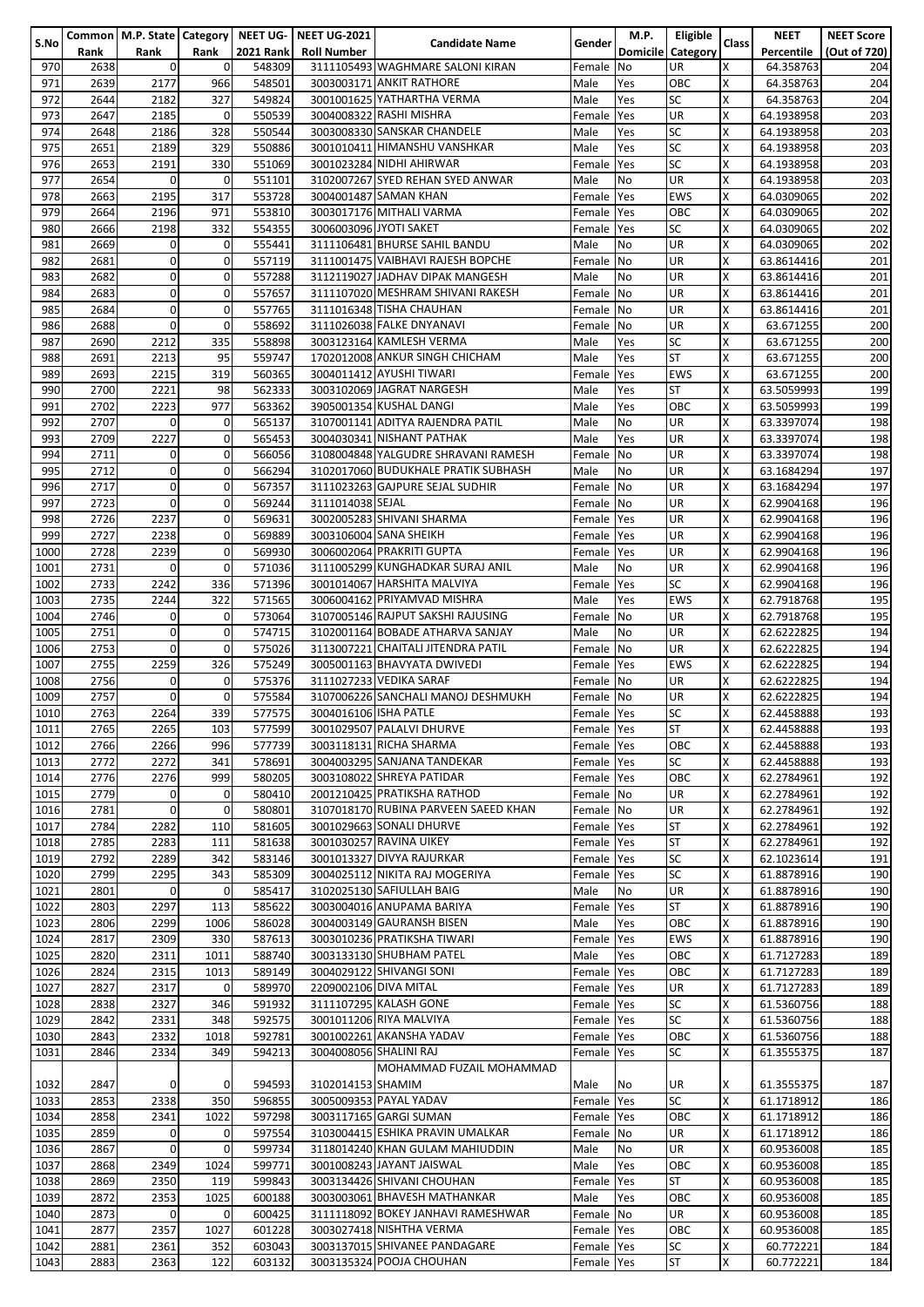|      |      |                |             |           | Common   M.P. State   Category   NEET UG-   NEET UG-2021 |                                        |               | M.P.            | <b>Eligible</b> |                         | <b>NEET</b> | <b>NEET Score</b> |
|------|------|----------------|-------------|-----------|----------------------------------------------------------|----------------------------------------|---------------|-----------------|-----------------|-------------------------|-------------|-------------------|
| S.No | Rank | Rank           | Rank        | 2021 Rank | <b>Roll Number</b>                                       | <b>Candidate Name</b>                  | <b>Gender</b> | <b>Domicile</b> | Category        | Class                   | Percentile  | (Out of 720)      |
| 1044 | 2885 | $\mathbf{0}$   | 0           | 603347    |                                                          | 3104106235 GHARTE SIDDHARTH SUHAS      | Male          | No              | <b>UR</b>       | X                       | 60.772221   | 184               |
| 1045 | 2886 | 2364           | 1030        | 603360    |                                                          | 3003028363 PRACHEE PRAJAPATI           | Female Yes    |                 | OBC             | X                       | 60.772221   | 184               |
| 1046 | 2892 | 2370           | 125         | 606022    |                                                          | 3003005176 ASHMITA DAWAR               | Female Yes    |                 | <b>ST</b>       | X                       | 60.582941   | 183               |
| 1047 | 2898 | 2375           | 340         | 606874    | 3003101079 SABA ALI                                      |                                        | Female Yes    |                 | <b>EWS</b>      | X                       | 60.582941   | 183               |
|      |      |                |             |           |                                                          |                                        |               |                 |                 |                         |             |                   |
| 1048 | 2899 | 2376           | 1036        | 607226    |                                                          | 3005003262 MANISH JADAV                | Male          | Yes             | OBC             | X                       | 60.582941   | 183               |
| 1049 | 2906 | 2382           | 1040        | 608333    |                                                          | 3005002613 ANISH KHAN                  | Male          | Yes             | OBC             | X                       | 60.582941   | 183               |
| 1050 | 2911 | 2386           | 353         | 608977    |                                                          | 3001032094 RENU JHARBADE               | Female Yes    |                 | SC              | X                       | 60.3987766  | 182               |
| 1051 | 2912 | $\mathbf 0$    | 0           | 609260    |                                                          | 3115031145 SNEHAL BHOLE                | Female No     |                 | <b>UR</b>       | X                       | 60.3987766  | 182               |
| 1052 | 2918 | $\mathbf 0$    | 0           | 610438    |                                                          | 3107005159 JADHAV AKANKSHA SAMADHAN    | Female No     |                 | <b>UR</b>       | X                       | 60.3987766  | 182               |
| 1053 | 2920 | 2391           | 1043        | 610736    |                                                          | 3003006321 ANSHIKA CHOURASIYA          | Female Yes    |                 | OBC             | X                       | 60.3987766  | 182               |
| 1054 | 2924 | 2394           | 1044        | 611965    |                                                          | 3003102448 RAJ KUMAR SINGH CHANDNA     | Male          | Yes             | OBC             | X                       | 60.2011432  | 181               |
| 1055 | 2925 | $\Omega$       | 0           | 611983    |                                                          | 3122005478 BIRARE PURVA BHAURAO        | Female No     |                 | <b>UR</b>       | X                       | 60.2011432  | 181               |
| 1056 | 2928 | 2397           | 130         | 612952    |                                                          | 3001027178 ANJALI UIKEY                | Female Yes    |                 | <b>ST</b>       | X                       | 60.2011432  | 181               |
| 1057 | 2929 | 2398           | 343         | 613428    |                                                          | 4411115105 SURUCHI SINGH CHAUHAN       | Female Yes    |                 | <b>EWS</b>      | X                       | 60.2011432  | 181               |
| 1058 | 2930 | 2399           | 131         | 614671    |                                                          | 3003008335 YOGITA DHURVE               | Female Yes    |                 | <b>ST</b>       | X                       | 59.9726862  | 180               |
| 1059 | 2931 | 2400           | 132         | 614781    |                                                          | 3003010133 GOURAV MANDLOI              | Male          | Yes             | <b>ST</b>       | X                       | 59.9726862  | 180               |
| 1060 | 2932 | 2401           | 355         | 614791    |                                                          |                                        | Female Yes    |                 | <b>SC</b>       | X                       | 59.9726862  |                   |
|      |      |                |             |           |                                                          | 3003118180 ANJALI RAJORIYA             |               |                 |                 |                         |             | 180               |
| 1061 | 2941 | 2409           | 344         | 616459    |                                                          | 3004006290 SOUMYA TIWARI               | Female Yes    |                 | <b>EWS</b>      | X                       | 59.9726862  | 180               |
| 1062 | 2948 | $\mathbf 0$    | 0           | 618331    |                                                          | 3102002332 KHOND VAIBHAV GAJANAN       | Male          | No              | <b>UR</b>       | X                       | 59.7817873  | 179               |
| 1063 | 2958 | $\mathbf{0}$   | 0           | 619304    |                                                          | 3101019033 DAPKE PRASHANT DEVIDAS      | Male          | No              | <b>UR</b>       | X                       | 59.7817873  | 179               |
| 1064 | 2959 | 2420           | 1053        | 619488    |                                                          | 3003017030 SHIVANI TAGARIYA            | Female Yes    |                 | OBC             | $\overline{\mathsf{x}}$ | 59.7817873  | 179               |
| 1065 | 2965 | $\mathbf 0$    | 0           | 621338    |                                                          | 3107018174 FATEMA SHAKIL AHMED         | Female No     |                 | <b>UR</b>       | Χ                       | 59.5881687  | 178               |
| 1066 | 2967 | $\mathbf{0}$   | 0           | 621547    |                                                          | 3104002275 ATIF KHAN AHEMAD KHAN       | Male          | No              | <b>UR</b>       | X                       | 59.5881687  | 178               |
| 1067 | 2968 | 2425           | 357         | 621751    |                                                          | 3004004038 ESHA CHOUDHARY              | Female Yes    |                 | <b>SC</b>       | X                       | 59.5881687  | 178               |
| 1068 | 2970 | 2427           | 1055        | 622114    |                                                          | 3004003089 ASMI VISHWAKARMA            | Female Yes    |                 | OBC             | X                       | 59.5881687  | 178               |
| 1069 | 2971 | $\mathbf 0$    | 0           | 622233    |                                                          | 1704001069 PRIYANSHI RAJWADE           | Female No     |                 | <b>UR</b>       | X                       | 59.5881687  | 178               |
| 1070 | 2979 | $\mathbf{0}$   | 0           | 624833    |                                                          | 3107001118 RITESH SHIVAJI SONAWANE     | Male          | No              | <b>UR</b>       | X                       | 59.3925426  | 177               |
| 1071 | 2984 | $\Omega$       | $\mathbf 0$ |           |                                                          | 3107017162 AAFTAB KHAN                 |               |                 | <b>UR</b>       | X                       |             | 176               |
|      |      |                |             | 627173    |                                                          |                                        | Male          | No              |                 | X                       | 59.1953625  |                   |
| 1072 | 2989 | 2436           | 1059        | 627433    | 3005001361 IKRA                                          |                                        | Female Yes    |                 | OBC             |                         | 59.1953625  | 176               |
| 1073 | 2992 | 2439           | 360         | 627524    |                                                          | 3001028777 DAMINI KORI                 | Female Yes    |                 | <b>SC</b>       | X                       | 59.1953625  | 176               |
| 1074 | 2993 | 2440           | 1062        | 627732    |                                                          | 3003008329 ANSH JADHAM                 | Male          | Yes             | OBC             | X                       | 59.1953625  | 176               |
| 1075 | 2994 | 2441           | 1063        | 628492    |                                                          | 3001032354 JALADHI VERMA               | Female Yes    |                 | OBC             | X                       | 59.1953625  | 176               |
| 1076 | 2997 | $\Omega$       | 0           | 629044    | 4406008280 VISHAL                                        |                                        | Male          | No              | <b>UR</b>       | X                       | 59.1953625  | 176               |
| 1077 | 2998 | $\mathbf 0$    | 0           | 630156    |                                                          | 3104106304 JADHAV SHRUTI DEEPAKSING    | Female No     |                 | <b>UR</b>       | X                       | 58.9507814  | 175               |
| 1078 | 2999 | $\mathbf 0$    | $\mathbf 0$ | 630216    |                                                          | 3107005310 SHAIKH OSAMA SHAIKH BILAL   | Male          | No              | <b>UR</b>       | X                       | 58.9507814  | 175               |
| 1079 | 3000 | 2442           | 361         | 630252    |                                                          | 3003001250 HIMSHIKHA KATIYA            | Female Yes    |                 | <b>SC</b>       | $\overline{\mathsf{x}}$ | 58.9507814  | 175               |
| 1080 | 3004 | 2445           | 1065        | 630516    |                                                          | 3003133412 SADHANA BIRLA               | Female Yes    |                 | OBC             | Χ                       | 58.9507814  | 175               |
| 1081 | 3006 | 2447           | 1067        | 630924    |                                                          | 3103004156 KAYNAT SABAH                | Female Yes    |                 | OBC             | X                       | 58.9507814  | 175               |
| 1082 | 3013 | $\mathbf 0$    | 0           | 632991    |                                                          | 4407021130 WASIM AKRAM                 | Male          | No              | <b>UR</b>       | X                       | 58.9507814  | 175               |
|      |      |                |             | 634033    |                                                          | 3003108098 SHEETAL JHEELLE             |               |                 | <b>ST</b>       | X                       |             |                   |
| 1083 | 3018 | 2456           | 142         |           |                                                          |                                        | Female Yes    |                 |                 |                         | 58.7528889  | 174               |
| 1084 | 3022 | $\mathbf 0$    | 0           | 634347    |                                                          | 3111102054 MOON SAKSHI VISHNU          | Female No     |                 | <b>UR</b>       | X                       | 58.7528889  | 174               |
| 1085 | 3023 | 2459           | 363         | 634671    |                                                          | 4406002164 SANJEEV KUMAR AHIRWAR       | Male          | Yes             | ISC             | x                       | 58.7528889  | 174               |
| 1086 | 3025 | 2461           | 0           | 634913    |                                                          | 3001013389 UROOJ SULTAN                | Female Yes    |                 | <b>UR</b>       | X                       | 58.7528889  | 174               |
| 1087 | 3027 | $\Omega$       | 0           | 635356    |                                                          | 4411002288 KAMALKANT SHARMA            | Male          | No              | <b>UR</b>       | X                       | 58.7528889  | 174               |
| 1088 | 3028 | 2463           | 143         | 635520    |                                                          | 3004008270 AMIT SINGH THAKUR           | Male          | Yes             | <b>ST</b>       | X                       | 58.7528889  | 174               |
| 1089 | 3034 | 2468           | 1076        | 637159    |                                                          | 3003103128 NIKITA BHARTI               | Female Yes    |                 | OBC             | X                       | 58.5600473  | 173               |
| 1090 | 3036 | 2470           | 146         | 637204    |                                                          | 3003129147 KAILASH KANNOJE             | Male          | Yes             | <b>ST</b>       | X                       | 58.5600473  | 173               |
| 1091 | 3042 | 2473           | 1079        | 638243    |                                                          | 3001012459 PRAFULLA PATWARI            | Male          | Yes             | OBC             | X                       | 58.5600473  | 173               |
| 1092 | 3044 | 2475           | 364         | 639057    |                                                          | 3003107128 MANN BHILWARE               | Male          | Yes             | SC              | X                       | 58.5600473  | 173               |
| 1093 | 3046 | $\mathbf{0}$   | 0           | 639480    |                                                          | 3001003585 DHRUV KUMAR A PADIYAR KALAL | Male          | No              | <b>UR</b>       | X                       | 58.5600473  | 173               |
| 1094 | 3048 | 2478           | 365         | 640567    |                                                          | 3005004589 PRITESH AHIRWAR             | Male          | Yes             | <b>SC</b>       | X                       | 58.3588524  | 172               |
|      |      |                |             |           |                                                          |                                        |               |                 |                 | X                       |             |                   |
| 1095 | 3052 | 2482           | 0           | 642316    |                                                          | 3001023322 POOJA TIWARI                | Female Yes    |                 | UR              |                         | 58.3588524  | 172               |
| 1096 | 3058 | $\mathbf{0}$   | 0           | 644039    |                                                          | 3107013094 PATIL PIYUSH RAMKRUSHNA     | Male          | No              | UR              | X                       | 58.1580459  | 171               |
| 1097 | 3060 | $\overline{0}$ | 0           | 644268    |                                                          | 3107008151 CHAUDHARI MANISH SANJAY     | Male          | No              | <b>UR</b>       | X                       | 58.1580459  | 171               |
| 1098 | 3064 | $\mathbf 0$    | 0           | 645167    |                                                          | 2603015052 RANJAY KUMAR                | Male          | <b>No</b>       | <b>UR</b>       | X                       | 58.1580459  | 171               |
| 1099 | 3068 | $\Omega$       | 0           | 645827    |                                                          | 3905110359 MANJEETA MEHTA              | Female No     |                 | <b>UR</b>       | Χ                       | 58.1580459  | 171               |
| 1100 | 3071 | $\mathbf{0}$   | $\mathbf 0$ | 646256    |                                                          | 4408123032 HAMMAD AHMAD                | Male          | <b>No</b>       | <b>UR</b>       | X                       | 57.9061474  | 170               |
| 1101 | 3072 | 2494           | 1083        | 646549    |                                                          | 3001004649 RITIKA OJHA                 | Female Yes    |                 | OBC             | X                       | 57.9061474  | 170               |
| 1102 | 3075 | 2497           | 369         | 647188    |                                                          | 3111013152 SHRUTI BAGDE                | Female Yes    |                 | SC              | x                       | 57.9061474  | 170               |
| 1103 | 3077 | 2499           | 1086        | 647819    |                                                          | 3111004381 SHAILY GHOSHI               | Female Yes    |                 | OBC             | X                       | 57.9061474  | 170               |
| 1104 | 3082 | 2503           | 0           | 650112    |                                                          | 3003113016 AARSHI KHAN                 | Female Yes    |                 | <b>UR</b>       | X                       | 57.7039811  | 169               |
| 1105 | 3087 | 2506           | 1089        | 650497    |                                                          | 3003002417 NITESH KUMAR KURMI          | Male          | Yes             | OBC             | Χ                       | 57.7039811  | 169               |
| 1106 | 3089 | 2508           | 370         | 650552    |                                                          | 3107011182 SAKSHI BAVASKAR             | Female Yes    |                 | <b>SC</b>       | X                       | 57.7039811  | 169               |
| 1107 | 3090 | 2509           | 371         | 651022    |                                                          | 3003009208 SHAILENDRA CHOUHAN          | Male          | Yes             | <b>SC</b>       | X                       | 57.7039811  | 169               |
| 1108 | 3092 | 2511           |             | 653301    |                                                          | 3003016165 ANTIM BALKE                 | Female Yes    |                 | <b>ST</b>       | X                       | 57.4937851  | 168               |
|      |      |                | 148         |           |                                                          |                                        |               |                 |                 |                         |             |                   |
| 1109 | 3093 | $\mathbf 0$    | 0           | 653330    |                                                          | 3104011167 VISPUTE RUSHIKESH SANJAY    | Male          | No              | <b>UR</b>       | X                       | 57.4937851  | 168               |
| 1110 | 3095 | 2513           | 1090        | 653654    |                                                          | 3004010409 MD KAIF KHAN                | Male          | Yes             | OBC             | X                       | 57.4937851  | 168               |
| 1111 | 3096 | 2514           | 149         | 653789    | 3003122300 JYOTI                                         |                                        | Female Yes    |                 | <b>ST</b>       | X                       | 57.4937851  | 168               |
| 1112 | 3098 | 2516           | 150         | 654786    |                                                          | 3004017058 SHRUTI PANDRAM              | Female Yes    |                 | <b>ST</b>       | X                       | 57.4937851  | 168               |
| 1113 | 3099 | $\mathbf 0$    | 0           | 654999    | 3122010164 SWAPNIL                                       |                                        | Male          | No              | <b>UR</b>       | X                       | 57.4937851  | 168               |
| 1114 | 3100 | $\mathbf 0$    | 0           | 656618    |                                                          | 3107009285 SONAWANE CHANDAN GULAB      | Male          | No              | <b>UR</b>       | Χ                       | 57.2899999  | 167               |
| 1115 | 3101 | 2517           | 1091        | 656653    |                                                          | 3001001038 GAURAV NARWARIYA            | Male          | Yes             | OBC             | X                       | 57.2899999  | 167               |
| 1116 | 3106 | 2520           | 374         | 656915    |                                                          | 3003116264 NEETU CHOUHAN               | Female Yes    |                 | <b>SC</b>       | X                       | 57.2899999  | 167               |
|      |      |                |             |           |                                                          | ANAM KAUSAR MATIN AHMED                |               |                 |                 |                         |             |                   |
| 1117 | 3109 | 0              | $\mathbf 0$ | 657464    | 3107017165 ANSARI                                        |                                        | Female No     |                 | UR              | X                       | 57.2899999  | 167               |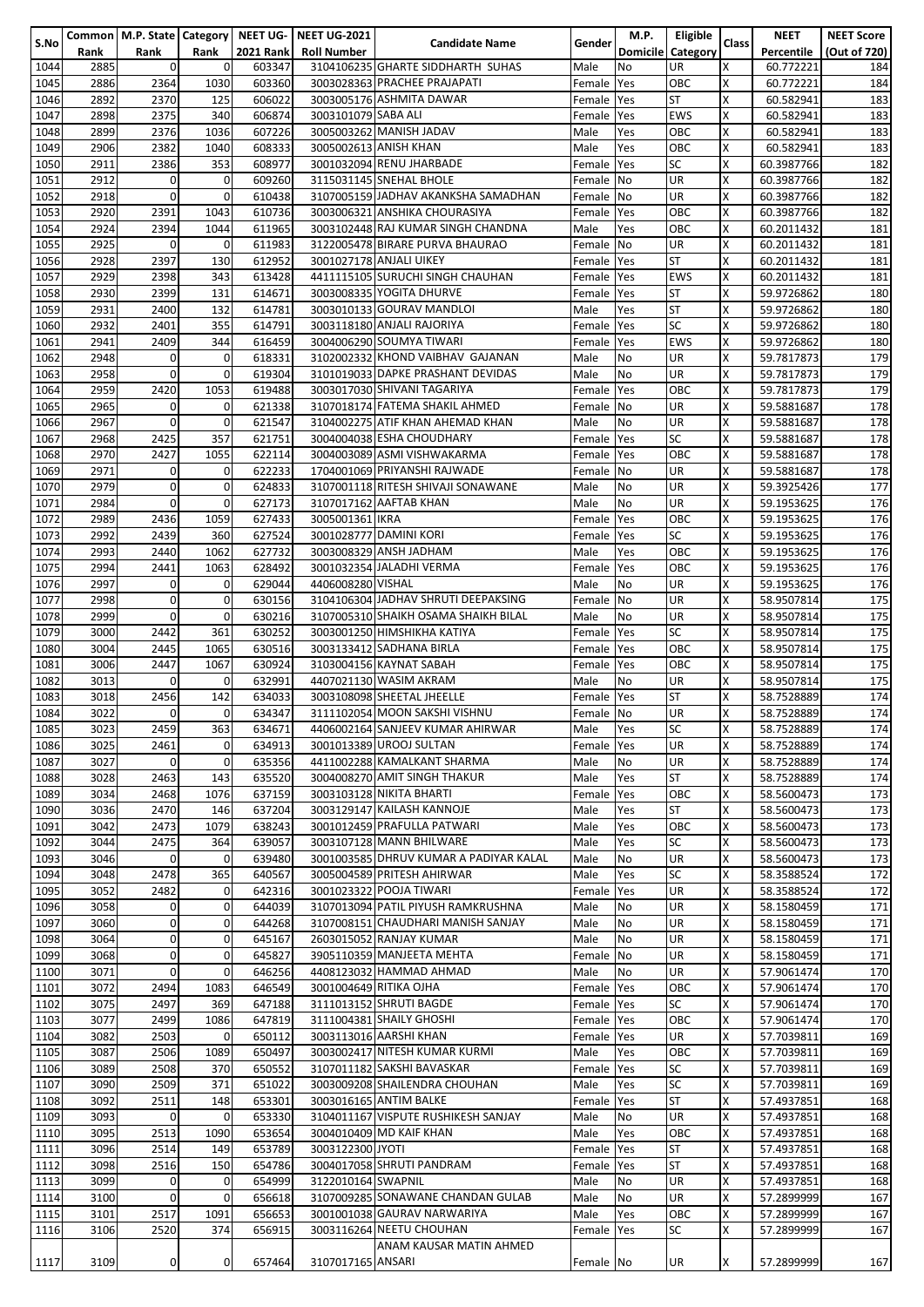|      |      |                |              |                  | Common   M.P. State   Category   NEET UG-   NEET UG-2021 |                                        |            | M.P.       | Eligible          |       | <b>NEET</b> | <b>NEET Score</b> |
|------|------|----------------|--------------|------------------|----------------------------------------------------------|----------------------------------------|------------|------------|-------------------|-------|-------------|-------------------|
| S.No |      |                | Rank         | <b>2021 Rank</b> | <b>Roll Number</b>                                       | <b>Candidate Name</b>                  | Gender     |            | Domicile Category | Class | Percentile  |                   |
|      | Rank | Rank           |              |                  |                                                          |                                        |            |            |                   |       |             | (Out of 720)      |
| 1118 | 3111 | 2523           | $\mathbf 0$  | 659359           |                                                          | 3001007096 RITIKA SINHA                | Female     | <b>Yes</b> | <b>UR</b>         | X     | 57.2899999  | 167               |
| 1119 | 3113 | 2525           | 376          | 659826           |                                                          | 3001015397 KRATIKA JHA                 | Female Yes |            | <b>SC</b>         | X     | 57.0779907  | 166               |
| 1120 | 3120 | 2529           | 0            | 660288           |                                                          | 4406001655 RISHIKA GUPTA               | Female Yes |            | UR                | X     | 57.0779907  | 166               |
|      |      |                |              |                  |                                                          |                                        |            |            |                   |       |             |                   |
| 1121 | 3123 | 2532           | 152          | 660835           |                                                          | 3002008288 RASHMI NIKUNJ               | Female Yes |            | <b>ST</b>         | X     | 57.0779907  | 166               |
| 1122 | 3126 | $\mathbf 0$    | 0            | 661535           |                                                          | 3104105068 JADHAV TANVI RAJENDRA       | Female No  |            | <b>UR</b>         | X     | 57.0779907  | 166               |
| 1123 | 3127 | 2534           | 1097         | 661695           |                                                          | 3005007048 GARIMA KUMAWAT              | Female Yes |            | OBC               | X     | 57.0779907  | 166               |
|      |      |                |              |                  |                                                          |                                        |            |            |                   |       |             |                   |
| 1124 | 3128 | $\mathbf 0$    | 0            | 661961           |                                                          | 3103013262 IKHE DHIRAJ SATISHRAO       | Male       | No         | <b>UR</b>         | X     | 57.0779907  | 166               |
| 1125 | 3129 | $\mathbf 0$    | 0            | 662886           |                                                          | 3107015149 KATE DEVYANI PRAKASH        | Female No  |            | <b>UR</b>         | X     | 56.8070542  | 165               |
| 1126 | 3133 | 2538           | 377          | 663900           |                                                          | 3001004519 KAVITA JAMKATAR             | Female Yes |            | <b>SC</b>         | X     | 56.8070542  | 165               |
|      |      |                |              |                  |                                                          |                                        |            |            |                   | X     |             |                   |
| 1127 | 3134 | 2539           | 0            | 663920           |                                                          | 3004011149 PARUL DUBEY                 | Female Yes |            | <b>UR</b>         |       | 56.8070542  | 165               |
| 1128 | 3135 | 2540           | 1100         | 663939           |                                                          | 3111008527 NOUSHEEN ANJUM KHAN         | Female Yes |            | OBC               | X     | 56.8070542  | 165               |
| 1129 | 3136 | 2541           | 378          | 664139           | 3003127223 SHIVANI                                       |                                        | Female Yes |            | SC                | X     | 56.8070542  | 165               |
|      |      |                |              |                  |                                                          | 3111026128 DAHULE CHETNA RAMBHAU       |            |            |                   |       |             |                   |
| 1130 | 3138 | $\mathbf 0$    | 0            | 664659           |                                                          |                                        | Female No  |            | <b>UR</b>         | X     | 56.8070542  | 165               |
| 1131 | 3141 | 2544           | 1101         | 665310           |                                                          | 3003004531 AMAN RATHORE                | Male       | Yes        | OBC               | X     | 56.8070542  | 165               |
| 1132 | 3142 | $\mathbf 0$    | 0            | 665978           |                                                          | 3114009304 MAHAJAN MANISH NAGENDRA     | Male       | <b>No</b>  | <b>UR</b>         | X     | 56.8070542  | 165               |
|      |      |                |              |                  |                                                          |                                        |            |            |                   |       |             |                   |
| 1133 | 3143 | 2545           | 1102         | 666066           |                                                          | 3005002126 RANJITA VERMA               | Female     | <b>Yes</b> | OBC               | X     | 56.8070542  | 165               |
| 1134 | 3147 | 2549           | 379          | 667524           | 3004019011 HITESH                                        |                                        | Male       | Yes        | <b>SC</b>         | X     | 56.5957574  | 164               |
| 1135 | 3149 | 2551           | 0            | 667914           |                                                          | 3003014014 PAKHI BHAMAWAT              | Female     | Yes        | UR                | X     | 56.5957574  | 164               |
|      |      |                |              |                  |                                                          |                                        |            |            |                   | X     |             |                   |
| 1136 | 3162 | 2561           | 157          | 670754           |                                                          | 3003010235 ASHWIN JAMRE                | Male       | Yes        | <b>ST</b>         |       | 56.384072   | 163               |
| 1137 | 3164 | $\mathbf 0$    | 0            | 670961           |                                                          | 4411102617 VIKRAM SINGH                | Male       | <b>No</b>  | <b>UR</b>         | X     | 56.384072   | 163               |
| 1138 | 3165 | 2563           | 1110         | 671307           |                                                          | 1703018044 SONALI MISAR                | Female     | Yes        | OBC               | X     | 56.384072   | 163               |
|      |      |                |              |                  |                                                          |                                        |            |            |                   |       |             |                   |
| 1139 | 3166 | 2564           | 380          | 671600           |                                                          | 3003022023 MAHENDRA DHALSE             | Male       | Yes        | <b>SC</b>         | X     | 56.384072   | 163               |
| 1140 | 3178 | 2572           | 1114         | 673910           |                                                          | 3003015133 MOHAMMAD SHADAN             | Male       | Yes        | OBC               | X     | 56.1681128  | 162               |
| 1141 | 3179 | 2573           | 159          | 674021           |                                                          | 3001021138 JYOTI WADIWA                | Female     | Yes        | <b>ST</b>         | X     | 56.1681128  | 162               |
|      |      |                |              |                  |                                                          |                                        |            |            |                   |       |             |                   |
| 1142 | 3180 | 2574           | 1115         | 674110           |                                                          | 3006003401 HIMANI PATEL                | Female Yes |            | OBC               | X     | 56.1681128  | 162               |
| 1143 | 3183 | 2577           | 160          | 674340           |                                                          | 3003014275 AADITYA PATEL               | Male       | Yes        | <b>ST</b>         | X     | 56.1681128  | 162               |
| 1144 | 3184 | 0              | 0            | 674385           |                                                          | 3107016046 PATIL SHRADHA RAVINDRA      | Female     | No         | UR                | Χ     | 56.1681128  | 162               |
|      |      |                |              |                  |                                                          |                                        |            |            |                   |       |             |                   |
| 1145 | 3185 | $\Omega$       | 0            | 674710           |                                                          | 3106019112 KALE KESHAV MADHAV          | Male       | <b>No</b>  | <b>UR</b>         | X     | 56.1681128  | 162               |
| 1146 | 3188 | 2580           | 382          | 675043           |                                                          | 3001004426 ANIKET MALVIYA              | Male       | Yes        | <b>SC</b>         | X     | 56.1681128  | 162               |
| 1147 | 3189 | $\mathbf 0$    | 0            | 675250           |                                                          | 2204005148 PRAJAPATI ANJALI BIPINKUMAR | Female     | <b>No</b>  | <b>UR</b>         | X     | 56.1681128  | 162               |
|      |      |                |              |                  |                                                          |                                        |            |            |                   |       |             |                   |
| 1148 | 3190 | 2581           | 383          | 675627           |                                                          | 3001011115 VIDHYANSHI CHOUREYA         | Female Yes |            | <b>SC</b>         | Χ     | 56.1681128  | 162               |
| 1149 | 3191 | 2582           | 1117         | 675947           |                                                          | 3003104067 MOHAMMAD DANISH KHAN        | Male       | Yes        | OBC               | X     | 56.1681128  | 162               |
| 1150 | 3193 | 2584           | 360          | 676053           |                                                          | 3003116174 ANUSHKA PANDEY              | Female     | Yes        | <b>EWS</b>        | X     | 56.1681128  | 162               |
|      | 3200 | 2590           | 161          |                  |                                                          |                                        |            |            |                   | Χ     |             |                   |
| 1151 |      |                |              | 677217           |                                                          | 3003031208 RAVI ACHALE                 | Male       | Yes        | <b>ST</b>         |       | 55.9469731  | 161               |
| 1152 | 3202 | 2592           | 0            | 677726           |                                                          | 4406003413 MAYANK SHRIVASTAVA          | Male       | Yes        | UR                | X     | 55.9469731  | 161               |
| 1153 | 3203 | 2593           | 0            | 677855           |                                                          | 3004007384 MOHIT DUBEY                 | Male       | Yes        | <b>UR</b>         | X     | 55.9469731  | 161               |
| 1154 | 3204 | 2594           | 1123         | 677875           |                                                          | 3001032300 SHRADDHA MOHNE              |            | Yes        | OBC               | X     | 55.9469731  | 161               |
|      |      |                |              |                  |                                                          |                                        | Female     |            |                   |       |             |                   |
| 1155 | 3206 | 2595           | 384          | 677993           |                                                          | 3003102417 SAKSHI JATAV                | Female Yes |            | SC                | X     | 55.9469731  | 161               |
| 1156 | 3207 | 2596           | 162          | 678029           |                                                          | 3003013281 AKSHAYRAJ MUKATI            | Male       | Yes        | <b>ST</b>         | X     | 55.9469731  | 161               |
|      | 3212 | 0              | 0            | 678859           |                                                          | 3115004261 PARAKH NIKITA SANTOSH       |            | <b>No</b>  | <b>UR</b>         | X     |             |                   |
| 1157 |      |                |              |                  |                                                          |                                        | Female     |            |                   |       | 55.9469731  | 161               |
| 1158 | 3213 | $\mathbf 0$    | 0            | 678875           |                                                          | 4406007319 SHRUTI SAXENA               | Female No  |            | <b>UR</b>         | Χ     | 55.9469731  | 161               |
| 1159 | 3214 | 2600           | 385          | 679050           |                                                          | 3004030222 SHUBHANGANEE GYARASIYA      | Female Yes |            | ßС                | ΙX.   | 55.9469731  | 161               |
| 1160 | 3218 | $\mathbf 0$    | 0            | 680419           |                                                          | 4415014190 SHIWANGI DAS                | Female No  |            | UR                | X     | 55.6617256  | 160               |
|      |      |                |              |                  |                                                          |                                        |            |            |                   |       |             |                   |
| 1161 | 3221 | 2605           | 387          | 680495           |                                                          | 3002004372 DEEPTI PAWAIYA              | Female Yes |            | <b>SC</b>         | Χ     | 55.6617256  | 160               |
| 1162 | 3222 | $\Omega$       | 0            | 680999           |                                                          | 3107010130 PATIL MAYURI ARUN           | Female No  |            | UR                | X     | 55.6617256  | 160               |
| 1163 | 3229 | 2611           | 1130         | 682116           |                                                          | 3001007335 VAISHALI RAI                | Female Yes |            | OBC               | X     | 55.6617256  | 160               |
|      |      |                |              |                  |                                                          |                                        |            |            |                   |       |             |                   |
| 1164 | 3232 | 2612           | 1131         | 683043           |                                                          | 3005004125 MOHAMMAD HUSSAIN NAGORI     | Male       | Yes        | OBC               | Χ     | 55.6617256  | 160               |
| 1165 | 3237 | $\mathbf 0$    | $\mathbf{0}$ | 684745           |                                                          | 3114011190 DESHMUKH MASRAT ANIS        | Female No  |            | UR                | X     | 55.4443418  | 159               |
| 1166 | 3238 | 2616           | 364          | 684761           | 3001008175 POOJA JAIN                                    |                                        | Female Yes |            | <b>EWS</b>        | X     | 55.4443418  | 159               |
|      |      |                |              |                  |                                                          |                                        |            |            |                   |       |             |                   |
| 1167 | 3239 | 2617           | 163          | 684926           |                                                          | 3003106414 RITIKA BHUJ                 | Female Yes |            | ST                | X     | 55.4443418  | 159               |
| 1168 | 3246 | $\mathbf 0$    | 0            | 686373           |                                                          | 3104020027 FALKE ARJUN SHAINATH        | Male       | No         | <b>UR</b>         | X     | 55.4443418  | 159               |
| 1169 | 3249 | 2624           | 1136         | 687026           |                                                          | 3003118030 MANAS VERMA                 | Male       | Yes        | OBC               | X     | 55.4443418  | 159               |
|      |      |                |              |                  |                                                          |                                        |            |            |                   |       |             |                   |
| 1170 | 3254 | $\mathbf 0$    | 0            | 688216           |                                                          | 3906005214 KAMAYANI SHARMA             | Female No  |            | UR                | X     | 55.2285121  | 158               |
| 1171 | 3255 | 2627           | 164          | 688230           |                                                          | 3003009315 TANISHA MORI                | Female Yes |            | <b>ST</b>         | X     | 55.2285121  | 158               |
| 1172 | 3256 | 2628           | 1138         | 688257           |                                                          | 3003102352 PRACHI YADAV                | Female Yes |            | OBC               | Χ     | 55.2285121  | 158               |
|      |      |                |              |                  |                                                          |                                        |            |            |                   |       |             |                   |
| 1173 | 3259 | 2631           | 0            | 688616           |                                                          | 3001028688 ABHISHEK SHARMA             | Male       | Yes        | UR                | X     | 55.2285121  | 158               |
| 1174 | 3261 | 2633           | 1139         | 688830           |                                                          | 3003010260 AMISHA KUMAWAT              | Female Yes |            | <b>OBC</b>        | X     | 55.2285121  | 158               |
| 1175 | 3262 | 2634           | 391          | 688902           | 3003020106 ANIL SONI                                     |                                        | Male       | Yes        | SC                | X     | 55.2285121  | 158               |
|      |      |                |              |                  |                                                          |                                        |            |            |                   |       |             |                   |
| 1176 | 3286 | 2649           | 395          | 695018           |                                                          | 3002003108 JESSICA GAUR                | Female Yes |            | <b>SC</b>         | X     | 54.7870098  | 156               |
| 1177 | 3288 | 2651           | 165          | 695400           |                                                          | 3003117297 HARSHIT SENGAR              | Male       | Yes        | ST                | X     | 54.7870098  | 156               |
| 1178 | 3289 | 2652           | 1145         | 695447           |                                                          | 3006006479 SONAL SINGH                 | Female Yes |            | OBC               | X     | 54.7870098  | 156               |
|      |      |                |              |                  |                                                          | 3005001685 SHEETAL SARIYA              |            |            |                   |       |             |                   |
| 1179 | 3290 | 2653           | 1146         | 695576           |                                                          |                                        | Female Yes |            | OBC               | X     | 54.7870098  | 156               |
| 1180 | 3292 | 2654           | 166          | 695899           |                                                          | 3003139039 RENU MAIDA                  | Female Yes |            | <b>ST</b>         | X     | 54.7870098  | 156               |
| 1181 | 3294 | 2656           | 0            | 696251           |                                                          | 3001035021 RAJEEV RANJAN CHAUBEY       | Male       | Yes        | UR                | X     | 54.7870098  | 156               |
|      | 3295 | 2657           | 167          | 697909           |                                                          |                                        |            |            | <b>ST</b>         | X     |             |                   |
| 1182 |      |                |              |                  |                                                          | 3003031131 VAISHNAVI PARMAR            | Female Yes |            |                   |       | 54.7870098  | 156               |
| 1183 | 3296 | $\mathbf 0$    | 0            | 698254           |                                                          | 3106001209 PAWAR VAISHNAVI SANJAY      | Female No  |            | UR                | X     | 54.4832423  | 155               |
| 1184 | 3303 | 2663           | 397          | 699478           |                                                          | 3004006243 VISHAKHA AHIRWAR            | Female Yes |            | <b>SC</b>         | X     | 54.4832423  | 155               |
| 1185 | 3306 | 2664           | 398          | 700377           |                                                          | 3001014268 SHIVA MAROTIYA              | Female Yes |            | <b>SC</b>         | X     | 54.4832423  | 155               |
|      |      |                |              |                  |                                                          |                                        |            |            |                   |       |             |                   |
| 1186 | 3307 | 2665           | 1151         | 701911           |                                                          | 3003024132 BHEEM SINGH DHAKAD          | Male       | Yes        | OBC               | X     | 54.4832423  | 155               |
| 1187 | 3312 | 2670           | 168          | 703051           |                                                          | 3003108021 DIVYA UCHCHAWARE            | Female Yes |            | ST                | X     | 54.2647576  | 154               |
| 1188 | 3316 | $\mathbf 0$    | $\mathbf 0$  | 703631           |                                                          | 3106002406 GAWALI SNEHA SANTOSH        | Female No  |            | UR                | X     | 54.2647576  | 154               |
|      |      |                |              |                  |                                                          |                                        |            |            |                   |       |             |                   |
| 1189 | 3321 | $\mathbf 0$    | $\mathbf 0$  | 704202           |                                                          | 3104012243 SANGALE PRATIMA KAILAS      | Female No  |            | UR                | X     | 54.2647576  | 154               |
| 1190 | 3334 | 2687           | 171          | 706999           |                                                          | 3003010176 HARSHITASINGH SOLANKI       | Female Yes |            | <b>ST</b>         | X     | 54.0424523  | 153               |
| 1191 | 3337 | 2689           | 0            | 707474           |                                                          | 3003006143 AKSHAT MITTAL               | Male       | Yes        | UR                | X     | 54.0424523  | 153               |
|      |      |                |              |                  |                                                          |                                        |            |            |                   |       |             |                   |
| 1192 | 3338 | $\overline{0}$ | $\mathbf 0$  | 707946           |                                                          | 3106004291 KULDIP CHAUTHE              | Male       | No         | <b>UR</b>         | X     | 54.0424523  | 153               |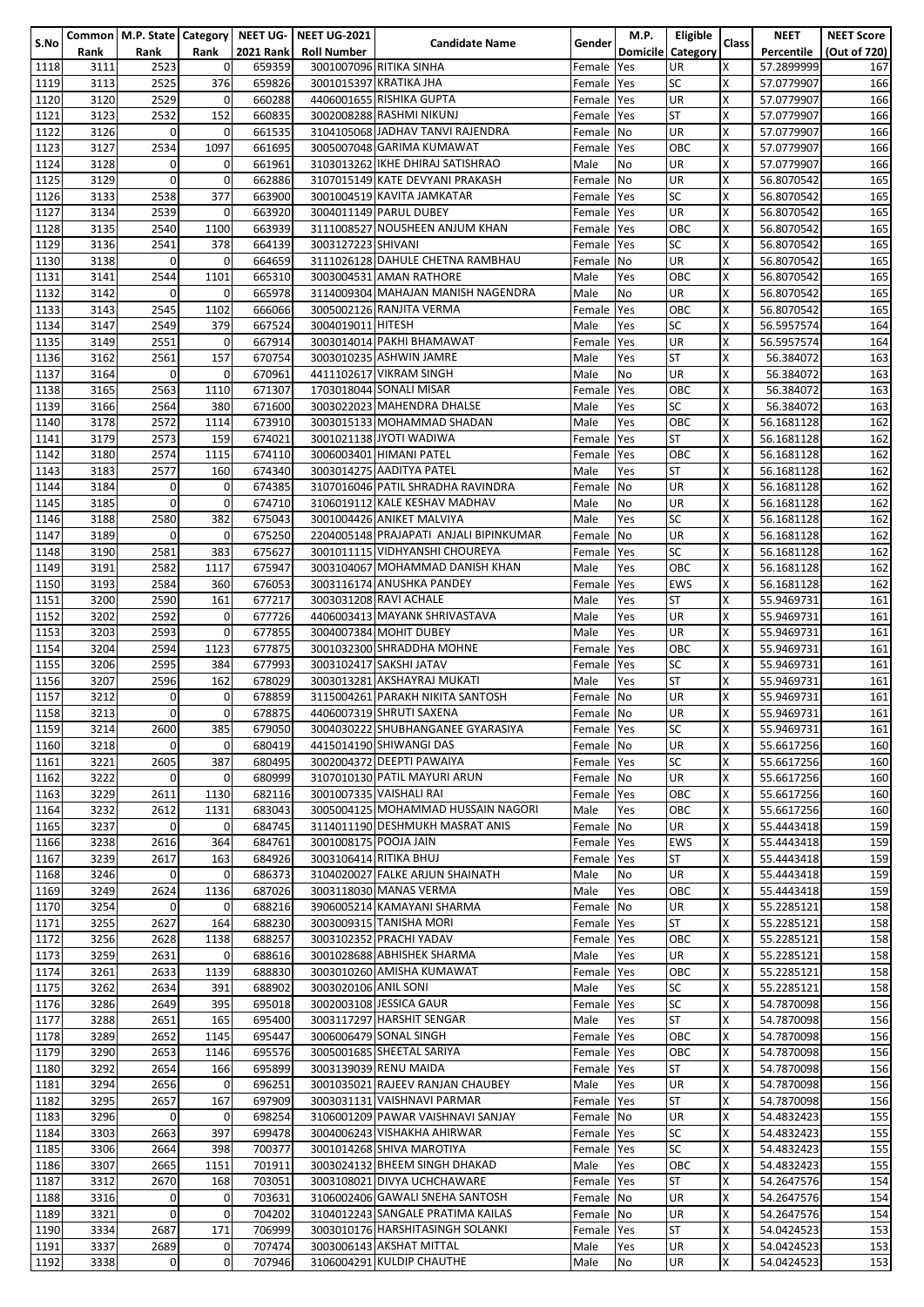| S.No         |              |                  |                    |                  | Common   M.P. State   Category   NEET UG-   NEET UG-2021 | <b>Candidate Name</b>                                          | Gender                   | M.P.                  | Eligible               | <b>Class</b>              | <b>NEET</b>              | <b>NEET Score</b> |
|--------------|--------------|------------------|--------------------|------------------|----------------------------------------------------------|----------------------------------------------------------------|--------------------------|-----------------------|------------------------|---------------------------|--------------------------|-------------------|
|              | Rank         | Rank             | Rank               | <b>2021 Rank</b> | <b>Roll Number</b>                                       |                                                                |                          | <b>Domicile</b>       | Category               |                           | Percentile               | (Out of 720)      |
| 1193         | 3341         | 2692             | 1162               | 708542           |                                                          | 3002010234 ABHAY SIHARE                                        | Male                     | Yes                   | OBC                    | X                         | 54.0424523               | 153               |
| 1194         | 3342         | $\Omega$         | 0                  | 708729           |                                                          | 4406006327 JANHAVI KHARE                                       | Female No                |                       | <b>UR</b>              | X                         | 54.0424523               | 153               |
| 1195         | 3350         | $\Omega$         | $\pmb{0}$          | 710180           |                                                          | 3103016264 MOHAMMAD FAIZAN ALIMODDIN                           | Male                     | <b>No</b>             | <b>UR</b>              | X                         | 53.8117936               | 152               |
| 1196         | 3351         | $\mathbf 0$      | 0                  | 710273           |                                                          | 3107006162 BAVISKAR KOMAL VINAYAK                              | Female No                |                       | <b>UR</b>              | Χ                         | 53.8117936               | 152               |
| 1197         | 3352         | 2699             | 1166               | 710666           |                                                          | 4406006269 MOHAMMAD RAZA HUSAIN                                | Male                     | Yes                   | OBC                    | X<br>X                    | 53.8117936               | 152               |
| 1198<br>1199 | 3354<br>3355 | 2701<br>$\Omega$ | 173<br>0           | 710886<br>710928 |                                                          | 3003031192 SOHAN MUWEL<br>1502203498 TRIPTY KUMARI             | Male<br>Female           | Yes<br>N <sub>O</sub> | <b>ST</b><br><b>UR</b> | X                         | 53.8117936<br>53.8117936 | 152<br>152        |
| 1200         | 3358         | $\mathbf 0$      | 0                  | 711391           |                                                          | 3107006039 KALE SIDDHI GANESH                                  | Female No                |                       | <b>UR</b>              | X                         | 53.8117936               | 152               |
| 1201         | 3375         | 2716             | 402                | 716941           |                                                          | 3004025044 SACHIN CHADAR                                       | Male                     | Yes                   | <b>SC</b>              | X                         | 53.5712274               | 151               |
| 1202         | 3380         | $\Omega$         | 0                  | 717955           |                                                          | 1702002099 VIDYA KUSHWAHA                                      | Female No                |                       | <b>UR</b>              | X                         | 53.2574227               | 150               |
| 1203         | 3385         | $\mathbf{0}$     | $\mathbf 0$        | 718869           |                                                          | 2001108213 ABDUL MAJID                                         | Male                     | No                    | <b>UR</b>              | X                         | 53.2574227               | 150               |
| 1204         | 3387         | 2723             | 176                | 720800           |                                                          | 3001024332 BHUNESHWAR                                          | Male                     | Yes                   | ST                     | X                         | 53.2574227               | 150               |
| 1205         | 3395         | 2728             | 1180               | 722233           |                                                          | 3001035241 VIKASH LODHI                                        | Male                     | Yes                   | OBC                    | X                         | 53.0274116               | 149               |
| 1206         | 3396         | $\Omega$         | 0                  | 722302           |                                                          | 4408104336 SHIFA MOHAMMADI                                     | Female No                |                       | <b>UR</b>              | X                         | 53.0274116               | 149               |
| 1207         | 3399         | 2730             | 406                | 722897           |                                                          | 3003033086 HARSHITA NARVARIYA                                  | Female Yes               |                       | <b>SC</b>              | X                         | 53.0274116               | 149               |
| 1208         | 3400         | $\Omega$         | 0                  | 722950           |                                                          | 3906021220 VIDUSHI JAIN                                        | Female No                |                       | <b>UR</b>              | X                         | 53.0274116               | 149               |
| 1209         | 3401         | 2731             | 1182               | 723048           |                                                          | 3005002392 PALAK VISHWAKARMA                                   | Female Yes               |                       | OBC                    | X                         | 53.0274116               | 149               |
| 1210         | 3405         | 2734             | 177                | 724105           |                                                          | 3004002056 TRIMESH GHORMARE                                    | Male                     | Yes                   | <b>ST</b>              | X                         | 53.0274116               | 149               |
| 1211         | 3408         | $\Omega$         | 0                  | 725696           |                                                          | 1701015030 DIVYA YADAV                                         | Female No                |                       | <b>UR</b>              | Χ                         | 52.794875                | 148               |
| 1212         | 3412         | 2738             | $\pmb{0}$          | 726046           |                                                          | 3001010368 SAKSHI TIWARI                                       | Female Yes               |                       | <b>UR</b>              | X                         | 52.794875                | 148               |
| 1213         | 3415         | 2741             | $\mathbf 0$        | 726469           |                                                          | 3003011266 MOHAMMAD OSHAF AALAM KHAN                           | Male                     | Yes                   | <b>UR</b>              | X                         | 52.794875                | 148               |
| 1214         | 3420         | $\Omega$         | $\mathbf 0$        | 728034           |                                                          | 3002003113 PRIYANKA TYAGI                                      | Female No                |                       | <b>UR</b>              | X                         | 52.794875                | 148               |
| 1215         | 3423         | 2746             | 1191               | 728805           |                                                          | 3001004470 AMBIKA PRAJAPATI                                    | Female Yes               |                       | OBC                    | X                         | 52.794875                | 148               |
| 1216         | 3428         | 2750             | 179                | 729086           |                                                          | 3003016287 BAPU SINGH JAMRA<br>3001001564 ANSHIKA VIJAYVARGIYA | Male                     | Yes                   | ST                     | X                         | 52.5525603               | 147               |
| 1217<br>1218 | 3431<br>3434 | 2753<br>2755     | $\mathbf 0$<br>180 | 729720<br>730812 |                                                          | 3001035076 RADHIKA UIKEY                                       | Female Yes<br>Female Yes |                       | <b>UR</b><br><b>ST</b> | X<br>X                    | 52.5525603<br>52.5525603 | 147<br>147        |
| 1219         | 3440         | 2761             | 1198               | 731862           |                                                          | 3003006107 SIDDHI RANA                                         | Female Yes               |                       | ОВС                    | X                         | 52.5525603               | 147               |
| 1220         | 3441         | 2762             | 411                | 732559           |                                                          | 3905020190 HEMLATA TAIGOR                                      | Female Yes               |                       | SC                     | X                         | 52.5525603               | 147               |
| 1221         | 3452         | $\mathbf 0$      | 0                  | 734062           |                                                          | 3122003079 MAHALE DIVYANGI CHANDRAKANT                         | Female No                |                       | <b>UR</b>              | X                         | 52.290042                | 146               |
| 1222         | 3453         | $\mathbf 0$      | 0                  | 734612           |                                                          | 3113110280 SHEWALE PRANJAL KEWAL                               | Female No                |                       | <b>UR</b>              | X                         | 52.290042                | 146               |
| 1223         | 3454         | $\mathbf 0$      | 0                  | 734638           |                                                          | 3107009155 NITESH PATIL                                        | Male                     | No                    | <b>UR</b>              | X                         | 52.290042                | 146               |
| 1224         | 3459         | $\Omega$         | $\mathbf 0$        | 735657           |                                                          | 3111005382 AAKRUTI JAIN                                        | Female No                |                       | <b>UR</b>              | X                         | 52.290042                | 146               |
| 1225         | 3462         | 2775             | 181                | 736739           |                                                          | 3003103403 RADHIKA SENANI                                      | Female Yes               |                       | <b>ST</b>              | X                         | 52.290042                | 146               |
| 1226         | 3468         | 0                | 0                  | 736945           |                                                          | 3122001559 BAGAL KULDIP ABHAY                                  | Male                     | No                    | <b>UR</b>              | Χ                         | 51.9553214               | 145               |
| 1227         | 3472         | 2783             | 412                | 737396           | 3003016049 HIMESH                                        |                                                                | Male                     | Yes                   | <b>SC</b>              | X                         | 51.9553214               | 145               |
| 1228         | 3477         | 2787             | $\mathbf 0$        | 738950           |                                                          | 3003114121 CHELSEA MISHRA                                      | Female Yes               |                       | <b>UR</b>              | $\boldsymbol{\mathsf{x}}$ | 51.9553214               | 145               |
| 1229         | 3479         | $\mathbf 0$      | $\mathbf 0$        | 739986           |                                                          | 1703002336 VEDANSH SHARMA                                      | Male                     | No                    | <b>UR</b>              | X                         | 51.9553214               | 145               |
| 1230         | 3480         | 2788             | 413                | 740071           |                                                          | 2001206218 YASHIKA MANKER                                      | Female                   | Yes                   | <b>SC</b>              | X                         | 51.9553214               | 145               |
| 1231         | 3481         | $\mathbf 0$      | 0                  | 740479           |                                                          | 3113011174 ANDHALE ABHIJEET DATTATRAY                          | Male                     | No                    | <b>UR</b>              | X                         | 51.9553214               | 145               |
| 1232         | 3483         | 2790             | 0                  | 740895           |                                                          | 3005003231 AADISH PANDEY                                       | Male                     | Yes                   | <b>UR</b>              | X                         | 51.9553214               | 145               |
| 1233         | 3488         | 2793             | 0                  | 741965           |                                                          | 3001015386 DARSHAN JAIN                                        | Male                     | Yes                   | <b>UR</b>              | X                         | 51.720065                | 144               |
| 1234         | 3490         | 2795             | 1213               | 742227           |                                                          | 3001002052 KAMRUN NISHA NOORI                                  | Female Yes               |                       | OBC                    | x                         | 51.720065                | 144               |
| 1235         | 3492         | 2796             | 415                | 742299           |                                                          | 3004006350 DEVIKA DAHERIYA                                     | Female Yes               |                       | SC                     | X                         | 51.720065                | 144               |
| 1236<br>1237 | 3493<br>3494 | 2797<br>2798     | 185<br>416         | 742342<br>742696 |                                                          | 3003001022 SIMRAN SISODIYA<br>3003117044 SHRUTI GOYAL          | Female Yes               |                       | <b>ST</b><br><b>SC</b> | X<br>X                    | 51.720065<br>51.720065   | 144               |
| 1238         | 3496         | 2800             | 0                  | 743180           |                                                          | 3001018051 GAURI SHRIVASTAV                                    | Female Yes<br>Female Yes |                       | <b>UR</b>              | X                         | 51.720065                | 144<br>144        |
| 1239         | 3497         | 2801             | 186                | 743287           |                                                          | 3003008252 SAKSHI RAWAT                                        | Female Yes               |                       | <b>ST</b>              | X                         | 51.720065                | 144               |
| 1240         | 3499         | $\mathbf 0$      | 0                  | 743529           |                                                          | 1502215004 CHANDRA PRAKASH GUPTA                               | Male                     | No                    | <b>UR</b>              | X                         | 51.720065                | 144               |
| 1241         | 3505         | 2807             | 1216               | 745393           |                                                          | 3001001134 SOHNI VISHWAKARMA                                   | Female Yes               |                       | OBC                    | X                         | 51.720065                | 144               |
| 1242         | 3507         | 2809             | 188                | 745599           |                                                          | 3003128153 DULE SINGH MAIDA                                    | Male                     | Yes                   | ST                     | X                         | 51.4710158               | 143               |
|              |              |                  |                    |                  |                                                          | JAMADAR MOHAMMAD MUFZAL                                        |                          |                       |                        |                           |                          |                   |
| 1243         | 3508         | $\mathbf{0}$     | 0                  | 745687           |                                                          | 3103015170 MOHAMMAD SAQUIB                                     | Male                     | No                    | <b>UR</b>              | х                         | 51.4710158               | 143               |
| 1244         | 3509         | $\mathbf 0$      | 0                  | 745692           |                                                          | 3905025056 SANIYA SULTANA                                      | Female No                |                       | <b>UR</b>              | X                         | 51.4710158               | 143               |
| 1245         | 3510         | 2810             | 1218               | 745819           |                                                          | 3004008146 RACHNASHRI VERMA                                    | Female Yes               |                       | OBC                    | X                         | 51.4710158               | 143               |
| 1246         | 3513         | $\mathbf 0$      | 0                  | 746732           |                                                          | 1702018031 HIMANSHU NIRMAL                                     | Male                     | No                    | <b>UR</b>              | X                         | 51.4710158               | 143               |
| 1247         | 3518         | 2817             | 1223               | 747351           |                                                          | 3001029626 RANI DANGI                                          | Female Yes               |                       | OBC                    | X                         | 51.4710158               | 143               |
| 1248         | 3519         | $\mathbf{0}$     | 0                  | 748159           |                                                          | 3110002163 BHAGAT RAJ NARESH                                   | Male                     | No                    | <b>UR</b>              | X                         | 51.4710158               | 143               |
| 1249         | 3522         | 2820             | 419                | 748825           |                                                          | 3001010147 SUMIT KUMAR JHARIYA                                 | Male                     | Yes                   | <b>SC</b>              | X                         | 51.4710158               | 143               |
| 1250         | 3527         | 2823             | 0                  | 749741           |                                                          | 3003012186 JUHI SHARMA<br>3103021146 RABIYA BASRA ABDUL RAUF   | Female Yes               |                       | UR                     | X                         | 51.2185993               | 142               |
| 1251         | 3532         | $\mathbf{0}$     | 0                  | 750382           |                                                          | 3003029106 VIDHEE VARMA                                        | Female No                |                       | <b>UR</b><br><b>ST</b> | X<br>X                    | 51.2185993               | 142               |
| 1252<br>1253 | 3534<br>3536 | 2829<br>2831     | 189<br>1228        | 750459<br>751137 |                                                          | 3003002332 PRERNA YADAV                                        | Female Yes<br>Female Yes |                       | OBC                    | X                         | 51.2185993<br>51.2185993 | 142<br>142        |
| 1254         | 3539         | 2833             | 420                | 752679           |                                                          | 3002006187 SHIVAM RAMPURE                                      | Male                     | Yes                   | SC                     | X                         | 51.2185993               | 142               |
| 1255         | 3545         | 2838             | 1233               | 753682           | 3003131203 RAHUL                                         |                                                                | Male                     | Yes                   | OBC                    | X                         | 50.9553039               | 141               |
| 1256         | 3553         | 2845             | 1237               | 756037           | 3003004466 IQRA KHAN                                     |                                                                | Female Yes               |                       | OBC                    | X                         | 50.9553039               | 141               |
| 1257         | 3554         | 2846             | 0                  | 756375           |                                                          | 3001015244 AMAN VERMA                                          | Male                     | Yes                   | UR                     | X                         | 50.9553039               | 141               |
| 1258         | 3555         | 2847             | 378                | 757011           |                                                          | 3006004113 PRABHANSHU KUMAR TIWARI                             | Male                     | Yes                   | <b>EWS</b>             | X                         | 50.9553039               | 141               |
| 1259         | 3556         | $\Omega$         | 0                  | 757322           |                                                          | 3115027038 SHEIKH AKSHA ASIF                                   | Female No                |                       | <b>UR</b>              | X                         | 50.9553039               | 141               |
| 1260         | 3558         | 2849             | 190                | 757547           |                                                          | 3003024100 JYOTSANA SASTIYA                                    | Female Yes               |                       | <b>ST</b>              | X                         | 50.5918319               | 140               |
| 1261         | 3562         | 2852             | 425                | 757798           |                                                          | 3001022064 GANGARAM                                            | Male                     | Yes                   | <b>SC</b>              | X                         | 50.5918319               | 140               |
| 1262         | 3563         | 2853             | 191                | 758043           | 3002014144 KAJAL                                         |                                                                | Female Yes               |                       | <b>ST</b>              | X                         | 50.5918319               | 140               |
| 1263         | 3567         | 2857             | 192                | 758712           |                                                          | 3003137036 ISHIKA BHAYDIYA                                     | Female Yes               |                       | <b>ST</b>              | X                         | 50.5918319               | 140               |
| 1264         | 3568         | $\mathbf{0}$     | 0                  | 759040           |                                                          | 3122006419 PATIL AVINASH PRABHAKAR                             | Male                     | No                    | UR                     | X                         | 50.5918319               | 140               |
| 1265         | 3577         | 2864             | 427                | 762293           |                                                          | 3001005144 AKASH BAKORIYA                                      | Male                     | Yes                   | <b>SC</b>              | X                         | 50.5918319               | 140               |
| 1266         | 3579         | 2866             | 193                | 762720           |                                                          | 3003136225 TANVIKA CHOUHAN                                     | Female Yes               |                       | ST                     | X                         | 50.5918319               | 140               |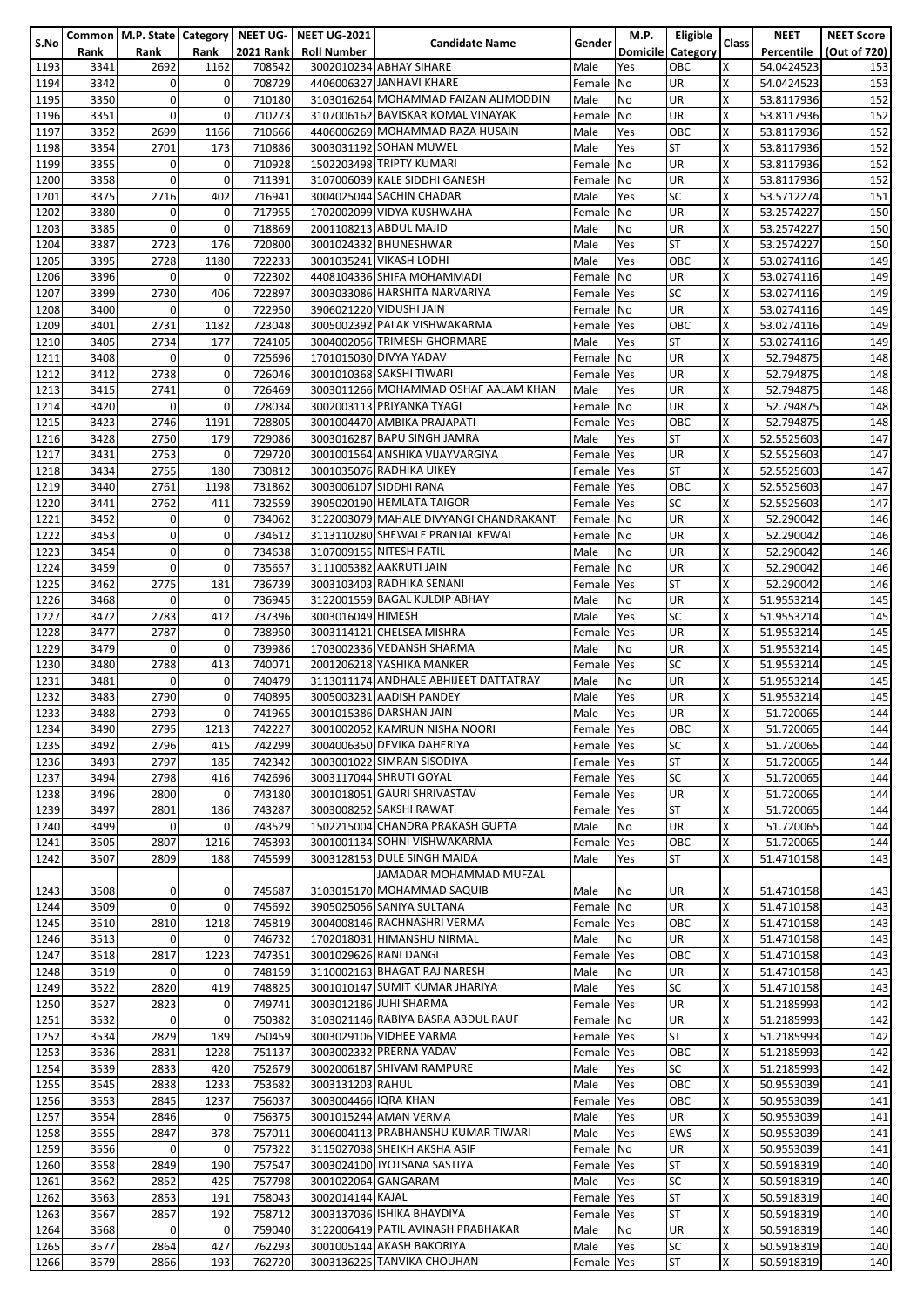|      |      |              |             |                  | Common   M.P. State   Category   NEET UG-   NEET UG-2021 |                                     |            | M.P.       | Eligible                 |       | <b>NEET</b> | <b>NEET Score</b> |
|------|------|--------------|-------------|------------------|----------------------------------------------------------|-------------------------------------|------------|------------|--------------------------|-------|-------------|-------------------|
| S.No | Rank | Rank         | Rank        | <b>2021 Rank</b> | <b>Roll Number</b>                                       | <b>Candidate Name</b>               | Gender     |            | <b>Domicile Category</b> | Class | Percentile  |                   |
|      |      |              |             |                  |                                                          |                                     |            |            |                          |       |             | (Out of 720)      |
| 1267 | 3590 | 2875         | 0           | 765128           |                                                          | 3001012156 JUVERIYA NAAZ            | Female Yes |            | <b>UR</b>                | X     | 50.3363719  | 139               |
| 1268 | 3591 | 2876         | 429         | 765659           |                                                          | 3001015358 DEVANSHU GAUTAM          | Male       | Yes        | <b>SC</b>                | X     | 50.3363719  | 139               |
| 1269 | 3598 | $\mathbf 0$  | 0           | 767206           |                                                          | 3102003580 SABLE VAIBHAV KARTARSING | Male       | No         | UR                       | X     | 50.0812356  | 138               |
|      |      |              |             |                  |                                                          |                                     |            |            |                          |       |             |                   |
| 1270 | 3601 | 2882         | 195         | 767335           |                                                          | 3003131152 SHUBHAM AWASYA           | Male       | Yes        | ST                       | X     | 50.0812356  | 138               |
| 1271 | 3602 | 2883         | 1252        | 767391           |                                                          | 3001025317 SANJANA SONI             | Female     | Yes        | OBC                      | H     | 50.0812356  | 138               |
| 1272 | 3606 | 2886         | 197         | 767658           |                                                          | 3003135167 NISHITA DAWAR            | Female Yes |            | <b>ST</b>                | X     | 50.0812356  | 138               |
|      |      |              |             |                  |                                                          |                                     |            |            |                          | X     |             |                   |
| 1273 | 3609 | 2888         | 431         | 768712           |                                                          | 3001002015 SOUMIKA ARYA             | Female Yes |            | SC                       |       | 50.0812356  | 138               |
| 1274 | 3612 | 2890         | 1253        | 768956           |                                                          | 3003004600 GOURAV PANCHAL           | Male       | Yes        | OBC                      | X     | 50.0812356  | 138               |
| 1275 | 3615 | 2893         | 381         | 769602           |                                                          | 3004013285 SRISHTI PANDEY           | Female Yes |            | <b>EWS</b>               | X     | 50.0812356  | 138               |
|      |      | $\mathbf 0$  |             |                  |                                                          | 4401012426 VIKASH KUMAR             |            |            |                          | X     |             |                   |
| 1276 | 3620 |              | 0           | 770778           |                                                          |                                     | Male       | No         | <b>UR</b>                |       | 50.0812356  | 138               |
| 1277 | 3626 | $\mathbf 0$  | $\mathbf 0$ | 771305           |                                                          | 3122011180 NIKAM VISHAKHA RAHUL     | Female No  |            | <b>UR</b>                | X     | 49.8237682  | 137               |
| 1278 | 3633 | 2908         | 1263        | 775776           |                                                          | 3003101237 TANZILA CHOUDHARY        | Female Yes |            | OBC                      | X     | 49.5499177  | 136               |
|      |      |              |             |                  |                                                          | 3003012036 MANTASHA BARKATI         |            |            |                          |       |             |                   |
| 1279 | 3634 | 2909         | 1264        | 776243           |                                                          |                                     | Female Yes |            | OBC                      | X     | 49.5499177  | 136               |
| 1280 | 3637 | 2912         | 1266        | 777841           |                                                          | 3003015070 JAHID PATEL              | Male       | Yes        | OBC                      | X     | 49.5499177  | 136               |
| 1281 | 3640 | 2915         | 200         | 779601           |                                                          | 4406006335 PRIYANKA NAGARCHI        | Female Yes |            | <b>ST</b>                | X     | 49.1655297  | 135               |
|      |      |              |             |                  |                                                          |                                     |            |            |                          |       |             |                   |
| 1282 | 3643 | 2918         | 201         | 779804           |                                                          | 3003005306 MOHIT TAGORE             | Male       | Yes        | <b>ST</b>                | X     | 49.1655297  | 135               |
| 1283 | 3645 | 2920         | 202         | 780416           |                                                          | 3003135243 YUVRAJ BARIYA            | Male       | Yes        | <b>ST</b>                | X     | 49.1655297  | 135               |
| 1284 | 3649 | 2924         | 203         | 782316           | 3004003107 PRIYAVRAT                                     |                                     | Male       | Yes        | <b>ST</b>                | X     | 49.1655297  | 135               |
|      |      |              |             |                  |                                                          |                                     |            |            |                          |       |             |                   |
| 1285 | 3651 | 2926         | 204         | 783480           |                                                          | 3004014038 KEERTI PARTE             | Female     | <b>Yes</b> | <b>ST</b>                | X     | 49.1655297  | 135               |
| 1286 | 3653 | 2927         | 0           | 783532           |                                                          | 3001026343 KRISHAN PAL SINGH        | Male       | Yes        | <b>UR</b>                | X     | 49.1655297  | 135               |
| 1287 | 3654 | $\Omega$     | 0           | 783761           |                                                          | 3122006080 SHIRSATH VRUSHABH KALYAN | Male       | <b>No</b>  | <b>UR</b>                | X     | 49.1655297  | 135               |
|      |      |              |             |                  |                                                          |                                     |            |            |                          | X     |             |                   |
| 1288 | 3660 | 2933         | 1273        | 785424           |                                                          | 3003119285 ROJA MANSURI             | Female Yes |            | OBC                      |       | 48.9035941  | 134               |
| 1289 | 3666 | 2939         | 205         | 786278           |                                                          | 3003119175 SARITA GANAWA            | Female Yes |            | <b>ST</b>                | X     | 48.9035941  | 134               |
| 1290 | 3668 | 2941         | 206         | 786670           |                                                          | 3003010291 AYUSHI JAMRE             | Female Yes |            | <b>ST</b>                | X     | 48.9035941  | 134               |
|      |      |              |             |                  |                                                          |                                     |            |            |                          |       |             |                   |
| 1291 | 3671 | $\mathbf 0$  | 0           | 787393           |                                                          | 3001006571 ANSHIKA JAIN             | Female No  |            | <b>UR</b>                | X     | 48.9035941  | 134               |
| 1292 | 3679 | $\mathbf 0$  | $\mathbf 0$ | 789508           |                                                          | 3113102125 USHIR KAJAL RAVASAHEB    | Female No  |            | <b>UR</b>                | X     | 48.637838   | 133               |
| 1293 | 3680 | 2950         | 439         | 789960           |                                                          | 3004030083 MOHNI MEHRA              | Female Yes |            | <b>SC</b>                | X     | 48.637838   | 133               |
|      |      |              |             |                  |                                                          |                                     |            |            |                          |       |             |                   |
| 1294 | 3682 | $\mathbf 0$  | $\mathbf 0$ | 791532           |                                                          | 3103020126 AAMIR SOHEL SK SALIM     | Male       | <b>No</b>  | <b>UR</b>                | X     | 48.637838   | 133               |
| 1295 | 3688 | 2957         | 383         | 793264           |                                                          | 3002001356 MAYANK SHARMA            | Male       | Yes        | <b>EWS</b>               | X     | 48.3610735  | 132               |
| 1296 | 3691 | $\Omega$     | 0           | 793652           |                                                          | 3111025002 GHORUDE ANURAG DEWANAND  | Male       | <b>No</b>  | <b>UR</b>                | X     | 48.3610735  | 132               |
|      |      |              |             |                  |                                                          |                                     |            |            |                          |       |             |                   |
| 1297 | 3694 | 2961         | 208         | 794113           | 3001034348 ANJU                                          |                                     | Female     | <b>Yes</b> | <b>ST</b>                | X     | 48.3610735  | 132               |
| 1298 | 3696 | $\Omega$     | $\mathbf 0$ | 794231           |                                                          | 3102010238 PALIWAL AKASH KESHRIMAL  | Male       | <b>No</b>  | <b>UR</b>                | X     | 48.3610735  | 132               |
| 1299 | 3699 | 2964         | 209         | 795230           |                                                          | 3111109245 DUESHYANT WADIVA         | Male       | Yes        | <b>ST</b>                | X     | 48.3610735  | 132               |
|      |      | 2965         | 1290        | 795679           |                                                          | 3001001171 SHREYA NEMA              |            |            |                          | X     |             | 132               |
| 1300 | 3700 |              |             |                  |                                                          |                                     | Female     | Yes        | OBC                      |       | 48.3610735  |                   |
| 1301 | 3701 | 2966         | 442         | 795891           |                                                          | 3003111118 YAJAN SINGH KATIYA       | Male       | Yes        | SC                       | X     | 48.3610735  | 132               |
| 1302 | 3704 | 2968         | 210         | 797503           | 3003133213 MOHIT                                         |                                     | Male       | Yes        | <b>ST</b>                | X     | 48.0738833  | 131               |
|      |      | $\Omega$     | 0           |                  |                                                          | 3103005064 SOHEB NOMAN ADIL RASHEED |            |            |                          | X     |             |                   |
| 1303 | 3705 |              |             | 797592           |                                                          |                                     | Male       | No         | <b>UR</b>                |       | 48.0738833  | 131               |
| 1304 | 3709 | 2972         | 443         | 798547           |                                                          | 3111125126 SAKSHI LOKHANDE          | Female Yes |            | <b>SC</b>                | X     | 48.0738833  | 131               |
| 1305 | 3714 | 2976         | 445         | 801388           |                                                          | 3005010018 SIDDHARTHA RATHORE       | Male       | Yes        | <b>SC</b>                | X     | 48.0738833  | 131               |
|      |      |              |             |                  |                                                          |                                     |            |            |                          | X     |             |                   |
| 1306 | 3721 | 2981         | 446         | 803120           |                                                          | 3005003599 NANDINI BAGDI            | Female Yes |            | <b>SC</b>                |       | 47.6597078  | 130               |
| 1307 | 3723 | $\mathbf{0}$ | 0           | 803552           |                                                          | 3111102135 FARKADE SHREYA DILIP     | Female No  |            | <b>UR</b>                | Χ     | 47.6597078  | 130               |
| 1308 | 3726 | 2985         | 448         | 805130           |                                                          | 3001024122 ANKITA AHIRWAR           | Female Yes |            | ISC                      | х     | 47.6597078  | 130               |
| 1309 |      |              |             |                  |                                                          |                                     |            |            |                          | X     |             |                   |
|      | 3735 | 2994         | 1303        | 808063           | 3001026359 VIKAS RAO                                     |                                     | Male       | Yes        | OBC                      |       | 47.6597078  | 130               |
| 1310 | 3737 | 2996         | 212         | 808399           |                                                          | 3003103303 NIKITA PARMAR            | Female Yes |            | <b>ST</b>                | X     | 47.3814539  | 129               |
| 1311 | 3738 | 2997         | 213         | 808450           | 3003134479 SHEETAL                                       |                                     | Female Yes |            | <b>ST</b>                | X     | 47.3814539  | 129               |
|      |      |              |             |                  |                                                          |                                     |            |            |                          | X     |             |                   |
| 1312 | 3742 | 3001         | 215         | 809446           |                                                          | 3003005008 AYUSH DODWE              | Male       | Yes        | <b>ST</b>                |       | 47.3814539  | 129               |
| 1313 | 3743 | 3002         | 451         | 809458           |                                                          | 3001006193 SHRISTI PADADE           | Female Yes |            | <b>SC</b>                | X     | 47.3814539  | 129               |
| 1314 | 3747 | 3005         | 216         | 811298           |                                                          | 3004003415 OMNI MARKAM              | Female Yes |            | <b>ST</b>                | X     | 47.3814539  | 129               |
| 1315 | 3751 | $\mathbf{0}$ | 0           | 812326           |                                                          | 1702014288 YUGESH KUMAR CHAKRADHARI |            |            | <b>UR</b>                | X     |             |                   |
|      |      |              |             |                  |                                                          |                                     | Male       | No         |                          |       | 47.3814539  | 129               |
| 1316 | 3755 | $\mathbf{0}$ | $\mathbf 0$ | 813351           |                                                          | 4401004297 AKANSHA CHATURVEDI       | Female No  |            | UR                       | X     | 47.099509   | 128               |
| 1317 | 3760 | 3015         | 217         | 814469           |                                                          | 3004008144 SANDEEP UIKEY            | Male       | Yes        | <b>ST</b>                | X     | 47.099509   | 128               |
|      |      |              |             |                  |                                                          |                                     |            |            |                          | X     |             |                   |
| 1318 | 3761 | 3016         | 1312        | 814685           |                                                          | 3003001011 CHANCHALA CHOUDHARY      | Female Yes |            | OBC                      |       | 47.099509   | 128               |
| 1319 | 3763 | 3018         | 218         | 815324           |                                                          | 3001010252 RADHIKA NAGLE            | Female Yes |            | ST                       | X     | 47.099509   | 128               |
| 1320 | 3764 | $\mathbf 0$  | 0           | 815365           |                                                          | 3118005239 MOHITE RAJ SANJAY        | Male       | No         | UR                       | X     | 47.099509   | 128               |
|      |      |              |             |                  |                                                          | 1702029096 CHANDRA KUMAR PRAJAPATI  |            |            | <b>SC</b>                | X     |             |                   |
| 1321 | 3765 | 3019         | 453         | 815997           |                                                          |                                     | Male       | Yes        |                          |       | 47.099509   | 128               |
| 1322 | 3766 | 3020         | 1314        | 816739           |                                                          | 3004005238 ADITI AWADHIYA           | Female Yes |            | OBC                      | X     | 47.099509   | 128               |
| 1323 | 3767 | 3021         | 1315        | 816784           | 3001030154 RAGINI                                        |                                     | Female Yes |            | OBC                      | X     | 47.099509   | 128               |
|      |      | 3024         | 0           |                  |                                                          | 3003105416 GARVITA SHARMA           |            |            | UR                       | X     |             |                   |
| 1324 | 3771 |              |             | 817587           |                                                          |                                     | Female Yes |            |                          |       | 46.8221616  | 127               |
| 1325 | 3772 | 3025         | 1318        | 817761           |                                                          | 3003103142 HARSHITA VAISHNAV        | Female Yes |            | OBC                      | x     | 46.8221616  | 127               |
| 1326 | 3773 | 3026         | 388         | 817996           |                                                          | 3003117199 AMARPREET SINGH BHATIA   | Male       | Yes        | <b>EWS</b>               | X     | 46.8221616  | 127               |
| 1327 | 3774 | $\mathbf 0$  | $\mathbf 0$ | 818429           |                                                          | 3104005310 MAPARI TUSHAR JAGDISH    |            | No         | UR                       | X     |             | 127               |
|      |      |              |             |                  |                                                          |                                     | Male       |            |                          |       | 46.8221616  |                   |
| 1328 | 3777 | 3028         | 454         | 819214           |                                                          | 4406007141 SACHIN AHIRWAR           | Male       | Yes        | <b>SC</b>                | X     | 46.8221616  | 127               |
| 1329 | 3778 | 3029         | 219         | 819256           |                                                          | 3003101061 VISHAL MANDLOI           | Male       | Yes        | <b>ST</b>                | X     | 46.8221616  | 127               |
| 1330 |      | $\Omega$     |             |                  |                                                          | 3102019010 DHARME SAKSHI VINOD      |            |            |                          | X     |             |                   |
|      | 3780 |              | 0           | 819416           |                                                          |                                     | Female No  |            | UR                       |       | 46.8221616  | 127               |
| 1331 | 3781 | 3031         | 1320        | 819951           |                                                          | 3005005468 SAKSHI SAHU              | Female Yes |            | OBC                      | X     | 46.8221616  | 127               |
| 1332 | 3782 | 3032         | 1321        | 820133           |                                                          | 3003104208 AMAN DESHMUKH            | Male       | Yes        | OBC                      | X     | 46.8221616  | 127               |
|      |      |              |             |                  |                                                          | 3001002125 KANIZE FATIMA            |            |            |                          | X     |             |                   |
| 1333 | 3785 | 3035         | 1324        | 820571           |                                                          |                                     | Female Yes |            | OBC                      |       | 46.8221616  | 127               |
| 1334 | 3789 | 3039         | 220         | 820900           |                                                          | 3005008186 RAHUL BHURIYA            | Male       | Yes        | ST                       | X     | 46.8221616  | 127               |
| 1335 | 3794 | 3043         | 0           | 821847           |                                                          | 3003102314 AQDAS KHAN               | Male       | Yes        | <b>UR</b>                | X     | 46.5172285  | 126               |
|      | 3799 | 3048         | 1331        | 823008           |                                                          | 3003109137 DHEERAJ PATIDAR          | Male       | Yes        | OBC                      | X     |             |                   |
| 1336 |      |              |             |                  |                                                          |                                     |            |            |                          |       | 46.5172285  | 126               |
| 1337 | 3806 | 3055         | 222         | 824442           |                                                          | 3003133330 BASANTSINGH NALWAYA      | Male       | Yes        | <b>ST</b>                | X     | 46.5172285  | 126               |
| 1338 | 3808 | 3057         | 223         | 825293           |                                                          | 3004014320 MAHIMA DHURWEY           | Female Yes |            | <b>ST</b>                | X     | 46.5172285  | 126               |
| 1339 | 3811 | 3060         | 1339        | 825904           |                                                          | 3004024208 HIMANSHEE MOHARE         | Female Yes |            | OBC                      | Χ     | 46.5172285  | 126               |
|      |      |              |             |                  |                                                          |                                     |            |            |                          |       |             |                   |
| 1340 | 3812 | $\mathbf 0$  | $\mathbf 0$ | 825946           |                                                          | 3111107243 SANKALP SANJAY ASUTKAR   | Male       | No         | UR                       | X     | 46.0751434  | 125               |
| 1341 | 3819 | 3067         | $\mathbf 0$ | 828045           |                                                          | 3001014352 KHUSHI RAGHUWANSHI       | Female Yes |            | UR                       | X     | 46.0751434  | 125               |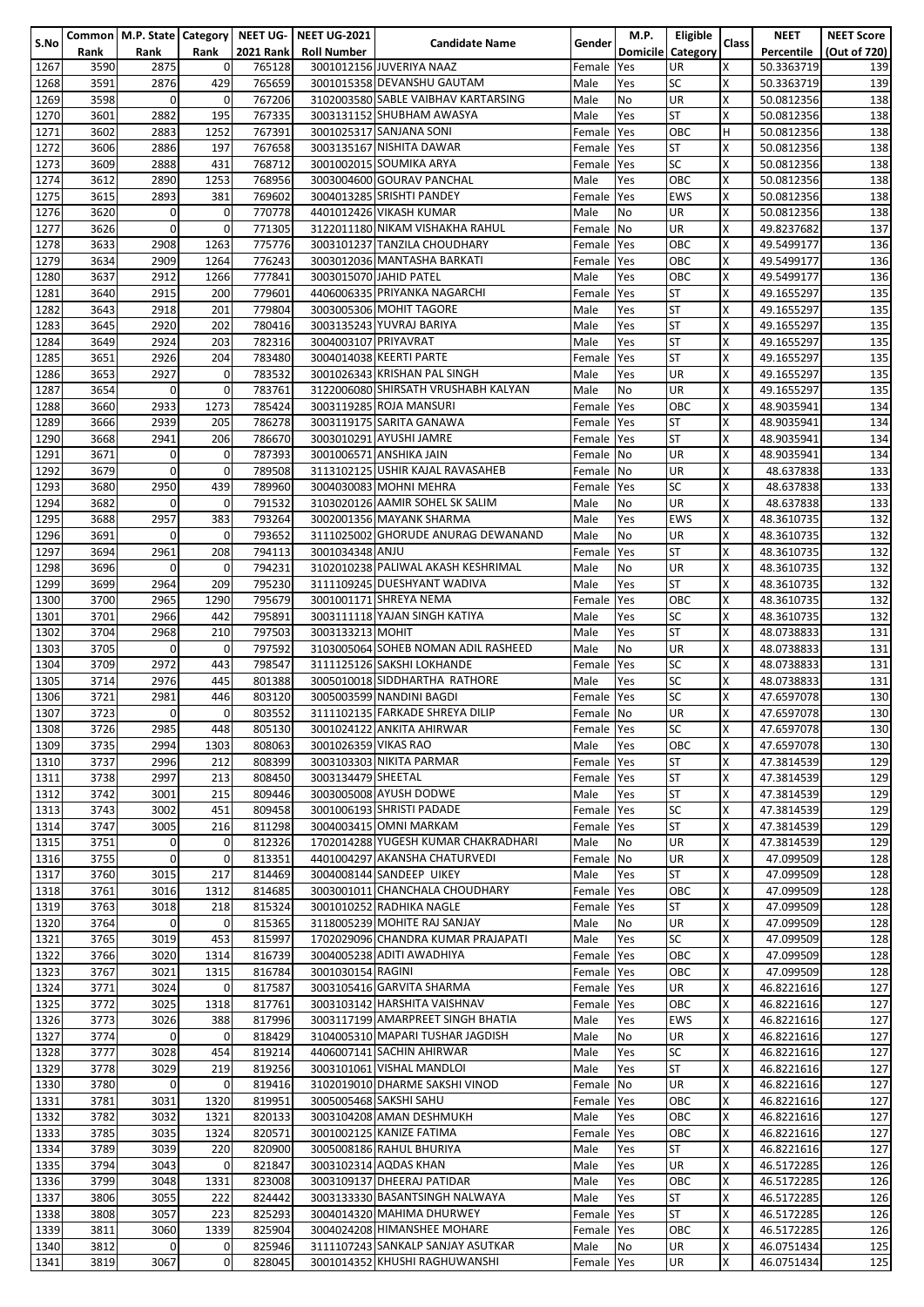|      |      |                |              |                  | Common   M.P. State   Category   NEET UG-   NEET UG-2021 |                                       |               | M.P.            | <b>Eligible</b> |       | <b>NEET</b> | <b>NEET Score</b> |
|------|------|----------------|--------------|------------------|----------------------------------------------------------|---------------------------------------|---------------|-----------------|-----------------|-------|-------------|-------------------|
| S.No | Rank | Rank           | Rank         | <b>2021 Rank</b> | <b>Roll Number</b>                                       | <b>Candidate Name</b>                 | <b>Gender</b> | <b>Domicile</b> | Category        | Class | Percentile  | (Out of 720)      |
| 1342 | 3820 | $\overline{0}$ | $\mathbf{0}$ | 828114           |                                                          | 3122001323 MORE NIKHIL VILAS          | Male          | No              | UR.             | x     | 46.0751434  | 125               |
| 1343 | 3823 | 3070           | 1345         | 828943           |                                                          | 3003121007 RIYAZ WARSI                | Male          | Yes             | OBC             | Χ     |             | 125               |
|      |      |                |              |                  |                                                          |                                       |               |                 |                 |       | 46.0751434  |                   |
| 1344 | 3827 | 3074           | 1348         | 831096           |                                                          | 3002016368 VIJAY KUMAR                | Male          | Yes             | OBC             | н     | 46.0751434  | 125               |
| 1345 | 3828 | 3075           | 1349         | 831604           |                                                          | 3001032394 MUSKAN NAGAR               | Female        | Yes             | ОВС             | Χ     | 46.0751434  | 125               |
| 1346 | 3831 | 3078           | 226          | 832615           |                                                          | 3003019097 VISHNU GOTARE              | Male          | Yes             | ST              | X     | 46.0751434  | 125               |
| 1347 | 3835 | 3082           | 1352         | 833038           |                                                          | 3005002159 HARSHITA KUMAWAT           | Female        | Yes             | OBC             | Χ     | 45.7825138  | 124               |
| 1348 |      | 3086           | 1355         | 833915           |                                                          | 3003002231 DEVYANI KUSHWAHA           |               |                 | OBC             | X     | 45.7825138  | 124               |
|      | 3839 |                |              |                  |                                                          |                                       | Female        | Yes             |                 |       |             |                   |
| 1349 | 3841 | 3087           | 227          | 834496           |                                                          | 3001012392 VEENU DHURWEY              | Female        | Yes             | ST              | Χ     | 45.7825138  | 124               |
| 1350 | 3845 | 3091           | 228          | 837349           |                                                          | 3003117047 RITIK CHOUHAN              | Male          | Yes             | ST              | Χ     | 45.4984967  | 123               |
| 1351 | 3856 | $\mathbf 0$    | $\mathbf{0}$ | 841311           |                                                          | 3106016094 SHLOK HAGE                 | Male          | No              | UR              | X     | 45.4984967  | 123               |
| 1352 | 3858 | 3103           | 1366         | 841718           |                                                          | 3004010192 AMIT SINGH                 | Male          | Yes             | OBC             | Χ     | 45.199003   | 122               |
|      |      | $\mathbf 0$    |              | 841734           |                                                          | 3101014012 HARAL PRIYANKA ANIL        |               |                 |                 |       |             | 122               |
| 1353 | 3859 |                | $\mathbf 0$  |                  |                                                          |                                       | Female        | <b>No</b>       | UR              | X     | 45.199003   |                   |
| 1354 | 3864 | 3108           | 1369         | 842709           |                                                          | 3001022177 SONAM DHAKAD               | Female        | Yes             | ОВС             | X     | 45.199003   | 122               |
| 1355 | 3865 | $\mathbf 0$    | $\mathbf 0$  | 842936           |                                                          | 3107015102 PATIL YASH AKLESHWAR       | Male          | No              | UR              | X     | 45.199003   | 122               |
| 1356 | 3867 | $\mathbf 0$    | $\mathbf{O}$ | 843194           |                                                          | 3111015006 NAMITA SUDHAKARRAO SHAHANE | Female        | <b>No</b>       | UR              | X     | 45.199003   | 122               |
| 1357 | 3869 | 3111           | 464          | 844008           |                                                          | 3001016016 DEEKSHA SHAKYA             | Female        | Yes             | SC              | X     | 45.199003   | 122               |
|      |      |                |              |                  |                                                          |                                       | Female Yes    |                 |                 | X     |             | 122               |
| 1358 | 3874 | 3116           | 1376         | 844799           |                                                          | 3003128155 PRANITA BAVANIYA           |               |                 | OBC             |       | 45.199003   |                   |
| 1359 | 3875 | 3117           | 465          | 845467           |                                                          | 3002005111 PANKAJ AHIRWAR             | Male          | Yes             | SC              | X     | 45.199003   | 122               |
| 1360 | 3879 | 3120           | 230          | 846336           |                                                          | 3003113075 SHIVANI CHOUHAN            | Female        | <b>Yes</b>      | ST              | X     | 44.8883067  | 121               |
| 1361 | 3883 | 3124           | 231          | 849144           |                                                          | 3004017049 RENUKA MASRAM              | Female        | Yes             | ST              | X     | 44.8883067  | 121               |
| 1362 | 3889 | 3130           | 1386         | 851286           |                                                          | 3003112190 KAVITA GOYAL               | Female        | Yes             | OBC             | X     | 44.4102176  | 120               |
|      |      |                |              |                  |                                                          |                                       |               |                 |                 |       |             |                   |
| 1363 | 3890 | 3131           | 232          | 851287           | 3003124241 POOJA                                         |                                       | Female        | Yes             | ST              | Χ     | 44.4102176  | 120               |
| 1364 | 3893 | 3134           | 467          | 851822           | 3001034314 VARSHA                                        |                                       | Female        | Yes             | SC              | Χ     | 44.4102176  | 120               |
| 1365 | 3895 | 3136           | 1390         | 852883           |                                                          | 3003105027 NIKHIL BAROD               | Male          | Yes             | OBC             | X     | 44.4102176  | 120               |
| 1366 | 3898 | 3139           | 1393         | 854088           | 3003104362 SEJAL SAHU                                    |                                       | Female        | Yes             | OBC             | X     | 44.4102176  | 120               |
| 1367 | 3901 | 3142           | 1396         | 854391           |                                                          | 3001003250 VIKASH PARMAR              | Male          | Yes             | OBC             | Χ     | 44.4102176  | 120               |
|      |      |                |              |                  |                                                          |                                       |               |                 |                 |       |             |                   |
| 1368 | 3904 | 3145           | 1399         | 855068           | 3003103573 RAJA KHAN                                     |                                       | Male          | Yes             | ОВС             | X     | 44.4102176  | 120               |
| 1369 | 3906 | 3147           | 468          | 855378           |                                                          | 3003116240 SANDEEP KUMAR MALVIYA      | Male          | Yes             | SC              | X     | 44.4102176  | 120               |
| 1370 | 3910 | 3151           | 1404         | 855882           |                                                          | 3004030211 AYUSH BOPCHE               | Male          | Yes             | OBC             | X     | 44.4102176  | 120               |
| 1371 | 3914 | 3155           | 233          | 857161           | 3001016246 REVATI                                        |                                       | Female        | Yes             | ST              | X     | 44.4102176  | 120               |
| 1372 | 3918 | 3159           | 469          | 858112           |                                                          | 3004006426 SHEPHALI CHOUDHARY         |               | Yes             | SC              | X     | 44.4102176  | 120               |
|      |      |                |              |                  |                                                          |                                       | Female        |                 |                 |       |             |                   |
| 1373 | 3919 | 3160           | 1411         | 858553           |                                                          | 3111014208 PALLAV SONI                | Male          | Yes             | OBC             | Χ     | 44.1072919  | 119               |
| 1374 | 3922 | 3163           | 1414         | 858706           |                                                          | 3001012160 ALEENA FAHEEM              | Female        | Yes             | OBC             | X     | 44.1072919  | 119               |
| 1375 | 3924 | 3165           | 1415         | 859151           |                                                          | 3003102011 BUSHRA MALIK               | Female        | Yes             | OBC             | Χ     | 44.1072919  | 119               |
| 1376 | 3927 | 3168           | 1418         | 861757           |                                                          | 3005005453 KOUSHAL HARODE             | Male          | Yes             | ОВС             | X     | 44.1072919  | 119               |
|      |      |                |              |                  |                                                          | 3001009091 DHANE SHWAR MANDRE         |               |                 |                 | Χ     |             |                   |
| 1377 | 3928 | 3169           | 1419         | 863085           |                                                          |                                       | Male          | Yes             | OBC             |       | 44.1072919  | 119               |
| 1378 | 3931 | 3172           | 235          | 863549           |                                                          | 3001028570 JAMUNA DHURVE              | Female        | Yes             | ST              | Χ     | 43.8012579  | 118               |
| 1379 | 3935 | 3176           | 1423         | 864640           |                                                          | 3003024113 ALFIYA GOURI               | Female        | Yes             | ОВС             | Χ     | 43.8012579  | 118               |
| 1380 | 3937 | 3178           | 236          | 864982           |                                                          | 3001022304 NILESH CHOUHAN             | Male          | Yes             | ST              | Χ     | 43.8012579  | 118               |
| 1381 | 3944 | 3185           | 472          | 865985           |                                                          | 3003008055 ARYAN CHAKARDE             | Male          | Yes             | SC              | Χ     | 43.8012579  | 118               |
| 1382 | 3947 | 3188           | 238          | 868124           |                                                          | 3003125150 RAKESH MUWEL               | Male          |                 | <b>ST</b>       | X     | 43.4943821  |                   |
|      |      |                |              |                  |                                                          |                                       |               | Yes             |                 |       |             | 117               |
| 1383 | 3948 | 3189           | 1432         | 868964           |                                                          | 3006001228 SHUBHENDRA PRASAD          | Male          | Yes             | <b>OBC</b>      | x     | 43.4943821  | 117               |
| 1384 | 3955 | 3196           | 1436         | 873272           |                                                          | 3003027458 BHARTI MEWADA              | Female Yes    |                 | ОВС             | Χ     | 43.1572008  | 116               |
| 1385 | 3957 | 3198           | 476          | 874406           |                                                          | 3004001457 PRACHI KORI                | Female        | <b>P</b> Yes    | SC              | x     | 43.1572008  | 116               |
| 1386 | 3959 | 3200           | 239          | 874923           |                                                          | 3003115173 PRANALIKA RAWAT            | Female        | <b>Yes</b>      | ST              | X     | 43.1572008  | 116               |
|      |      |                |              | 882077           |                                                          |                                       |               |                 |                 | X     |             |                   |
| 1387 | 3971 | 3212           | 479          |                  |                                                          | 3004011031 ANURAG KORI                | Male          | Yes             | <b>SC</b>       |       | 42.6355962  | 115               |
| 1388 | 3974 | 3215           | 240          | 882970           | 3003026050 VIKASH                                        |                                       | Male          | Yes             | <b>ST</b>       | X     | 42.6355962  | 115               |
| 1389 | 3978 | 3219           | 241          | 885101           |                                                          | 3003031209 RAMU AKHADIYA              | Male          | Yes             | ST              | X     | 42.6355962  | 115               |
| 1390 | 3980 | 3221           | 1453         | 885973           |                                                          | 3003005017 TELI AMAN MO NAZIM         | Male          | Yes             | ОВС             | x     | 42.3204964  | 114               |
| 1391 | 3981 | 3222           | 481          | 886278           |                                                          | 3905001568 DHEERAJ KUMAR MEGHWAL      | Male          | Yes             | SC              | x     | 42.3204964  | 114               |
|      | 3982 | 3223           |              | 886353           |                                                          | 3003134353 MOHD FAIJAN PATHAN         | Male          | Yes             | OBC             | Χ     |             |                   |
| 1392 |      |                | 1454         |                  |                                                          |                                       |               |                 |                 |       | 42.3204964  | 114               |
| 1393 | 3983 | 3224           | 242          | 886580           |                                                          | 3003029078 JIGNESH BAMNIYA            | Male          | Yes             | ST              | X     | 42.3204964  | 114               |
| 1394 | 3984 | 3225           | 1455         | 886775           |                                                          | 3001019048 RANJEET RATHOUR            | Male          | Yes             | ОВС             | H     | 42.3204964  | 114               |
| 1395 | 3986 | 3227           | 483          | 887029           |                                                          | 3111031043 RACHIL MESHRAM             | Female        | Yes             | SC              | X     | 42.3204964  | 114               |
| 1396 | 3988 | 3229           | 244          | 892656           |                                                          | 3004014394 KRISHNA KUMAR              | Male          | Yes             | ST              | X     | 42.0050082  | 113               |
| 1397 | 3994 | 3235           | 247          | 896010           |                                                          | 3001018373 MEGHA BHILALA              | Female        | Yes             | ST              | Χ     | 41.6739786  | 112               |
|      |      |                |              |                  |                                                          |                                       |               |                 |                 |       |             |                   |
| 1398 | 3997 | 3238           | 485          | 896151           | 3005005279 VISHAL                                        |                                       | Male          | Yes             | SC              | Χ     | 41.6739786  | 112               |
| 1399 | 4000 | 3241           | 1461         | 896734           |                                                          | 3003014083 PRACHI NAMDEV              | Female        | Yes             | ОВС             | Χ     | 41.6739786  | 112               |
| 1400 | 4005 | 3246           | 1465         | 897374           |                                                          | 3003103429 TARUN PATIDAR              | Male          | Yes             | OBC             | x     | 41.6739786  | 112               |
| 1401 | 4010 | 3251           | 1470         | 900286           |                                                          | 3001025347 SOHAIB KHAN                | Male          | Yes             | OBC             | Χ     | 41.6739786  | 112               |
| 1402 | 4013 | 3254           | 1472         | 901307           |                                                          | 3003105045 MOHD JUNED MANSURI         | Male          | Yes             | ОВС             | X     | 41.3309046  | 111               |
|      |      |                |              |                  |                                                          | 3107014107 TAHA ZABEEN                |               |                 |                 | X     |             |                   |
| 1403 | 4019 | 3260           | 1477         | 903326           |                                                          |                                       | Female        | Yes             | OBC             |       | 41.3309046  | 111               |
| 1404 | 4020 | 3261           | 249          | 904126           |                                                          | 3003014115 AVANTIKA BAMNIYA           | Female        | <b>Yes</b>      | ST              | X     | 41.3309046  | 111               |
| 1405 | 4024 | 3265           | 250          | 904694           |                                                          | 3004013251 BHAVNA MARSRAM             | Female        | <b>Yes</b>      | ST              | X     | 41.3309046  | 111               |
| 1406 | 4025 | 3266           | 1479         | 904770           |                                                          | 3003111114 DEEPAK PATEL               | Male          | Yes             | ОВС             | X     | 41.3309046  | 111               |
| 1407 | 4028 | 3269           | 1481         | 905098           |                                                          | 3003124084 CHETAN PARMAR              | Male          | Yes             | OBC             | Χ     | 41.3309046  | 111               |
|      |      |                |              |                  |                                                          |                                       |               |                 |                 | X     |             |                   |
| 1408 | 4033 | 3274           | 494          | 906281           |                                                          | 3003132231 DEEPAK KHANGODA            | Male          | Yes             | SC              |       | 40.7872183  | 110               |
| 1409 | 4034 | 3275           | 1484         | 906639           |                                                          | 3905007395 ABHISHEK YADAV             | Male          | Yes             | ОВС             | x     | 40.7872183  | 110               |
| 1410 | 4035 | 3276           | 495          | 908261           |                                                          | 3001026158 ANKIT SONTEKE              | Male          | Yes             | SC              | X     | 40.7872183  | 110               |
| 1411 | 4036 | 3277           | 1485         | 908887           |                                                          | 3003024006 ALSHIFA PATHAN             | Female        | Yes             | ОВС             | Χ     | 40.7872183  | 110               |
| 1412 | 4041 | 3282           | 496          | 909276           |                                                          | 3001004474 SUDESHNA BAGDE             | Female        | Yes             | SC              | X     | 40.7872183  | 110               |
|      | 4046 | 3287           | 1493         | 911423           |                                                          | 3001031418 AJAZ MANSOORI              |               |                 | ОВС             | x     | 40.7872183  | 110               |
| 1413 |      |                |              |                  |                                                          |                                       | Male          | Yes             |                 |       |             |                   |
| 1414 | 4051 | 3292           | 1497         | 912449           |                                                          | 3001001551 ABHISHEK DANGI             | Male          | Yes             | ОВС             | Χ     | 40.7872183  | 110               |
| 1415 | 4053 | 3294           | 1499         | 912885           |                                                          | 3006006212 SANDEEP KUMAR KUSHWAHA     | Male          | Yes             | ОВС             | x     | 40.7872183  | 110               |
| 1416 | 4058 | 3299           | 1503         | 913759           | 3003025135 HEMANT                                        |                                       | Male          | Yes             | OBC             | X     | 40.7872183  | 110               |